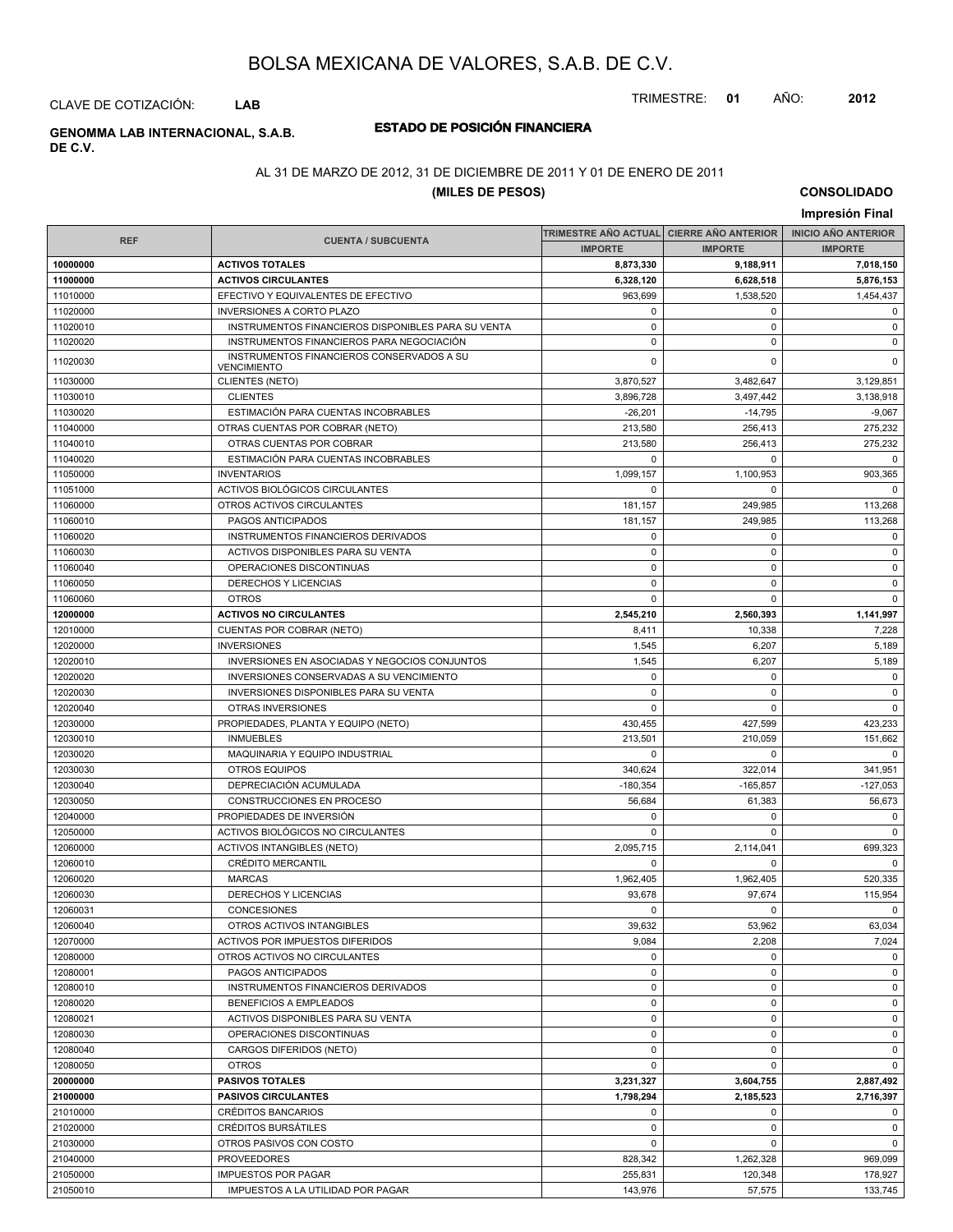TRIMESTRE: **01** AÑO: **2012**

## CLAVE DE COTIZACIÓN: **LAB**

# **DE C.V.**

## **ESTADO DE POSICIÓN FINANCIERA GENOMMA LAB INTERNACIONAL, S.A.B.**

#### AL 31 DE MARZO DE 2012, 31 DE DICIEMBRE DE 2011 Y 01 DE ENERO DE 2011

#### **(MILES DE PESOS)**

**CONSOLIDADO**

|            |                                                                                     |                                          |                | Impresión Final            |
|------------|-------------------------------------------------------------------------------------|------------------------------------------|----------------|----------------------------|
|            |                                                                                     | TRIMESTRE AÑO ACTUAL CIERRE AÑO ANTERIOR |                | <b>INICIO AÑO ANTERIOR</b> |
| <b>REF</b> | <b>CUENTA / SUBCUENTA</b>                                                           | <b>IMPORTE</b>                           | <b>IMPORTE</b> | <b>IMPORTE</b>             |
| 21050020   | OTROS IMPUESTOS POR PAGAR                                                           | 111,855                                  | 62,773         | 45,182                     |
| 21060000   | OTROS PASIVOS CIRCULANTES                                                           | 714,121                                  | 802,847        | 1,568,371                  |
| 21060010   | <b>INTERESES POR PAGAR</b>                                                          | 20,257                                   | 18,442         | $\mathbf 0$                |
| 21060020   | INSTRUMENTOS FINANCIEROS DERIVADOS                                                  | $\mathbf 0$                              | $\Omega$       | $\mathbf 0$                |
| 21060030   | <b>INGRESOS DIFERIDOS</b>                                                           | $\mathbf 0$                              | $\mathbf 0$    | $\mathbf 0$                |
| 21060050   | <b>BENEFICIOS A EMPLEADOS</b>                                                       | 19,669                                   | 20,585         | 11,738                     |
| 21060060   | <b>PROVISIONES</b>                                                                  | 105,160                                  | 155,283        | 132,628                    |
| 21060061   | PASIVOS RELACIONADOS CON ACTIVOS DISPONIBLES PARA SU<br><b>VENTA CIRCULANTES</b>    | $\mathbf 0$                              | 0              | $\mathbf 0$                |
| 21060070   | OPERACIONES DISCONTINUAS                                                            | $\mathbf 0$                              | 0              | $\Omega$                   |
| 21060080   | <b>OTROS</b>                                                                        | 569,035                                  | 608,537        | 1,424,005                  |
| 22000000   | <b>PASIVOS NO CIRCULANTES</b>                                                       | 1,433,033                                | 1,419,232      | 171,095                    |
| 22010000   | <b>CRÉDITOS BANCARIOS</b>                                                           | 1,320,000                                | 970,000        | 0                          |
| 22020000   | <b>CRÉDITOS BURSÁTILES</b>                                                          | 0                                        | 0              | $\mathbf 0$                |
| 22030000   | OTROS PASIVOS CON COSTO                                                             | $\mathbf 0$                              | $\Omega$       | $\mathbf 0$                |
| 22040000   | PASIVOS POR IMPUESTOS DIFERIDOS                                                     | 1,123                                    | 179,934        | 76,154                     |
| 22050000   | OTROS PASIVOS NO CIRCULANTES                                                        | 111,910                                  | 269,298        | 94,941                     |
| 22050010   | INSTRUMENTOS FINANCIEROS DERIVADOS                                                  | $\mathbf 0$                              | $\Omega$       | $\mathbf 0$                |
| 22050020   | <b>INGRESOS DIFERIDOS</b>                                                           | $\mathbf 0$                              | $\mathbf 0$    | $\mathbf 0$                |
| 22050040   | <b>BENEFICIOS A EMPLEADOS</b>                                                       | 1,117                                    | 953            | 646                        |
| 22050050   | <b>PROVISIONES</b>                                                                  | $\mathbf 0$                              | $\Omega$       | $\mathbf 0$                |
| 22050051   | PASIVOS RELACIONADOS CON ACTIVOS DISPONIBLES PARA SU<br><b>VENTA NO CIRCULANTES</b> | $\mathbf 0$                              | 0              | $\mathbf 0$                |
| 22050060   | OPERACIONES DISCONTINUAS                                                            | $\mathbf 0$                              | $\mathbf 0$    | $\mathbf 0$                |
| 22050070   | <b>OTROS</b>                                                                        | 110,793                                  | 268,345        | 94,295                     |
| 30000000   | <b>CAPITAL CONTABLE</b>                                                             | 5,642,003                                | 5,584,156      | 4.130.658                  |
| 30010000   | CAPITAL CONTABLE DE LA PARTICIPACIÓN CONTROLADORA                                   | 5,609,138                                | 5,542,262      | 4,103,568                  |
| 30030000   | <b>CAPITAL SOCIAL</b>                                                               | 1,921,660                                | 1,921,660      | 1,921,660                  |
| 30040000   | ACCIONES RECOMPRADAS                                                                | $-104,189$                               | $-96,477$      | $-73,898$                  |
| 30050000   | PRIMA EN EMISIÓN DE ACCIONES                                                        | 19,612                                   | 19,612         | 19,612                     |
| 30060000   | APORTACIONES PARA FUTUROS AUMENTOS DE CAPITAL                                       | $\mathbf 0$                              | 0              | $\mathbf 0$                |
| 30070000   | OTRO CAPITAL CONTRIBUIDO                                                            | $\mathbf 0$                              | $\Omega$       | $\mathbf 0$                |
| 30080000   | UTILIDADES RETENIDAS (PERDIDAS ACUMULADAS)                                          | 3,766,489                                | 3,631,836      | 2,244,661                  |
| 30080010   | <b>RESERVA LEGAL</b>                                                                | $\mathbf 0$                              | 0              | 0                          |
| 30080020   | <b>OTRAS RESERVAS</b>                                                               | $\mathbf 0$                              | $\Omega$       | $\mathbf 0$                |
| 30080030   | RESULTADOS DE EJERCICIOS ANTERIORES                                                 | 3,631,837                                | 2,244,607      | 1,156,596                  |
| 30080040   | <b>RESULTADO DEL EJERCICIO</b>                                                      | 134,652                                  | 1,387,229      | 1,088,065                  |
| 30080050   | <b>OTROS</b>                                                                        | $\mathbf 0$                              | $\Omega$       | $\mathbf 0$                |
| 30090000   | OTROS RESULTADOS INTEGRALES ACUMULADOS (NETOS DE<br><b>IMPUESTOS)</b>               | 5,566                                    | 65,631         | $-8,467$                   |
| 30090010   | GANANCIAS POR REVALUACIÓN DE PROPIEDADES                                            | $\mathbf 0$                              | $\mathbf 0$    | $\mathbf 0$                |
| 30090020   | GANANCIAS (PERDIDAS) ACTUARIALES POR OBLIGACIONES<br><b>LABORALES</b>               | $\mathbf 0$                              | 0              | $\mathbf 0$                |
| 30090030   | RESULTADO POR CONVERSIÓN DE MONEDAS EXTRANJERAS                                     | 5,566                                    | 65,631         | $-8,467$                   |
| 30090040   | CAMBIOS EN LA VALUACIÓN DE ACTIVOS FINANCIEROS<br>DISPONIBLES PARA SU VENTA         | $\mathbf 0$                              | 0              | $\mathbf 0$                |
| 30090050   | CAMBIOS EN LA VALUACIÓN DE INSTRUMENTOS FINANCIEROS<br><b>DERIVADOS</b>             | $\pmb{0}$                                | 0              | $\mathbf 0$                |
| 30090060   | CAMBIOS EN EL VALOR RAZONABLE DE OTROS ACTIVOS                                      | 0                                        | 0              | $\mathbf 0$                |
| 30090070   | PARTICIPACIÓN EN OTROS RESULTADOS INTEGRALES DE<br>ASOCIADAS Y NEGOCIOS CONJUNTOS   | $\mathbf 0$                              | 0              | $\mathbf 0$                |
| 30090080   | OTROS RESULTADOS INTEGRALES                                                         | 0                                        | 0              | $\mathbf 0$                |
| 30020000   | CAPITAL CONTABLE DE LA PARTICIPACIÓN NO CONTROLADORA                                | 32,865                                   | 41,894         | 27,090                     |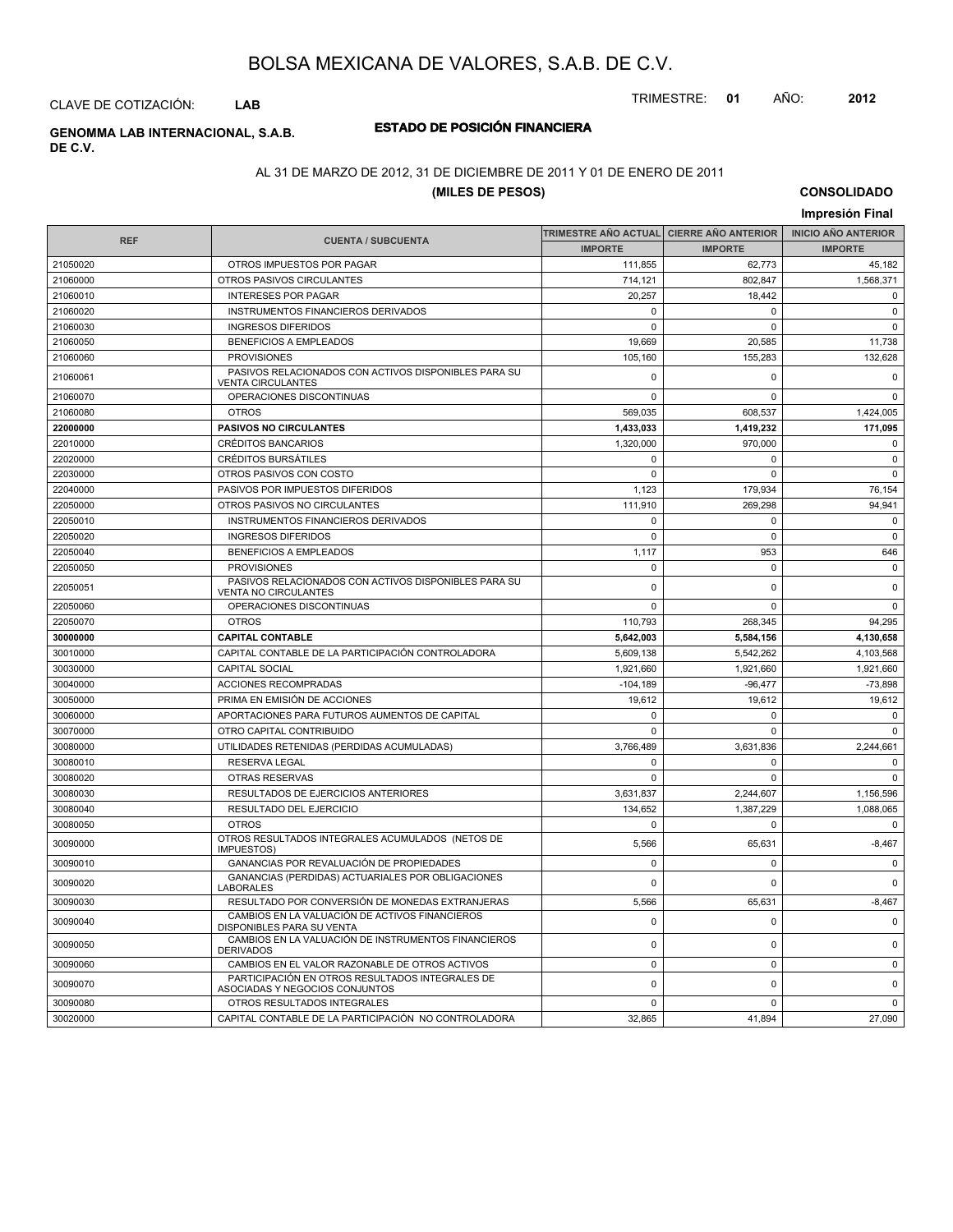TRIMESTRE: **01** AÑO: **2012**

## CLAVE DE COTIZACIÓN: **LAB**

# **DE C.V.**

#### **ESTADO DE POSICIÓN FINANCIERA GENOMMA LAB INTERNACIONAL, S.A.B. DATOS INFORMATIVOS**

#### AL 31 DE MARZO DE 2012, 31 DE DICIEMBRE DE 2011 Y 01 DE ENERO DE 2011

#### **(MILES DE PESOS)**

#### **CONSOLIDADO**

|            |                                             |                                          |                | Impresión Final            |
|------------|---------------------------------------------|------------------------------------------|----------------|----------------------------|
| <b>REF</b> | <b>CONCEPTOS</b>                            | TRIMESTRE AÑO ACTUAL CIERRE AÑO ANTERIOR |                | <b>INICIO AÑO ANTERIOR</b> |
|            |                                             | <b>IMPORTE</b>                           | <b>IMPORTE</b> | <b>IMPORTE</b>             |
| 91000010   | PASIVOS MONEDA EXTRANJERA CORTO PLAZO       | 184.474                                  | 302,958        | 326,806                    |
| 91000020   | PASIVOS MONEDA EXTRANJERA LARGO PLAZO       |                                          | $\Omega$       | 0                          |
| 91000030   | CAPITAL SOCIAL NOMINAL                      | 1,921,660                                | 1,921,660      | 1,921,660                  |
| 91000040   | CAPITAL SOCIAL POR ACTUALIZACIÓN            |                                          | $\Omega$       | 0                          |
| 91000050   | FONDOS PARA PENSIONES Y PRIMA DE ANTIGÜEDAD |                                          | $\Omega$       | 0                          |
| 91000060   | NUMERO DE FUNCIONARIOS (*)                  | 53                                       | 43             | 43                         |
| 91000070   | NUMERO DE EMPLEADOS (*)                     | 1,327                                    | 1,291          | 654                        |
| 91000080   | NUMERO DE OBREROS (*)                       |                                          | $\Omega$       | $\Omega$                   |
| 91000090   | NUMERO DE ACCIONES EN CIRCULACIÓN (*)       | 1,051,554,426                            | 1,052,254,426  | 1,052,749,426              |
| 91000100   | NUMERO DE ACCIONES RECOMPRADAS (*)          | 1,195,000                                | 495,000        | 0                          |
| 91000110   | EFECTIVO RESTRINGIDO (1)                    | 29,219                                   | $\Omega$       | 269                        |
| 91000120   | DEUDA DE ASOCIADAS GARANTIZADA              | 0                                        | 0              | 0                          |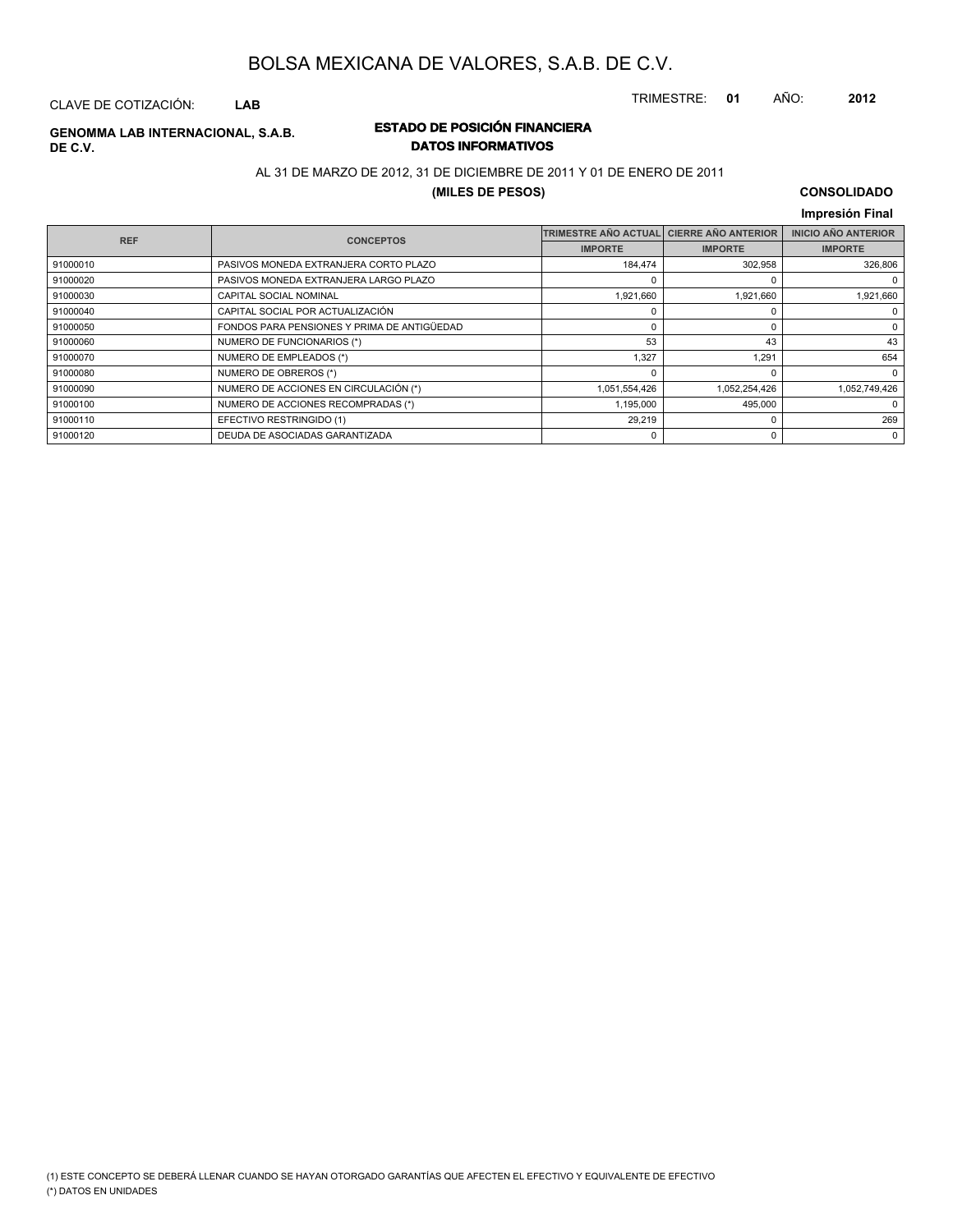**GENOMMA LAB INTERNACIONAL, S.A.B. DE C.V.** CLAVE DE COTIZACIÓN: **LAB** TRIMESTRE: **01** AÑO **2012**

#### **ESTADOS DE RESULTADOS INTEGRALES**

#### **CONSOLIDADO**

#### POR LOS PERIODOS DE TRES MESES TERMINADOS AL 31 DE MARZO DE 2012 Y 2011

| (MILES DE PESOS) |                                                                               |                   |                  |                     | Impresión Final  |
|------------------|-------------------------------------------------------------------------------|-------------------|------------------|---------------------|------------------|
|                  |                                                                               | <b>AÑO ACTUAL</b> |                  | <b>AÑO ANTERIOR</b> |                  |
| <b>REF</b>       | <b>CUENTA / SUBCUENTA</b>                                                     | <b>ACUMULADO</b>  | <b>TRIMESTRE</b> | <b>ACUMULADO</b>    | <b>TRIMESTRE</b> |
| 40010000         | <b>INGRESOS NETOS</b>                                                         | 1,775,350         | 1,775,350        | 1,476,028           | 1,476,028        |
| 40010010         | <b>SERVICIOS</b>                                                              | 596               | 596              | $\Omega$            | $\Omega$         |
| 40010020         | <b>VENTA DE BIENES</b>                                                        | 1,768,494         | 1,768,494        | 1,474,352           | 1,474,352        |
| 40010030         | <b>INTERESES</b>                                                              | $\mathbf 0$       | $\Omega$         | $\mathbf 0$         | $\Omega$         |
| 40010040         | <b>REGALIAS</b>                                                               | $\mathbf 0$       | $\mathbf 0$      | 0                   | $\mathbf 0$      |
| 40010050         | <b>DIVIDENDOS</b>                                                             | $\mathbf 0$       | $\Omega$         | $\Omega$            | $\Omega$         |
| 40010060         | ARRENDAMIENTO                                                                 | $\mathbf 0$       | $\mathbf 0$      | $\mathbf 0$         | $\mathbf 0$      |
| 40010061         | <b>CONSTRUCCIÓN</b>                                                           | $\mathbf 0$       | $\mathbf 0$      | $\mathbf 0$         | $\mathbf 0$      |
| 40010070         | <b>OTROS</b>                                                                  | 6,260             | 6,260            | 1,676               | 1,676            |
| 40020000         | <b>COSTO DE VENTAS</b>                                                        | 539,995           | 539,995          | 444,442             | 444,442          |
| 40021000         | UTILIDAD (PÉRDIDA) BRUTA                                                      | 1,235,355         | 1,235,355        | 1,031,586           | 1,031,586        |
| 40030000         | <b>GASTOS GENERALES</b>                                                       | 964,950           | 964,950          | 823,024             | 823,024          |
| 40040000         | UTILIDAD (PÉRDIDA) ANTES DE OTROS INGRESOS Y GASTOS, NETO                     | 270,405           | 270,405          | 208,562             | 208,562          |
| 40050000         | OTROS INGRESOS Y (GASTOS), NETO                                               | 740               | 740              | 2,371               | 2,371            |
| 40060000         | UTILIDAD (PÉRDIDA) DE OPERACIÓN (*)                                           | 271.145           | 271,145          | 210,933             | 210,933          |
| 40070000         | <b>INGRESOS FINANCIEROS</b>                                                   | 4,554             | 4,554            | 6,894               | 6,894            |
| 40070010         | <b>INTERESES GANADOS</b>                                                      | 4,554             | 4,554            | 6.894               | 6,894            |
| 40070020         | UTILIDAD POR FLUCTUACIÓN CAMBIARIA, NETO                                      | $\mathbf 0$       | 0                | 0                   | $\mathbf 0$      |
| 40070030         | UTILIDAD POR DERIVADOS, NETO                                                  | $\mathbf 0$       | $\mathbf 0$      | $\mathbf 0$         | $\mathsf 0$      |
| 40070040         | UTILIDAD POR CAMBIOS EN VALOR RAZONABLE DE INSTRUMENTOS<br><b>FINANCIEROS</b> | $\mathbf 0$       | $\Omega$         | $\Omega$            | $\Omega$         |
| 40070050         | OTROS INGRESOS FINANCIEROS                                                    | $\mathbf 0$       | 0                | $\mathbf 0$         | $\mathbf 0$      |
| 40080000         | <b>GASTOS FINANCIEROS</b>                                                     | 67,724            | 67.724           | 18.101              | 18,101           |
| 40080010         | <b>INTERESES PAGADOS</b>                                                      | 23,482            | 23,482           | 16,461              | 16,461           |
| 40080020         | PÉRDIDA POR FLUCTUACIÓN CAMBIARIA, NETO                                       | 44,242            | 44,242           | 425                 | 425              |
| 40080030         | PÉRDIDA POR DERIVADOS, NETO                                                   | $\mathbf 0$       | 0                | $\mathbf 0$         | $\mathbf 0$      |
| 40080050         | PÉRDIDA POR CAMBIOS EN VALOR RAZONABLE DE INSTRUMENTOS<br><b>FINANCIEROS</b>  | $\mathbf{0}$      | $\mathbf 0$      | $\mathbf 0$         | $\mathbf 0$      |
| 40080060         | OTROS GASTOS FINANCIEROS                                                      | $\Omega$          | 0                | 1,215               | 1,215            |
| 40090000         | <b>INGRESOS (GASTOS) FINANCIEROS NETO</b>                                     | $-63,170$         | $-63.170$        | $-11,207$           | $-11,207$        |
| 40100000         | PARTICIPACIÓN EN LOS RESULTADOS DE ASOCIADAS Y NEGOCIOS<br><b>CONJUNTOS</b>   | $-4,308$          | $-4,308$         | $-917$              | $-917$           |
| 40110000         | UTILIDAD (PÉRDIDA) ANTES DE IMPUESTOS A LA UTILIDAD                           | 203,667           | 203,667          | 198,809             | 198,809          |
| 40120000         | <b>IMPUESTOS A LA UTILIDAD</b>                                                | 62,082            | 62,082           | 66,312              | 66,312           |
| 40120010         | <b>IMPUESTO CAUSADO</b>                                                       | 256,171           | 256,171          | 127,125             | 127,125          |
| 40120020         | <b>IMPUESTO DIFERIDO</b>                                                      | $-194,089$        | $-194,089$       | $-60,813$           | $-60,813$        |
| 40130000         | UTILIDAD (PÉRDIDA) DE LAS OPERACIONES CONTINUAS                               | 141,585           | 141,585          | 132,497             | 132,497          |
| 40140000         | UTILIDAD (PÉRDIDA) DE LAS OPERACIONES DISCONTINUAS, NETO                      | $\Omega$          | $\mathbf 0$      | 0                   | $\Omega$         |
| 40150000         | UTILIDAD (PÉRDIDA) NETA                                                       | 141,585           | 141,585          | 132,497             | 132,497          |
| 40160000         | PARTICIPACIÓN NO CONTROLADORA EN LA UTILIDAD (PÉRDIDA) NETA                   | 6,933             | 6,933            | 6,222               | 6,222            |
| 40170000         | PARTICIPACIÓN CONTROLADORA EN LA UTILIDAD (PÉRDIDA) NETA                      | 134,652           | 134,652          | 126,275             | 126,275          |
|                  |                                                                               |                   |                  |                     |                  |
| 40180000         | UTILIDAD (PÉRDIDA) NETA BÁSICA POR ACCIÓN                                     | 1.33              | 1.33             | 1.06                | 1.06             |
| 40190000         | UTILIDAD (PÉRDIDA) NETA POR ACCIÓN DILUIDA                                    | $\Omega$          | $\Omega$         | $\Omega$            | 0.00             |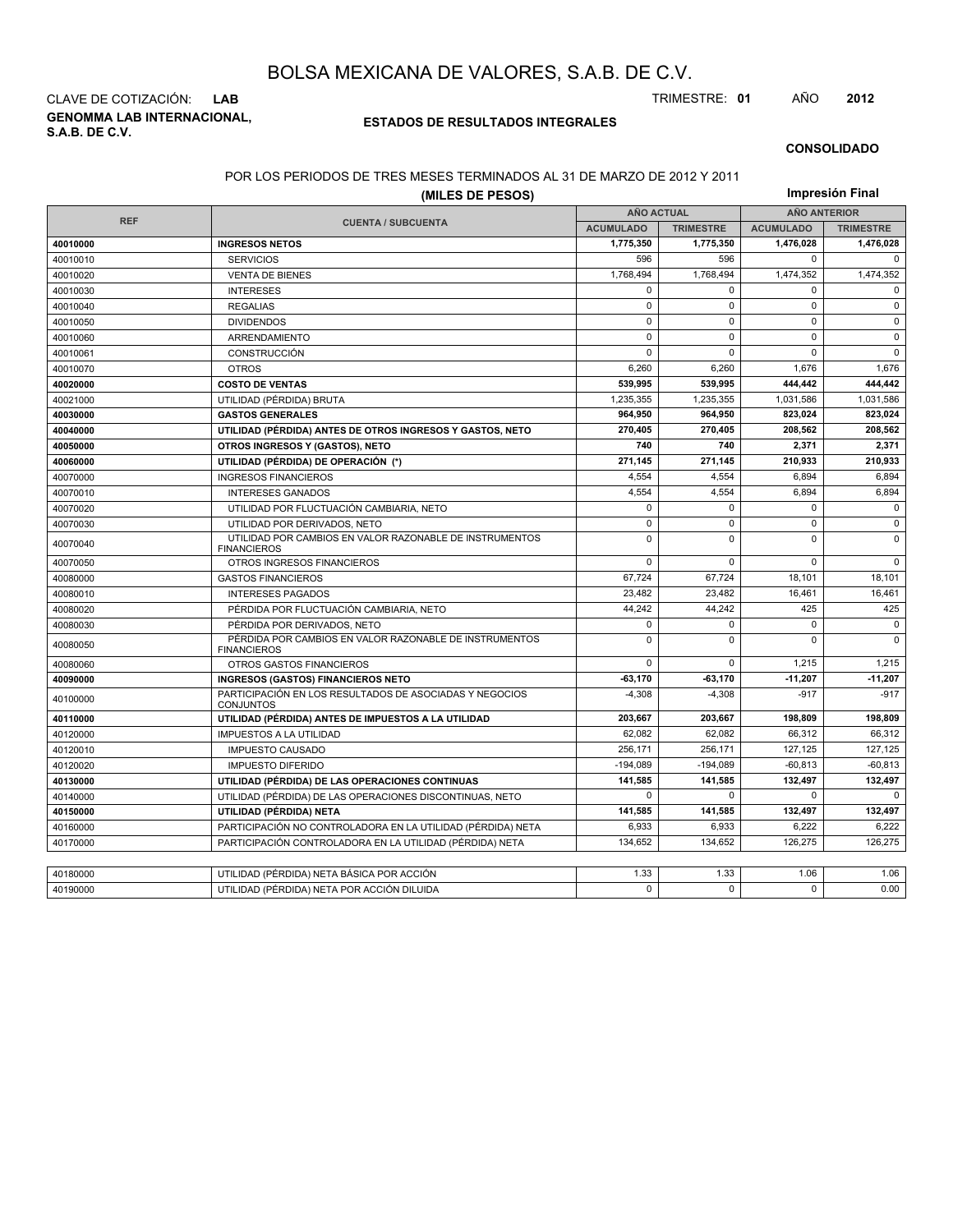**GENOMMA LAB INTERNACIONAL, S.A.B. DE C.V.** CLAVE DE COTIZACIÓN: **LAB** TRIMESTRE: **01** AÑO **2012**

<sup>40310000</sup> UTILIDAD (PÉRDIDA) INTEGRAL ATRIBUIBLE A LA PARTICIPACIÓN CONTROLADORA

#### **ESTADOS DE RESULTADOS INTEGRALES OTROS RESULTADOS INTEGRALES (NETOS DE**

#### **IMPUESTOS)**

POR LOS PERIODOS DE TRES MESES TERMINADOS AL 31 DE MARZO DE 2012 Y 2011

#### **(MILES DE PESOS)**

**Impresión Final**

74,588 74,589 104,242 104,242

|            |                                                                                                                         | <b>AÑO ACTUAL</b> |                  | <b>AÑO ANTERIOR</b> |                  |  |
|------------|-------------------------------------------------------------------------------------------------------------------------|-------------------|------------------|---------------------|------------------|--|
| <b>REF</b> | <b>CUENTA / SUBCUENTA</b>                                                                                               | <b>ACUMULADO</b>  | <b>TRIMESTRE</b> | <b>ACUMULADO</b>    | <b>TRIMESTRE</b> |  |
| 40200000   | UTILIDAD (PÉRDIDA) NETA                                                                                                 | 141,585           | 141,585          | 132,497             | 132,497          |  |
|            | PARTIDAS QUE NO SERAN RECLASIFICADAS A RESULTADOS                                                                       |                   |                  |                     |                  |  |
| 40210000   | <b>GANANCIAS POR REVALUACIÓN DE PROPIEDADES</b>                                                                         | 0                 |                  | $\Omega$            | $\Omega$         |  |
| 40220000   | GANANCIAS (PÉRDIDAS) ACTUARIALES POR OBLIGACIONES LABORALES                                                             | 0                 | $\Omega$         | 0                   | $\Omega$         |  |
| 40220100   | PARTICIPACIÓN EN RESULTADOS POR REVALUACIÓN DE PROPIEDADES DE<br>$\Omega$<br>$\Omega$<br>ASOCIADAS Y NEGOCIOS CONJUNTOS |                   | $\Omega$         | $\Omega$            |                  |  |
|            | <b>PARTIDAS QUE PUEDEN SER RECLASIFICADAS SUBSECUENTEMENTE A</b><br><b>RESULTADOS</b>                                   |                   |                  |                     |                  |  |
| 40230000   | RESULTADO POR CONVERSIÓN DE MONEDAS EXTRANJERAS                                                                         | $-60.064$         | $-60.063$        | $-22,033$           | $-22,033$        |  |
| 40240000   | CAMBIOS EN LA VALUACIÓN DE ACTIVOS FINANCIEROS DISPONIBLES PARA<br><b>SU VENTA</b>                                      | <sup>0</sup>      |                  | $\Omega$            | $\Omega$         |  |
| 40250000   | CAMBIOS EN LA VALUACIÓN DE INSTRUMENTOS FINANCIEROS DERIVADOS                                                           | 0                 | $\Omega$         | $\Omega$            | $\Omega$         |  |
| 40260000   | CAMBIOS EN EL VALOR RAZONABLE DE OTROS ACTIVOS                                                                          | U                 |                  | $\Omega$            | $\Omega$         |  |
| 40270000   | PARTICIPACIÓN EN OTROS RESULTADOS INTEGRALES DE ASOCIADAS Y<br>NEGOCIOS CONJUNTOS                                       | $\Omega$          | $\Omega$         | $\Omega$            | $\Omega$         |  |
| 40280000   | OTROS RESULTADOS INTEGRALES                                                                                             | 0                 | $\Omega$         | 0                   | $\mathbf{0}$     |  |
| 40290000   | TOTAL DE OTROS RESULTADOS INTEGRALES                                                                                    | $-60.064$         | $-60,063$        | $-22,033$           | -22,033          |  |
|            |                                                                                                                         |                   |                  |                     |                  |  |
| 40300000   | UTILIDAD (PÉRDIDA) INTEGRAL                                                                                             | 81.521            | 81.522           | 110.464             | 110,464          |  |
| 40320000   | UTILIDAD (PÉRDIDA) INTEGRAL ATRIBUIBLE A LA PARTICIPACIÓN NO<br><b>CONTROLADORA</b>                                     |                   | 6.933            | 6,222               | 6.222            |  |

**CONSOLIDADO**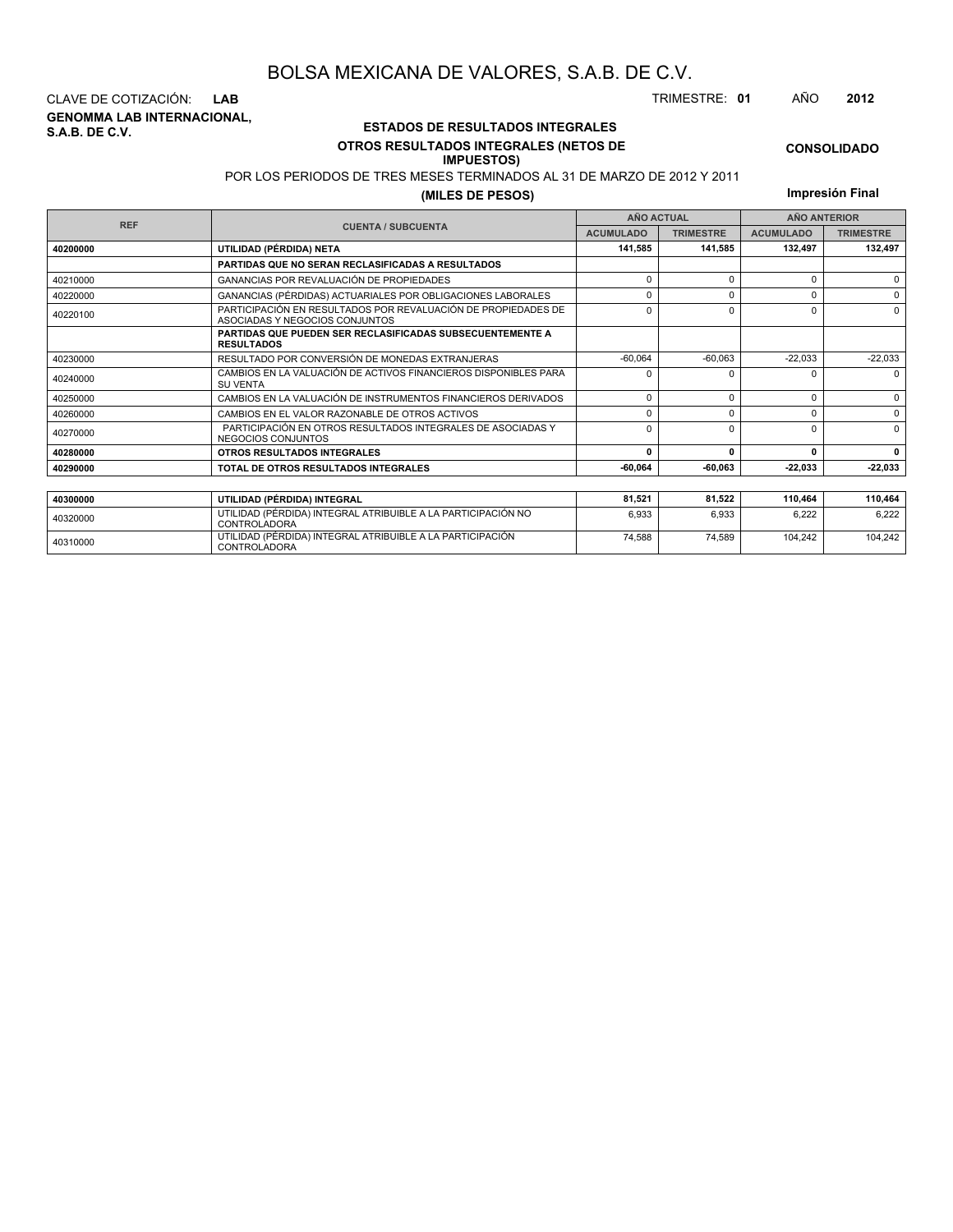**GENOMMA LAB INTERNACIONAL, S.A.B. DE C.V.** CLAVE DE COTIZACIÓN: **LAB** TRIMESTRE: **01** AÑO **2012**

#### **ESTADOS DE RESULTADOS INTEGRALES DATOS INFORMATIVOS**

**CONSOLIDADO**

**Impresión Final**

#### POR LOS PERIODOS DE TRES MESES TERMINADOS AL 31 DE MARZO DE 2012 Y 2011

#### **(MILES DE PESOS)**

| <b>REF</b> | <b>AÑO ACTUAL</b><br><b>ANO ANTERIOR</b> |                  |                  |                  |                  |
|------------|------------------------------------------|------------------|------------------|------------------|------------------|
|            | <b>CUENTA / SUBCUENTA</b>                | <b>ACUMULADO</b> | <b>TRIMESTRE</b> | <b>ACUMULADO</b> | <b>TRIMESTRE</b> |
| 92000010   | DEPRECIACIÓN Y AMORTIZACIÓN OPERATIVA    | 16.140           | 16.140           | 19.729           | 19.729           |
| 92000020   | PTU CAUSADA                              | 133              | 133              | 3,039            | 3.039            |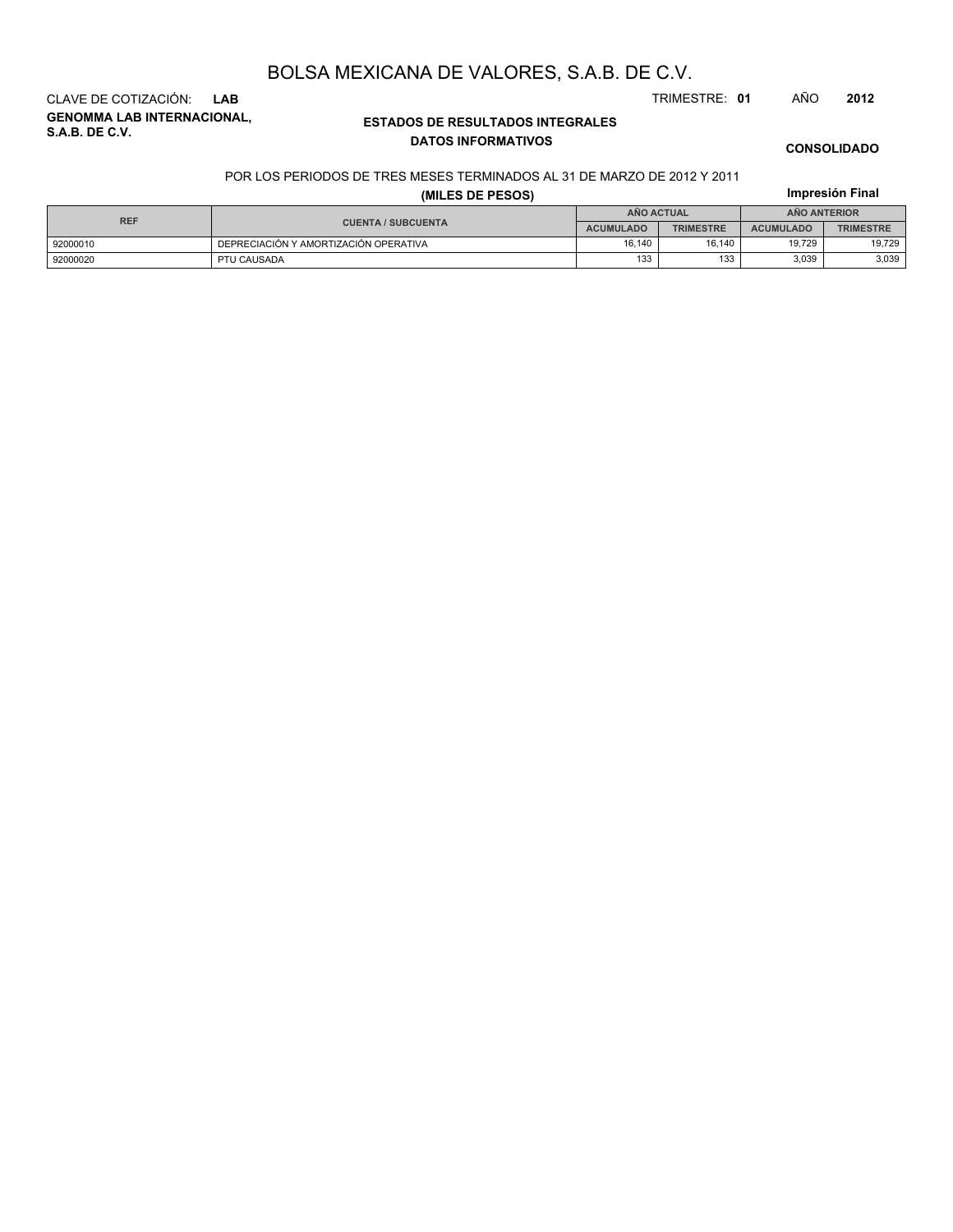# (\*) DEFINIRA CADA EMPRESA (\*\*) INFORMACIÓN ULTIMOS 12 MESES, para las emisoras

## **ESTADOS DE RESULTADOS INTEGRALES** CLAVE DE COTIZACIÓN: **LAB** TRIMESTRE: **01** AÑO **2012 DATOS INFORMATIVOS (12 MESES)**

#### **CONSOLIDADO**

#### POR LOS PERIODOS DE TRES MESES TERMINADOS AL 31 DE MARZO DE 2012 Y 2011

**(MILES DE PESOS)**

| Impresión Final |
|-----------------|
|-----------------|

| <b>REF</b> |                                                              | AÑO           |                 |  |  |
|------------|--------------------------------------------------------------|---------------|-----------------|--|--|
|            | <b>CUENTA / SUBCUENTA</b>                                    | <b>ACTUAL</b> | <b>ANTERIOR</b> |  |  |
| 92000030   | INGRESOS NETOS (**)                                          |               |                 |  |  |
| 92000040   | UTILIDAD (PÉRDIDA) DE OPERACIÓN (**)                         |               |                 |  |  |
| 92000050   | PARTICIPACIÓN CONTROLADORA EN LA UTILIDAD (PÉRDIDA) NETA(**) |               |                 |  |  |
| 92000060   | UTILIDAD (PÉRDIDA) NETA (**)                                 |               |                 |  |  |
| 92000070   | DEPRECIACIÓN Y AMORTIZACIÓN OPERATIVA (**)                   |               |                 |  |  |

# BOLSA MEXICANA DE VALORES, S.A.B. DE C.V.

**GENOMMA LAB INTERNACIONAL, S.A.B. DE C.V.**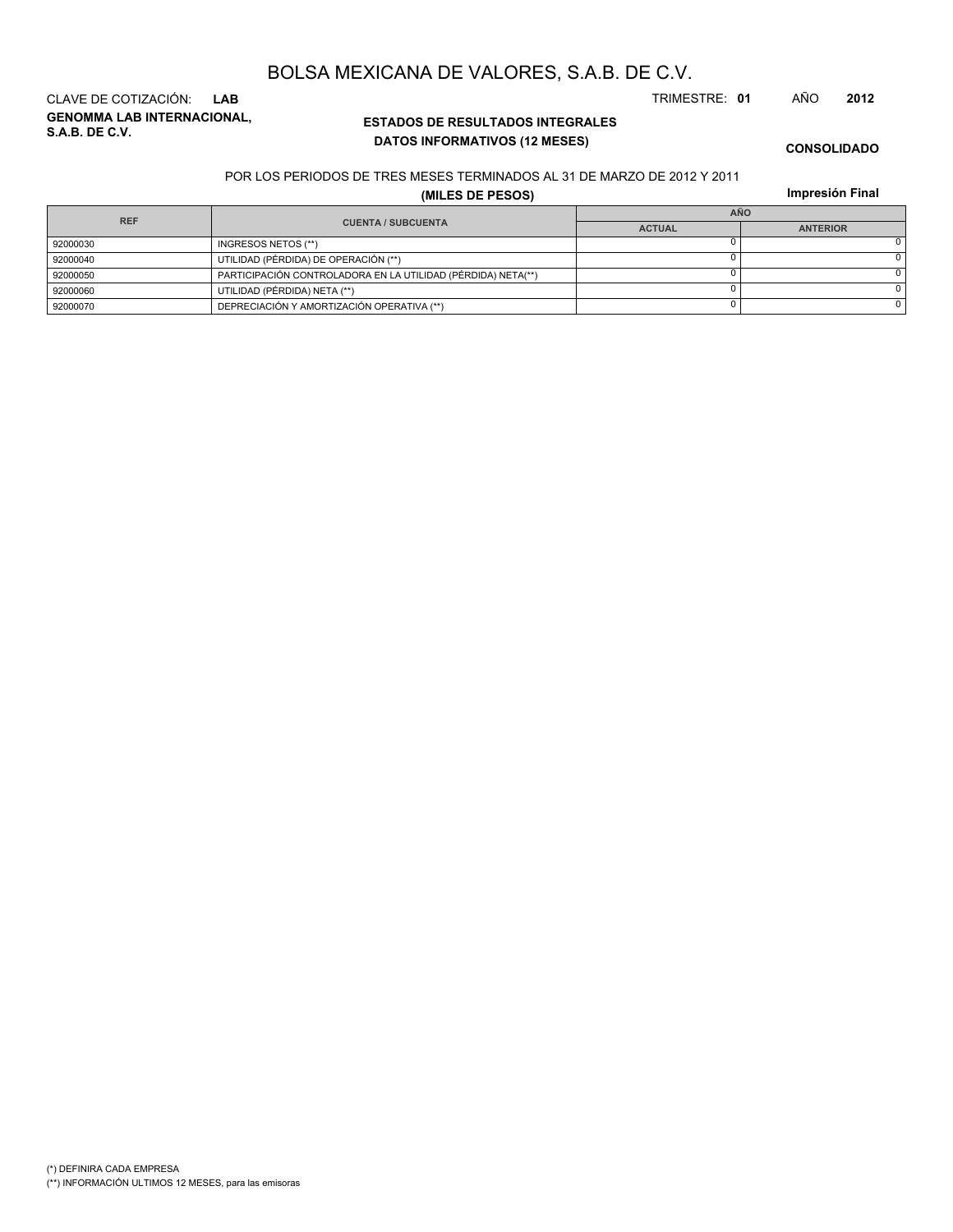TRIMESTRE: **01** AÑO: **2012**

#### **ESTADOS DE FLUJOS DE EFECTIVO (METODO INDIRECTO) GENOMMA LAB INTERNACIONAL, S.A.B.**

#### AL 31 DE MARZO DE 2012 Y 2011

#### **(MILES DE PESOS)**

**CONSOLIDADO**

**Impresión Final IMPRESIÓN FINAL AND SUBCUENTA**<br> **IMPORTE TRIMESTRE AÑO ACTUAL IMPORTE IMPORTE REF TRIMESTRE AÑO ANTERIOR IMPORTE ACTIVIDADES DE OPERACIÓN 50010000 UTILIDAD (PÉRDIDA) NETA ANTES DE IMPUESTOS A LA UTILIDAD 203,667 198,809** 50020000 +(-) PARTIDAS SIN IMPACTO EN EL EFECTIVO 0 0 50020010 + ESTIMACIÓN DEL PERIODO 0 0 50020020 +PROVISIÓN DEL PERIODO 0 0 50020030 + (-) OTRAS PARTIDAS NO REALIZADAS 0 0 50030000 +(-) PARTIDAS RELACIONADAS CON ACTIVIDADES DE INVERSIÓN 20,654 21,258 50030010 + DEPRECIACIÓN Y AMORTIZACIÓN DEL PERIODO 16,140 19,729 50030020 (-) + UTILIDAD O PERDIDA EN VENTA DE PROPIEDADES PLANTA Y EQUIPO -89 0 50030030 +(-) PÉRDIDA (REVERSIÓN) POR DETERIORO 0 0 50030040 (-)+PARTICIPACIÓN EN ASOCIADAS Y NEGOCIOS CONJUNTOS 4,308 4,308 4,308 (-) +PARTICIPACIÓN EN ASOCIADAS Y NEGOCIOS CONJUNTOS 50030050 (-)DIVIDENDOS COBRADOS 0 0 50030060 (-)INTERESES A FAVOR 0 0 50030070 (-)FLUCTUACIÓN CAMBIARIA 295 612 50030080 (-) +OTRAS PARTIDAS 0 0 50040000  $+$ (-) PARTIDAS RELACIONADAS CON ACTIVIDADES DE FINANCIAMIENTO 20,293 20,293 0 0 50040010 (+)INTERESES DEVENGADOS 20,293 0 50040020 (+)FLUCTUACIÓN CAMBIARIA 0 0 50040030 (+)OPERACIONES FINANCIERAS DE DERIVADOS 0 0 50040040 + (-) OTRAS PARTIDAS 0 0 **50050000 FLUJO DERIVADO DEL RESULTADO ANTES DE IMPUESTOS A LA UTILIDAD 244,614 220,067** 50060000 FLUJOS GENERADOS O UTILIZADOS EN LA OPERACIÓN -893,351 -745 50060010 + (-) DECREMENTO (INCREMENTO) EN CLIENTES -387,880 321,710 50060020 + (-) DECREMENTO (INCREMENTO) EN INVENTARIOS 1,796 1,796 1,796 1,796 1,797 1,797 1,797 1,797 1,797 1,797 1,1797 1,1797 1,1797 1,1797 1,1797 1,1797 1,1797 1,1797 1,1797 1,1797 1,1797 1,1797 1,1797 1,1797 1,1797 1,1  $+(-)$ DECREMENTO (INCREMENTO) EN OTRAS CUENTAS POR COBRAR Y OTROS ACTIVOS 17,282 17,282 -15,997 **CIRCULANTES** 50060040 + (-) INCREMENTO (DECREMENTO) EN PROVEEDORES + + (-) INCREMENTO (DECREMENTO) EN PROVEEDORES 50060050 + (-) INCREMENTO (DECREMENTO) EN OTROS PASIVOS + + (-) INCREMENTO (DECREMENTO) EN OTROS PASIVOS  $+$ (-)IMPUESTOS A LA UTILIDAD PAGADOS O DEVUELTOS -61,643 -61,643 -61,643 -61,643 -100,397 **50070000 FLUJOS NETOS DE EFECTIVO DE ACTIVIDADES DE OPERACIÓN -648,737 219,322 ACTIVIDADES DE INVERSIÓN** 50080000 FLUJOS NETOS DE EFECTIVO DE ACTIVIDADES DE INVERSIÓN CONTRADO EN ENTREGADO EN EL EL EL ENTREGADO EN E 50080010 (-)INVERSIONES CON CARÁCTER PERMANENTE 0 0 50080020 +DISPOSICIONES DE INVERSIONES CON CARÁCTER PERMANENTE 0 0 50080030 (-)INVERSION EN PROPIEDADES, PLANTA Y EQUIPO -1,369 -1,369 -11,584 -11,584 50080040 +VENTA DE PROPIEDADES, PLANTA Y EQUIPO 89 0 50080050 (-) INVERSIONES TEMPORALES 0 0 50080060 +DISPOSICION DE INVERSIONES TEMPORALES 0 0 50080070 (-)INVERSION EN ACTIVOS INTANGIBLES -162,084 -610,724 50080080 +DISPOSICION DE ACTIVOS INTANGIBLES 0 0 50080090 (-)ADQUISICIONES DE NEGOCIOS 0 0 50080100 +DISPOSICIONES DE NEGOCIOS 0 0 50080110 +DIVIDENDOS COBRADOS 0 0 50080120 +INTERESES COBRADOS 0 0 50080130 +(-) DECREMENTO (INCREMENTO) ANTICIPOS Y PRESTAMOS A TERCEROS 0 0 50080140 + (-) OTRAS PARTIDAS 0 0 **ACTIVIDADES DE FINANCIAMIENTO** 50090000 FLUJOS NETOS DE EFECTIVO DE ACTIVIDADES DE FINANCIAMIENTO 294,434 -5,357 50090010 + FINANCIAMIENTOS BANCARIOS + FINANCIAMIENTOS BANCARIOS + 530,000 + 530,000 + 530,000 + 530,000 + 530,000 + 6  $\sim$  530,000 + 6  $\sim$  530,000 + 6  $\sim$  530,000 + 6  $\sim$  530,000 + 6  $\sim$  530,000 + 6  $\sim$  530,000 + 6 50090020 + FINANCIAMIENTOS BURSÁTILES 0 0 50090030 + OTROS FINANCIAMIENTOS 0 0 50090040 (-) AMORTIZACIÓN DE FINANCIAMIENTOS BANCARIOS -180,000 0 50090050 (-) AMORTIZACIÓN DE FINANCIAMIENTOS BURSÁTILES 0 0 50090060 (-) AMORTIZACIÓN DE OTROS FINANCIAMIENTOS 0 0 50090070 + (-) INCREMENTO (DECREMENTO) EN EL CAPITAL SOCIAL 0 0 50090080 (-) DIVIDENDOS PAGADOS 0 0 50090090 + PRIMA EN EMISIÓN DE ACCIONES de la componentación de la componentación de la componentación de la c 50090100 + APORTACIONES PARA FUTUROS AUMENTOS DE CAPITAL 0 0 50090110 | (-)INTERESES PAGADOS -18,358 | 0 50090120 (-)RECOMPRA DE ACCIONES -21,243 -3,981

50090130 + (-) OTRAS PARTIDAS -15,965 -1,376

CLAVE DE COTIZACIÓN: **LAB**

**DE C.V.**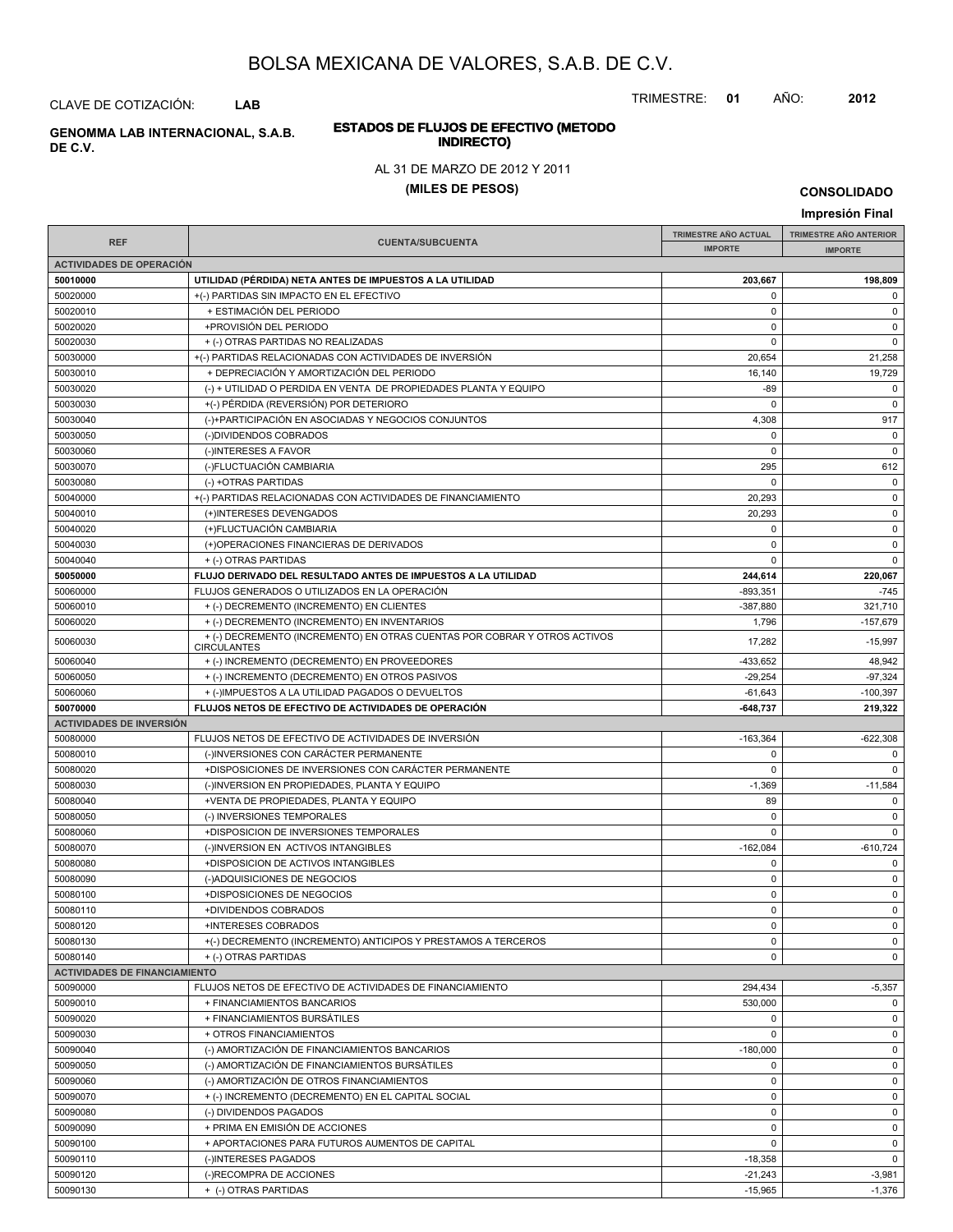CLAVE DE COTIZACIÓN: **LAB**

### **ESTADOS DE FLUJOS DE EFECTIVO (METODO INDIRECTO) GENOMMA LAB INTERNACIONAL, S.A.B. DE C.V.**

#### AL 31 DE MARZO DE 2012 Y 2011

#### **(MILES DE PESOS)**

**CONSOLIDADO**

TRIMESTRE: **01** AÑO: **2012**

**Impresión Final**

|            |                                                                 | <b>TRIMESTRE AÑO ACTUAL</b> | <b>TRIMESTRE AÑO ANTERIOR</b> |
|------------|-----------------------------------------------------------------|-----------------------------|-------------------------------|
| <b>REF</b> | <b>CUENTA/SUBCUENTA</b>                                         | <b>IMPORTE</b>              | <b>IMPORTE</b>                |
| 50100000   | INCREMENTO (DISMINUCION) DE EFECTIVO Y EQUIVALENTES DE EFECTIVO | 517.667                     | -408.343                      |
| 50110000   | CAMBIOS EN EL VALOR DEL EFECTIVO Y EQUIVALENTES DE EFECTIVO     | 57.154                      | $-22,034$                     |
| 50120000   | EFECTIVO Y EQUIVALENTES DE EFECTIVO AL PRINCIPIO DEL PERIODO    | 1.538.520                   | 1.454.437                     |
| 50130000   | EFECTIVO Y EQUIVALENTES DE EFECTIVO AL FINAL DEL PERIODO        | 963.699                     | 1,024,060                     |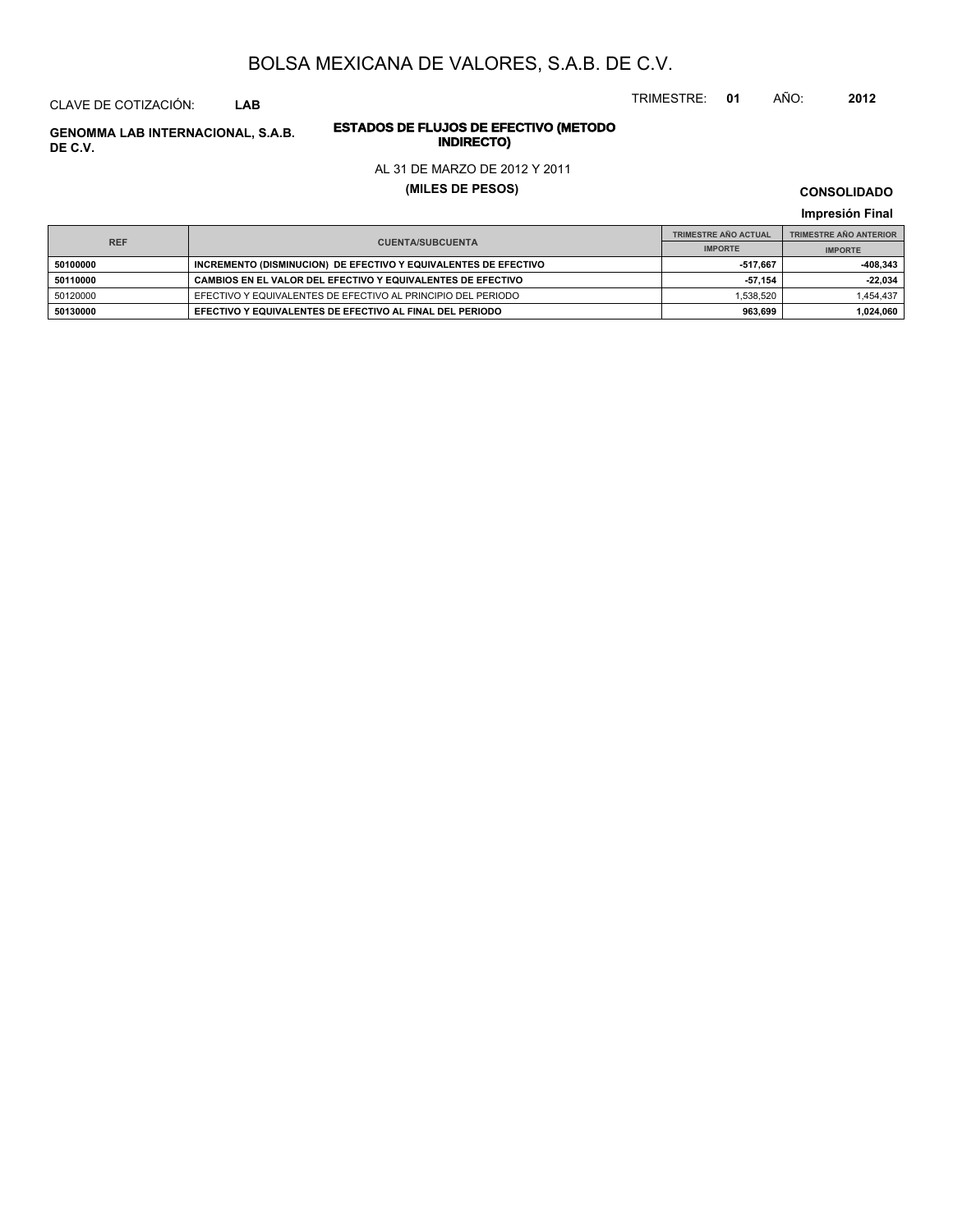CLAVE DE COTIZACIÓN:**LAB**

**GENOMMA LAB INTERNACIONAL, S.A.B. DE C.V.**

#### **ESTADOS DE VARIACIONES EN EL CAPITALCONTABLE(MILES DE PESOS)**

 TRIMESTRE:TRIMESTRE: 01 AÑO: **<sup>2012</sup>**

**CONSOLIDADO**

**Impresión Final**

|                                                                     |                       |                                       |                                                         | <b>APORTACIONES</b>                                         |                                           |                 | UTILIDADES O PÉRDIDAS<br><b>ACUMULADAS</b>                               | <b>OTROS</b><br><b>RESULTADOS</b>                                        |                                      |                                                          |                                            |
|---------------------------------------------------------------------|-----------------------|---------------------------------------|---------------------------------------------------------|-------------------------------------------------------------|-------------------------------------------|-----------------|--------------------------------------------------------------------------|--------------------------------------------------------------------------|--------------------------------------|----------------------------------------------------------|--------------------------------------------|
| <b>CONCEPTOS</b>                                                    | <b>CAPITAL SOCIAL</b> | <b>ACCIONES</b><br><b>RECOMPRADAS</b> | <b>PRIMA EN</b><br><b>EMISIÓN DE</b><br><b>ACCIONES</b> | <b>PARA FUTUROS</b><br><b>AUMENTOS DE</b><br><b>CAPITAL</b> | <b>OTRO CAPITAL</b><br><b>CONTRIBUIDO</b> | <b>RESERVAS</b> | <b>UTILIDADES</b><br><b>RETENIDAS</b><br>(PÉRDIDAS<br><b>ACUMULADAS)</b> | <b>INTEGRALES</b><br><b>ACUMULADOS</b><br>(NETOS DE<br><b>IMPUESTOS)</b> | <b>PARTICIPACIÓN</b><br>CONTROLADORA | <b>PARTICIPACIÓN</b><br><b>NO</b><br><b>CONTROLADORA</b> | <b>TOTAL DE CAPITAL</b><br><b>CONTABLE</b> |
| SALDO INICIAL AL 1 DE ENERO DEL 2011                                | 1,921,660             | $-73,898$                             | 19,612                                                  |                                                             |                                           | £               | 2,240,660                                                                | $-8,467$                                                                 | 4,099,567                            | 27,090                                                   | 4,126,657                                  |
| AJUSTES RETROSPECTIVOS                                              | $\Omega$              |                                       |                                                         |                                                             |                                           |                 |                                                                          |                                                                          | $\Omega$                             | $\Omega$                                                 | $\Omega$                                   |
| APLICACIÓN DE OTROS RESULTADOS<br>INTEGRALES A UTILIDADES RETENIDAS |                       |                                       |                                                         |                                                             |                                           |                 |                                                                          |                                                                          | $\Omega$                             | $\Omega$                                                 |                                            |
| CONSTITUCIÓN DE RESERVAS                                            |                       |                                       |                                                         |                                                             |                                           |                 |                                                                          |                                                                          |                                      | $\Omega$                                                 |                                            |
| DIVIDENDOS DECRETADOS                                               |                       |                                       |                                                         |                                                             |                                           |                 |                                                                          |                                                                          |                                      | $-8,584$                                                 | $-8,584$                                   |
| (DISMINUCIÓN) AUMENTOS DE CAPITAL                                   |                       |                                       |                                                         |                                                             |                                           |                 |                                                                          |                                                                          | $\Omega$                             | $\Omega$                                                 |                                            |
| RECOMPRA DE ACCIONES                                                |                       | 5,708                                 |                                                         |                                                             |                                           |                 |                                                                          |                                                                          | 5,708                                | $\Omega$                                                 | 5,708                                      |
| (DISMINUCIÓN) AUMENTO EN PRIMA EN<br><b>EMISIÓN DE ACCIONES</b>     |                       |                                       |                                                         |                                                             |                                           |                 |                                                                          |                                                                          | $\Omega$                             | $\Omega$                                                 |                                            |
| (DISMINUCIÓN) AUMENTO DE LA<br>PARTICIPACIÓN NO CONTROLADORA        |                       |                                       |                                                         |                                                             |                                           |                 |                                                                          |                                                                          |                                      |                                                          |                                            |
| OTROS MOVIMIENTOS                                                   |                       |                                       |                                                         |                                                             |                                           |                 |                                                                          |                                                                          | $\Omega$                             | $\Omega$                                                 |                                            |
| RESULTADO INTEGRAL                                                  |                       |                                       |                                                         |                                                             |                                           |                 | 126,275                                                                  | $-22,034$                                                                | 104,241                              | 13,430                                                   | 117,671                                    |
| SALDO FINAL AL 31 DE MARZO DEL 2011                                 | 1,921,660             | $-68,190$                             | 19,612                                                  |                                                             |                                           | $\Omega$        | 2,366,935                                                                | $-30,501$                                                                | 4,209,516                            | 31,936                                                   | 4,241,452                                  |
| SALDO INICIAL AL 1 DE ENERO DEL 2012                                | 1,921,660             | $-96,477$                             | 19,612                                                  |                                                             |                                           |                 | 3,631,837                                                                | 65,630                                                                   | 5,542,262                            | 41,894                                                   | 5,584,156                                  |
| AJUSTES RETROSPECTIVOS                                              |                       |                                       |                                                         |                                                             |                                           |                 |                                                                          |                                                                          |                                      | $\Omega$                                                 | $\Omega$                                   |
| APLICACIÓN DE OTROS RESULTADOS<br>INTEGRALES A UTILIDADES RETENIDAS |                       |                                       |                                                         |                                                             |                                           |                 |                                                                          |                                                                          | $\Omega$                             | $\Omega$                                                 |                                            |
| CONSTITUCIÓN DE RESERVAS                                            |                       |                                       |                                                         |                                                             |                                           |                 |                                                                          |                                                                          | $\Omega$                             | $\Omega$                                                 |                                            |
| DIVIDENDOS DECRETADOS                                               |                       |                                       |                                                         |                                                             |                                           |                 |                                                                          |                                                                          | $^{\circ}$                           | $-12,374$                                                | $-12,374$                                  |
| (DISMINUCIÓN) AUMENTOS DE CAPITAL                                   |                       |                                       |                                                         |                                                             |                                           |                 |                                                                          |                                                                          | $\Omega$                             | $\Omega$                                                 | $\Omega$                                   |
| RECOMPRA DE ACCIONES                                                |                       | $-7,712$                              |                                                         |                                                             |                                           |                 |                                                                          |                                                                          | $-7,712$                             | $\Omega$                                                 | $-7,712$                                   |
| (DISMINUCIÓN) AUMENTO EN PRIMA EN<br><b>EMISIÓN DE ACCIONES</b>     |                       |                                       |                                                         |                                                             |                                           |                 |                                                                          |                                                                          | $\Omega$                             |                                                          |                                            |
| (DISMINUCIÓN) AUMENTO DE LA<br>PARTICIPACIÓN NO CONTROLADORA        |                       |                                       |                                                         |                                                             |                                           |                 |                                                                          |                                                                          | $\Omega$                             |                                                          |                                            |
| OTROS MOVIMIENTOS                                                   |                       |                                       |                                                         |                                                             |                                           |                 |                                                                          |                                                                          | $\Omega$                             |                                                          |                                            |
| RESULTADO INTEGRAL                                                  |                       |                                       |                                                         |                                                             |                                           |                 | 134,652                                                                  | $-60,064$                                                                | 74,588                               | 3,345                                                    | 77,933                                     |
| SALDO FINAL AL 31 DE MARZO DEL 2012                                 | 1,921,660             | $-104, 189$                           | 19,612                                                  |                                                             |                                           |                 | 3,766,489                                                                | 5,566                                                                    | 5,609,138                            | 32,865                                                   | 5,642,003                                  |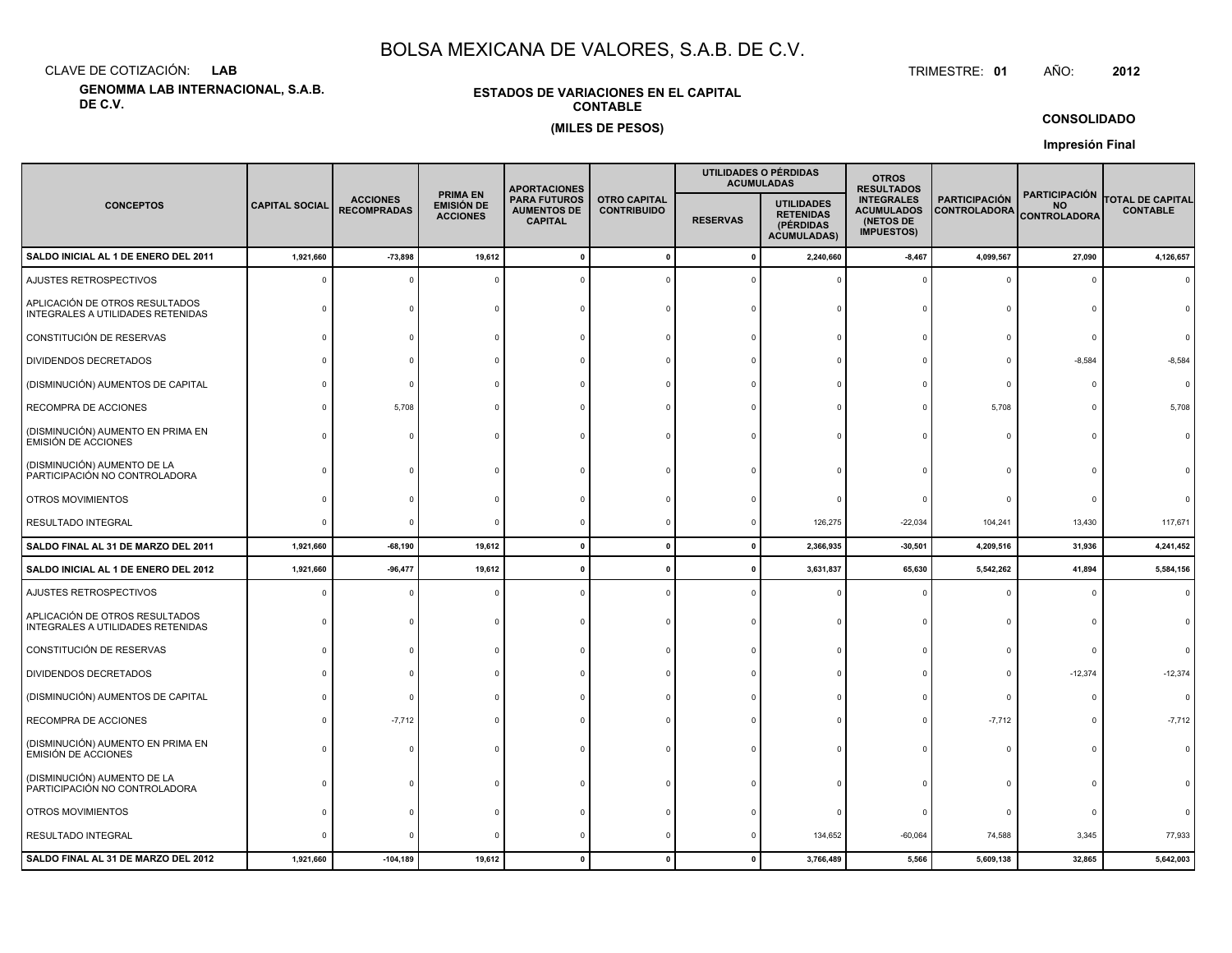CLAVE DE COTIZACIÓN: **LAB**

**GENOMMA LAB INTERNACIONAL,**

#### **COMENTARIOS Y ANALISIS DE LA ADMINISTRACIÓN SOBRE LOS RESULTADOS DE S.A.B. DE C.V.** PAGINA / 6 **OPERACIÓN Y SITUACIÓN FINANCIERA DE LA COMPAÑÍA**

TRIMESTRE: **01** AÑO: **2012**

 $1/6$ **CONSOLIDADO Impresión Final**

GENOMMA LAB INTERNACIONAL REPORTA RESULTADOS DEL PRIMER TRIMESTRE DE 2012

MÉXICO D.F., A 25 DE ABRIL DE 2012

GENOMMA LAB INTERNACIONAL, S.A.B. DE C.V. (BMV: LAB.B) ("GENOMMA LAB" O "LA COMPAÑÍA"), DA A CONOCER LOS RESULTADOS CORRESPONDIENTES AL PRIMER TRIMESTRE TERMINADO EL 31 DE MARZO DE 2012. TODAS LAS CIFRAS INCLUIDAS EN ESTE REPORTE SE ENCUENTRAN EN PESOS NOMINALES MEXICANOS Y SE ENCUENTRAN PRESENTADAS DE ACUERDO A LAS NORMAS INTERNACIONALES DE INFORMACIÓN FINANCIERA (NIIF O IFRS POR SUS SIGLAS EN INGLÉS), YA QUE PARA CUMPLIR CON LAS DISPOSICIONES ESTABLECIDAS POR LA COMISIÓN NACIONAL BANCARIA Y DE VALORES (CNBV), LA COMPAÑÍA ADOPTÓ A PARTIR DEL 1 DE ENERO DE 2012, DE FORMA RETROSPECTIVA, EL MARCO CONTABLE ESTABLECIDO EN LAS IFRS PARA LA PREPARACIÓN DE SUS ESTADOS FINANCIEROS. LA INFORMACIÓN PROPORCIONADA EN ESTE REPORTE ES LA PRIMERA INFORMACIÓN FINANCIERA PUBLICADA POR GENOMMA LAB BAJO LAS NORMAS INTERNACIONALES DE INFORMACIÓN FINANCIERA (IFRS).

RESULTADOS Y HECHOS RELEVANTES DEL 1T 2012 (VS. 1T 2011) DEBIDO A LA ADOPCIÓN DE LAS IFRS, SE AJUSTARON CIFRAS DEL 2011 CON EL FIN DE TENER UNA BASE COMPARABLE, POR LO QUE HAY VARIACIONES RESPECTO A LAS CIFRAS REPORTADAS ORIGINALMENTE. LAS VENTAS NETAS EN EL PRIMER TRIMESTRE ALCANZARON PS. 1,775.4 MILLONES, UN INCREMENTO DE 20.3% CONTRA EL MISMO PERIODO DE 2011. EL EBITDA ALCANZÓ PS. 287.3 MILLONES EN EL TRIMESTRE, UN INCREMENTO DE 24.5%, LO QUE REPRESENTA UN MARGEN DE 16.2%. LA UTILIDAD NETA CONSOLIDADA CRECIÓ 6.9%, PARA ALCANZAR PS. 141.6 MILLONES EN EL PRIMER TRIMESTRE. LA UTILIDAD POR ACCIÓN FUE DE PS. 1.33, UN INCREMENTO DE 25.2% COMPARADO CON EL AÑO ANTERIOR. DURANTE EL PRIMER TRIMESTRE GENOMMA LAB LANZÓ EXITOSAMENTE 9 PRODUCTOS BAJO 7 MARCAS EXISTENTES. COMENTARIOS DEL PRESIDENTE Y DIRECTOR GENERAL EL SR. RODRIGO HERRERA, PRESIDENTE DEL CONSEJO DE ADMINISTRACIÓN Y DIRECTOR GENERAL DE LA COMPAÑÍA MENCIONÓ: "EMPEZAMOS EL 2012 CON RESULTADOS QUE VAN EN LÍNEA CON NUESTRAS EXPECTATIVAS Y CON LA GUÍA DE RESULTADOS ANUAL DE LA COMPAÑÍA, LA CUAL ES CRECER ENTRE 23% Y 26% EN VENTAS NETAS, CON UN MARGEN EBITDA DE POR LO MENOS 26.5%. EL CRECIMIENTO DE ESTE TRIMESTRE FUE IMPULSADO PRINCIPALMENTE POR NUESTRAS OPERACIONES EN MÉXICO, LAS CUALES SE MANTUVIERON FUERTES AL PRINCIPIO DE ESTE AÑO, CON UN CRECIMIENTO DE 24.8%. EN CUANTO A NUESTRAS OPERACIONES INTERNACIONALES, ESTAMOS MUY OPTIMISTAS DE QUE SERÁN UN IMPORTANTE FACTOR DE CRECIMIENTO PARA LA COMPAÑÍA DURANTE EL RESTO DEL AÑO SEGUIMOS MEJORANDO NUESTRAS OPERACIONES; ESTE TRIMESTRE FINALIZAMOS LA IMPLEMENTACIÓN DE UN NUEVO SISTEMA DE PLANIFICACIÓN DE RECURSOS EMPRESARIALES (ERP POR SUS SIGLAS EN INGLÉS), EL CUAL HARÁ LAS ACTIVIDADES DIARIAS DE LA COMPAÑÍA MÁS EFICIENTES, Y UN NUEVO SISTEMA DE GESTIÓN DE ALMACENES (WMS POR SUS SIGLAS EN INGLÉS), QUE COMPLEMENTA EL ERP MEJORANDO EL MANEJO DE INVENTARIOS. POR OTRO LADO, SEGUIMOS BUSCANDO OPORTUNIDADES DE EXPANSIÓN EN MERCADOS Y CATEGORÍAS EN LOS QUE TENEMOS PRESENCIA, ASÍ COMO DE ENRIQUECER NUESTRO PORTAFOLIO DE MARCAS Y PRODUCTOS RELANZANDO MARCAS RECIENTEMENTE ADQUIRIDAS Y LANZANDO NUEVOS PRODUCTOS BAJO ÉSTAS Y OTRAS MARCAS EXISTENTES. ESTAMOS SEGUROS QUE EL 2012 SERÁ UN AÑO DE RESULTADOS Y CRECIMIENTOS SÓLIDOS PARA LA COMPAÑÍA, Y ESTAMOS ENTUSIASMADOS Y PREPARADOS PARA LOS RETOS QUE TENEMOS POR DELANTE." RESULTADOS CONSOLIDADOS DEL PRIMER TRIMESTRE 2012

LA SIGUIENTE TABLA PRESENTA EL ESTADO DE RESULTADOS CONSOLIDADOS, EN MILLONES DE PESOS (EXCEPTO LAS ACCIONES Y LAS UTILIDADES POR ACCIÓN); MOSTRANDO EL MARGEN DE CADA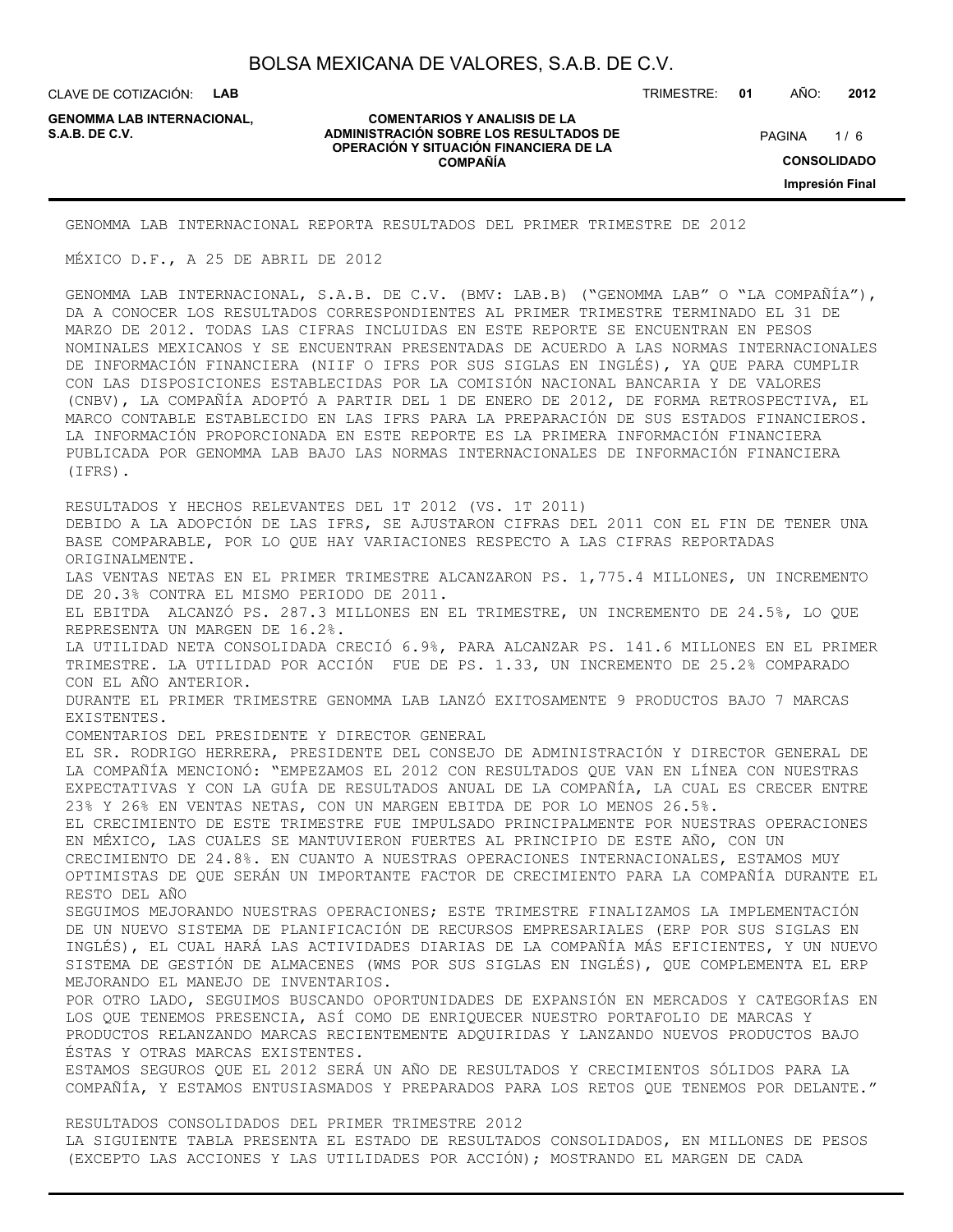CLAVE DE COTIZACIÓN: **LAB**

**GENOMMA LAB INTERNACIONAL,**

#### **COMENTARIOS Y ANALISIS DE LA ADMINISTRACIÓN SOBRE LOS RESULTADOS DE PAGINA 2/6** (PAGINA 2/6) **OPERACIÓN Y SITUACIÓN FINANCIERA DE LA COMPAÑÍA**

 $2/6$ 

TRIMESTRE: **01** AÑO: **2012**

**CONSOLIDADO**

**Impresión Final**

#### CONCEPTO, COMO PORCENTAJE DE VENTAS NETAS, ASÍ COMO LA VARIACIÓN PORCENTUAL PARA EL TRIMESTRE TERMINADO EL 31 DE MARZO DE 2012, EN COMPARACIÓN CON EL MISMO PERIODO DE  $2011:$ PARA EL TRIMESTRE TERMINADO EL 31 DE MARZO 2012 Y 2011

(EN MILLONES DE PESOS NOMINALES)

1 EL EBITDA SE CALCULA AGREGANDO AMORTIZACIÓN Y DEPRECIACIÓN A LA UTILIDAD OPERATIVA. 2 LA UTILIDAD POR ACCIÓN SE CALCULÓ DIVIDIENDO LA UTILIDAD NETA CONSOLIDADA DE LOS ÚLTIMOS 12 MESES ENTRE EL PROMEDIO PONDERADO DEL NÚMERO DE ACCIONES QUE HABÍA EN LA SOCIEDAD DURANTE EL PERIODO. EL NÚMERO TOTAL DE ACCIONES EN CIRCULACIÓN AL 31 DE MARZO DE 2012 ERA DE 1,051,969,811. LA UPA PARA EL PRIMER TRIMESTRE DE 2011 FUE CALCULADA CON LA UTILIDAD NETA CONSOLIDADA DE LOS ÚLTIMOS 12 MESES BAJO LAS NORMAS DE INFORMACIÓN FINANCIERA (NIF), NO REFLEJAN LAS RECLASIFICACIONES DE LAS NORMAS INTERNACIONALES DE INFORMACIÓN FINANCIERA (IFRS).

LAS VENTAS NETAS AUMENTARON 20.3%, ALCANZANDO PS. 1,775.4 MILLONES EN EL PRIMER TRIMESTRE DEL 2012, EN COMPARACIÓN CON PS. 1,476.0 MILLONES EN EL MISMO TRIMESTRE DEL 2011. ESTE INCREMENTO ES EL RESULTADO DE: I) UN INCREMENTO DE 6.9% (PS. 72.3 MILLONES) DE LA LÍNEA BASE EN MÉXICO, INCLUYENDO LAS EXTENSIONES DE LÍNEA DE ESTAS MARCAS, ALCANZANDO PS. 1,114.5 MILLONES; II) UN INCREMENTO DE 472.7% (PS. 189.4 MILLONES) DEBIDO AL EFECTO DE LOS LANZAMIENTOS DEL AÑO ANTERIOR EN MÉXICO, INCLUYENDO LAS RECIENTES EXTENSIONES DE LÍNEA EN DICHAS MARCAS LANZADAS DURANTE EL 2011, ALCANZANDO PS. 229.4 MILLONES; III) PS. 6.3 MILLONES DURANTE EL PRIMER TRIMESTRE DE 2012 DE MARCAS NUEVAS EN MÉXICO, DEBIDO A VENTAS DE LAS MARCAS ADQUIRIDAS EN EL 2011 DE COLGATE-PALMOLIVEMR (ALERT, NÓRDIKO Y WILDROOT), LAS CUALES TODAVÍA NO HAN SIDO RELANZADAS; Y V) UN INCREMENTO DE 8.0% (PS. 31.3 MILLONES) DE LAS OPERACIONES INTERNACIONALES PARA ALCANZAR PS. 425.2 MILLONES.

LA COMPAÑÍA CLASIFICA LAS VENTAS NETAS DE LAS MARCAS DE LA SIGUIENTE MANERA:

1)LÍNEA BASE SON MARCAS LANZADAS AL MENOS DOS AÑOS ANTES DEL AÑO FISCAL EN MÉXICO (2010 2009, 2008 Y ANTERIORES); 2)LANZAMIENTOS DEL AÑO ANTERIOR SON MARCAS LANZADAS DURANTE EL AÑO FISCAL ANTERIOR EN MÉXICO (2011); 3)MARCAS NUEVAS SON MARCAS LANZADAS DURANTE EL AÑO FISCAL EN CURSO EN MÉXICO(2012); Y 4)INTERNACIONALES SON LAS VENTAS NETAS DE LAS OPERACIONES INTERNACIONALES.

LA SIGUIENTE TABLA MUESTRA EL DESGLOSE DE LAS VENTAS NETAS A MARZO DE 2012 Y 2011 POR MARCA:

(EN MILLONES DE PESOS NOMINALES)

UTILIDAD BRUTA AUMENTÓ 19.8% PARA LLEGAR A PS. 1,235.4 MILLONES EN EL PRIMER TRIMESTRE DE 2012, EN COMPARACIÓN CON PS. 1,031.6 MILLONES EN EL PRIMER TRIMESTRE DE 2011. EL MARGEN BRUTO DISMINUYÓ 0.3 PUNTOS PORCENTUALES, COMO PORCENTAJE DE VENTAS NETAS, AL ALCANZAR 69.6% EN EL PRIMER TRIMESTRE DE 2012, COMPARADO CON 69.9% DURANTE EL MISMO PERIODO DE 2011. ESTA DISMINUCIÓN DE MARGEN SE DEBE PRINCIPALMENTE A UN CAMBIO EN LA MEZCLA DE PRODUCTOS, YA QUE LAS VENTAS DE NUESTROS PRODUCTOS DE CUIDADO PERSONAL Y DE MEDICAMENTOS GENÉRICOS AUMENTARON, COMO PORCENTAJE DE VENTAS NETAS, COMPARADO CON EL MISMO TRIMESTRE DE 2011. ESTOS PRODUCTOS TIENEN UN MAYOR COSTO DE VENTAS COMO PORCENTAJE DE VENTAS NETAS.

LOS GASTOS GENERALES, DE VENTA Y ADMINISTRACIÓN, COMO PORCENTAJE DE VENTAS NETAS, DISMINUYERON 1.2 PUNTOS PORCENTUALES PARA ALCANZAR 54.4% EN EL PRIMER TRIMESTRE DE 2012, COMPARADO CON 55.6% EN EL PRIMER TRIMESTRE DE 2011. ESTA DISMINUCIÓN EN MARGEN SE DEBE PRINCIPALMENTE A LAS ECONOMÍAS DE ESCALA OBTENIDAS EN NUESTROS GASTOS GENERALES, DE VENTA Y ADMINISTRACIÓN.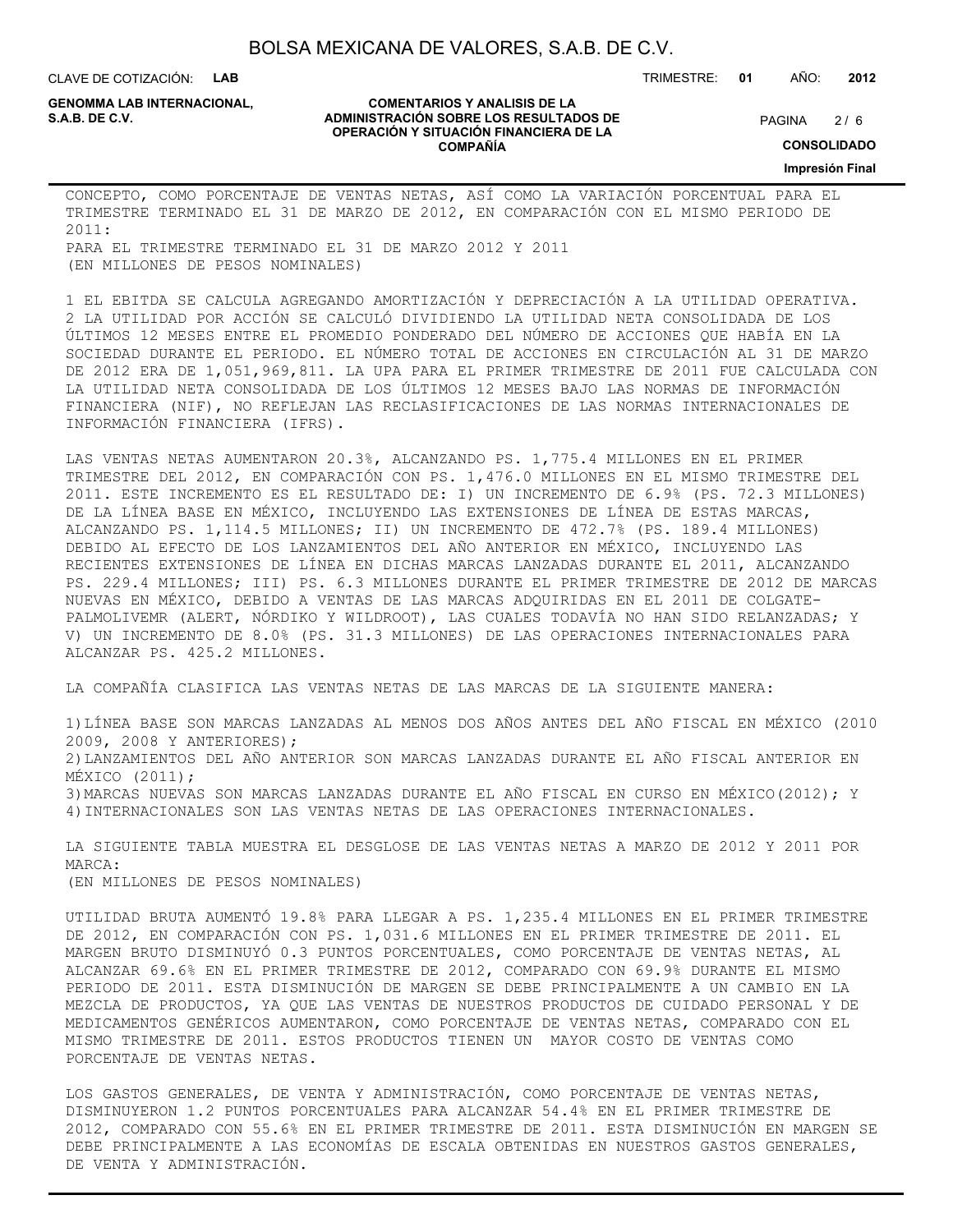CLAVE DE COTIZACIÓN: **LAB** TRIMESTRE: **01** AÑO: **2012**

**GENOMMA LAB INTERNACIONAL,**

#### **COMENTARIOS Y ANALISIS DE LA ADMINISTRACIÓN SOBRE LOS RESULTADOS DE S.A.B. DE C.V.** PAGINA / 6 **OPERACIÓN Y SITUACIÓN FINANCIERA DE LA COMPAÑÍA**

 $3/6$ 

**CONSOLIDADO**

**Impresión Final**

EBITDA AUMENTÓ 24.5%, ALCANZANDO PS. 287.3 MILLONES DURANTE EL PRIMER TRIMESTRE DE 2012, COMPARADO CON PS. 230.7 MILLONES EN EL MISMO PERIODO DE 2011. EL MARGEN DE EBITDA AUMENTÓ 0.6 PUNTOS PORCENTUALES, COMO PORCENTAJE DE VENTAS NETAS, PARA ALCANZAR 16.2% EN EL PRIMER TRIMESTRE DE 2012, COMPARADO CON 15.6% EN EL PRIMER TRIMESTRE DE 2011. EL AUMENTO EN EL MARGEN DE EBITDA SE DEBIÓ PRINCIPALMENTE A UNA DISMINUCIÓN DE 0.8 PUNTOS PORCENTUALES EN GASTOS GENERALES, DE VENTA Y ADMINISTRACIÓN (EXCLUYENDO DEPRECIACIÓN Y AMORTIZACIÓN), COMO PORCENTAJE DE VENTAS NETAS Y A UN AUMENTO DE 0.3 PUNTOS PORCENTUALES EN EL COSTO DE VENTAS, COMO PORCENTAJE DE VENTAS NETAS.

CONCILIACIÓN DEL EBITDA PARA EL PRIMER TRIMESTRE TERMINADO EL 31 DE MARZO DE 2012 Y 2011 (EN MILLONES DE PESOS NOMINALES)

LA UTILIDAD OPERATIVA AUMENTÓ 28.5%, ALCANZANDO PS. 271.1 MILLONES EN EL PRIMER TRIMESTRE DE 2012, COMPARADO CON PS. 210.9 MILLONES EN EL PRIMER TRIMESTRE DE 2011. EL MARGEN OPERATIVO AUMENTÓ 0.8 PUNTOS PORCENTUALES, COMO PORCENTAJE DE VENTAS NETAS, ALCANZANDO 15.3% DURANTE EL PRIMER TRIMESTRE DE 2012, COMPARADO CON 14.3% DURANTE EL MISMO PERIODO DE 2011. ESTE INCREMENTO ES EL RESULTADO DE LAS RAZONES PREVIAMENTE MENCIONADAS.

EL RESULTADO INTEGRAL DE FINANCIAMIENTO RESULTÓ EN UNA PÉRDIDA DE PS. 63.2 MILLONES EN EL PRIMER TRIMESTRE DE 2012, LO CUAL REPRESENTA UN AUMENTO EN LA PÉRDIDA DE PS. 11.2 MILLONES COMPARADO CON UNA PÉRDIDA DE PS. 18.1 MILLONES EN EL PRIMER TRIMESTRE DE 2011. ESTE AUMENTO EN LA PÉRDIDA SE ATRIBUYE PRINCIPALMENTE A: I) UNA PÉRDIDA CAMBIARIA DE PS. 49.0 MILLONES EN EL PRIMER TRIMESTRE DE 2012, COMPARADO CON UNA PÉRDIDA DE PS. 7.3 MILLONES PARA EL MISMO PERIODO DE 2011, RESULTADO DE UNA DEPRECIACIÓN SIGNIFICATIVA DEL DÓLAR ESTADOUNIDENSE COMPARADO CON LAS MONEDAS EN LAS QUE OPERA LA COMPAÑÍA; II) UN AUMENTO EN LOS GASTOS FINANCIEROS DE PS. 41.2 MILLONES A PS. 23.5 MILLONES DURANTE EL PRIMER TRIMESTRE DE 2012, COMPARADO CON PS 17.7 MILLONES DE INGRESOS FINANCIEROS DURANTE EL MISMO PERIODO DE 2011; III) UN MENOR INGRESO FINANCIERO DE PS. 4.6 MILLONES DURANTE EL PRIMER TRIMESTRE DE 2012, COMPARADO CON PS. 6.9 MILLONES DURANTE EL MISMO PERIODO DE 2011; Y IV) UN AUMENTO EN EL EFECTO DE CONVERSIÓN DE ENTIDADES EXTRANJERAS DE PS. 2.1 MILLONES REPRESENTANDO UNA PÉRDIDA DE PS. 4.7 MILLONES EN EL PRIMER TRIMESTRE DE 2012, COMPARADO CON UNA PÉRDIDA DE PS. 6.9 MILLONES EN EL MISMO PERIODO DE 2011.

LA UTILIDAD NETA CONSOLIDADA AUMENTÓ 6.9%, ALCANZANDO PS. 141.6 MILLONES DURANTE EL PRIMER TRIMESTRE DE 2012, REPRESENTANDO UN MARGEN DE 8.0% SOBRE VENTAS NETAS, COMPARADO CON PS. 132.5 MILLONES DURANTE EL PRIMER TRIMESTRE DE 2011, LO QUE REPRESENTÓ UN MARGEN DE 9.0%.

BALANCE GENERAL

EFECTIVO Y EQUIVALENTES DISMINUYÓ 8.6% (PS. 88.3 MILLONES), ALCANZANDO PS. 935.5 AL 31 DE MARZO DE 2012, COMPARADO CON PS. 1,023.8 MILLONES AL 31 DE MARZO DE 2011. ESTA DISMINUCIÓN SE DEBIÓ PRINCIPALMENTE A VARIOS PAGOS POR ADQUISICIONES DE MARCAS REALIZADOS DURANTE LOS ÚLTIMOS DOCE MESES POR UN TOTAL DE PS. 469.9 MILLONES, ASÍ COMO REQUERIMIENTOS DE CAPITAL DE TRABAJO, LO CUAL FUE COMPENSADO POR UN INCREMENTO EN PRÉSTAMOS DE INSTITUCIONES FINANCIERAS A LARGO PLAZO ASCENDIENDO A PS. 1,320 MILLONES.

LA CARTERA DE CLIENTES FUE DE PS. 3,872.9 MILLONES AL 31 DE MARZO DE 2012, COMPARADO CON PS. 2,699.3 MILLONES AL 31 DE MARZO DE 2011. LOS DÍAS DE CLIENTES AUMENTARON 20 DÍAS, AL PASAR DE 147 DÍAS AL 31 DE MARZO DE 2011 A 167 DÍAS AL 31 DE MARZO DE 2012. ESTE INCREMENTO SE DEBIÓ PRINCIPALMENTE A UN MAYOR NÚMERO DE LANZAMIENTOS EN EL ÚLTIMO TRIMESTRE DE 2011, EN LOS QUE TÍPICAMENTE DAMOS MEJORES TÉRMINOS A NUESTROS CLIENTES. ADICIONALMENTE, DURANTE LAS PRIMERAS SEMANAS DEL TRIMESTRE, LA COMPAÑÍA ESTABA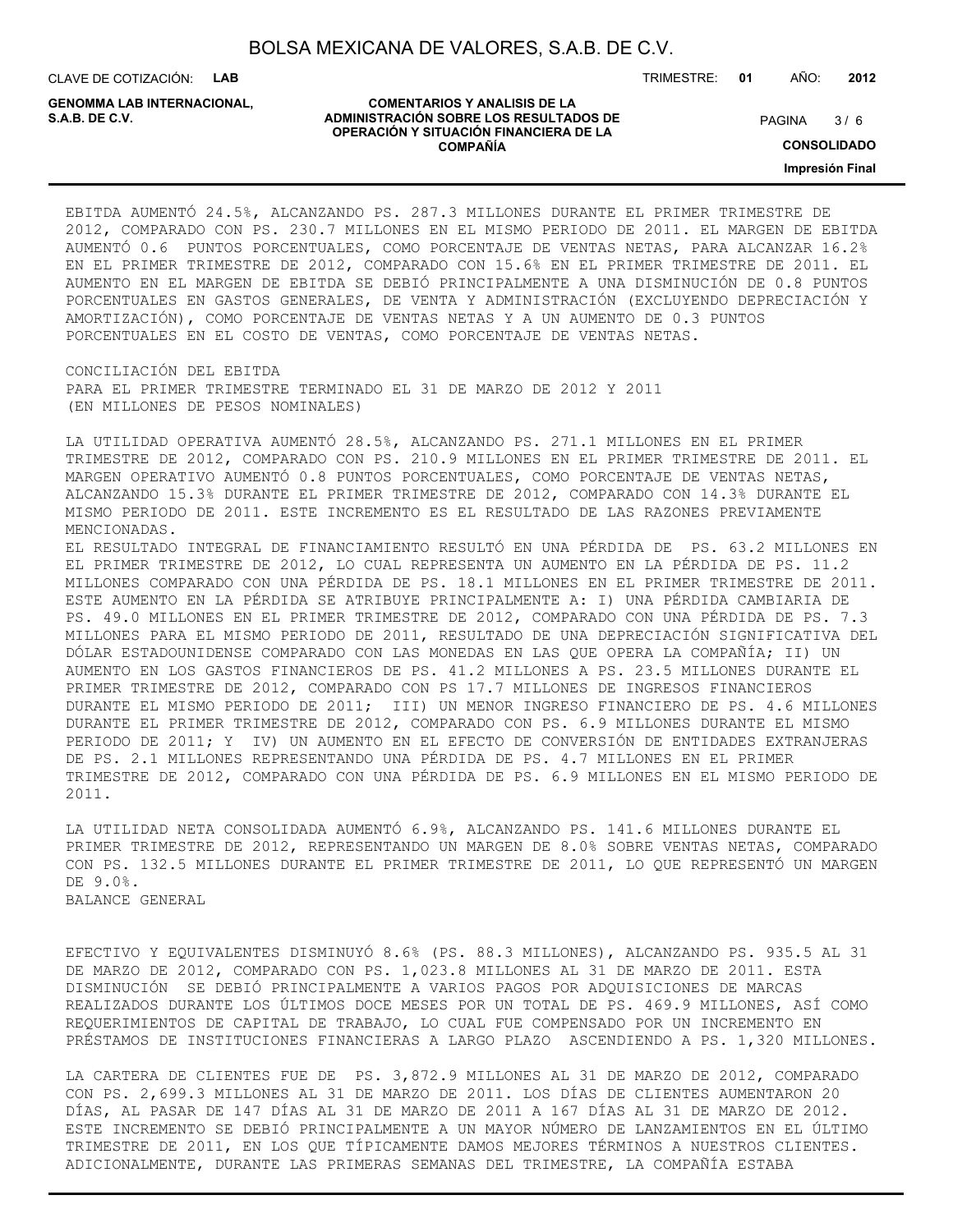CLAVE DE COTIZACIÓN: **LAB**

**GENOMMA LAB INTERNACIONAL,**

#### **COMENTARIOS Y ANALISIS DE LA ADMINISTRACIÓN SOBRE LOS RESULTADOS DE S.A.B. DE C.V.** PAGINA / 6 **OPERACIÓN Y SITUACIÓN FINANCIERA DE LA COMPAÑÍA**

 $4/6$ 

TRIMESTRE: **01** AÑO: **2012**

**CONSOLIDADO**

**Impresión Final**

IMPLEMENTANDO UN NUEVO SISTEMA ERP, LO QUE CAUSÓ RETRASOS EN LAS VENTAS DE PRODUCTOS A NUESTROS CLIENTES, DESFASANDO LOS COBROS.

INVENTARIOS ALCANZARON PS. 1,099.2 MILLONES AL 31 DE MARZO DE 2012, COMPARADO CON PS. 1,061.8 MILLONES AL 31 DE MARZO DE 2011. LOS DÍAS DE INVENTARIOS DISMINUYERON 46 DÍAS, AL PASAR DE 200 DÍAS AL 31 DE MARZO DE 2011 A 154 DÍAS AL 31 DE MARZO DE 2012. ESTA DISMINUCIÓN SE DEBE PRINCIPALMENTE A UNA FUERTE BASE COMPARATIVA EN EL PRIMER TRIMESTRE DE 2011, CUANDO IMPLEMENTAMOS UNA ESTRATEGIA DEFENSIVA PARA PREVENIR INCREMENTOS DE PRECIOS POR PARTE DE NUESTROS PROVEEDORES QUE PUDIERAN DARSE POR MAYORES PRECIOS EN LAS MATERIAS PRIMAS.

PROVEEDORES ALCANZARON PS. 828.3 MILLONES AL 31 DE MARZO DE 2012, COMPARADO CON PS. 1,021.9 MILLONES AL 31 DE MARZO DE 2011. LOS DÍAS DE PROVEEDORES DISMINUYERON EN 76 DÍAS, AL PASAR DE 192 DÍAS AL 31 DE MARZO DE 2011 A 116 DÍAS AL 31 DE MARZO DE 2012. ESTA DISMINUCIÓN SE DEBIÓ PRINCIPALMENTE DEBIDO AL HECHO DE QUE NO HUBIERON PAGOS A PROVEEDORES DURANTE EL PRINCIPIO DE ESTE TRIMESTRE POR LA IMPLEMENTACIÓN DEL SISTEMA ERP, POR LO QUE LA COMPAÑÍA DECIDIÓ ACELERAR LOS PAGOS A SU RED COLABORATIVA AL FINAL DEL TRIMESTRE. ESTA SITUACIÓN SERÁ REGULARIZADA EN LOS SIGUIENTES TRIMESTRES.

OTROS ACTIVOS CIRCULANTES ALCANZARON PS. 420.6 MILLONES AL 31 DE MARZO DE 2012, COMPARADO CON PS. 482.4 MILLONES AL 31 DE MARZO DE 2011.

OTROS PASIVOS CIRCULANTES ALCANZARON PS. 958.6 MILLONES AL 31 DE MARZO DE 2012, COMPARADO CON PS. 1,768.8 MILLONES AL 31 DE MARZO DE 2011. ESTA DISMINUCIÓN SE DEBIÓ PRINCIPALMENTE A UNA ALTA BASE COMPARATIVA OCASIONADA POR FACTORAJE DE CUENTAS POR COBRAR QUE LA COMPAÑÍA HIZO COMO PARTE DE SUS POLÍTICAS PARA OBTENER RECURSOS FINANCIEROS EN EL CORTO PLAZO, LOS CUALES FUERON RECLASIFICADOS EN LOS NÚMEROS DE 2011, DE ACUERDO A LA ADOPCIÓN DE LAS IFRS.

PRÉSTAMOS DE INSTITUCIONES FINANCIERAS A LARGO PLAZO ALCANZARON PS. 1,320.0 MILLONES AL 31 DE MARZO DE 2012, LO QUE REPRESENTA UN INCREMENTO DE 350.0 MILLONES COMPARADO CON TRIMESTRE ANTERIOR, ALCANZANDO UNA RAZÓN DE DEUDA A EBITDA (ÚLTIMOS DOCE MESES) DE 0.61.

CICLO DE CONVERSIÓN DE EFECTIVO ALCANZÓ 205 DÍAS AL FINAL DE PRIMER TRIMESTRE DEL 2012, COMPARADO CON 155 DÍAS AL FINAL DEL MISMO PERIODO DEL 2011. ESTO REPRESENTA UNA MEJORA DE 50 DÍAS RESPECTO AL TERCER TRIMESTRE DE 2012. ESTE RESULTADO REPRESENTA UN AUMENTO DE 50 DÍAS COMPARADO CON EL PRIMER TRIMESTRE DE 2011

RESUMEN OPERATIVO

SEGMENTACIÓN DE VENTAS DEL PRIMER TRIMESTRE

DURANTE EL PRIMER TRIMESTRE DE 2012 LOS MEDICAMENTOS DE LIBRE VENTA ("OTC") REPRESENTARON EL 42.4%3 DE LAS VENTAS EN MÉXICO, LOS PRODUCTOS DE CUIDADO PERSONAL REPRESENTARON EL 54.6%4 Y LOS MEDICAMENTOS GENÉRICOS REPRESENTARON EL 3.0%5.

EN EL PRIMER TRIMESTRE DEL 2012 LAS VENTAS NETAS DE LOS PRODUCTOS OTC EN MÉXICO AUMENTARON 3.4% , COMPARADAS CON EL MISMO PERIODO DE 2011.

LAS VENTAS NETAS DE PRODUCTOS DE CUIDADO PERSONAL EN MÉXICO INCREMENTARON 46.4% DURANTE EL PRIMER TRIMESTRE DE 2012, COMPARADO CON EL MISMO TRIMESTRE DE 2011. DURANTE EL PRIMER TRIMESTRE DE 2012 LA COMPAÑÍA LANZÓ 9 NUEVOS PRODUCTOS DE CUIDADO PERSONAL.

LAS VENTAS NETAS DE MEDICAMENTOS GENÉRICOS EN MÉXICO FUERON DE PS. 40.5 MILLONES EN EL PRIMER TRIMESTRE DEL 2012, LO CUAL REPRESENTA UN AUMENTO DE 63.4%, COMPARADO CON EL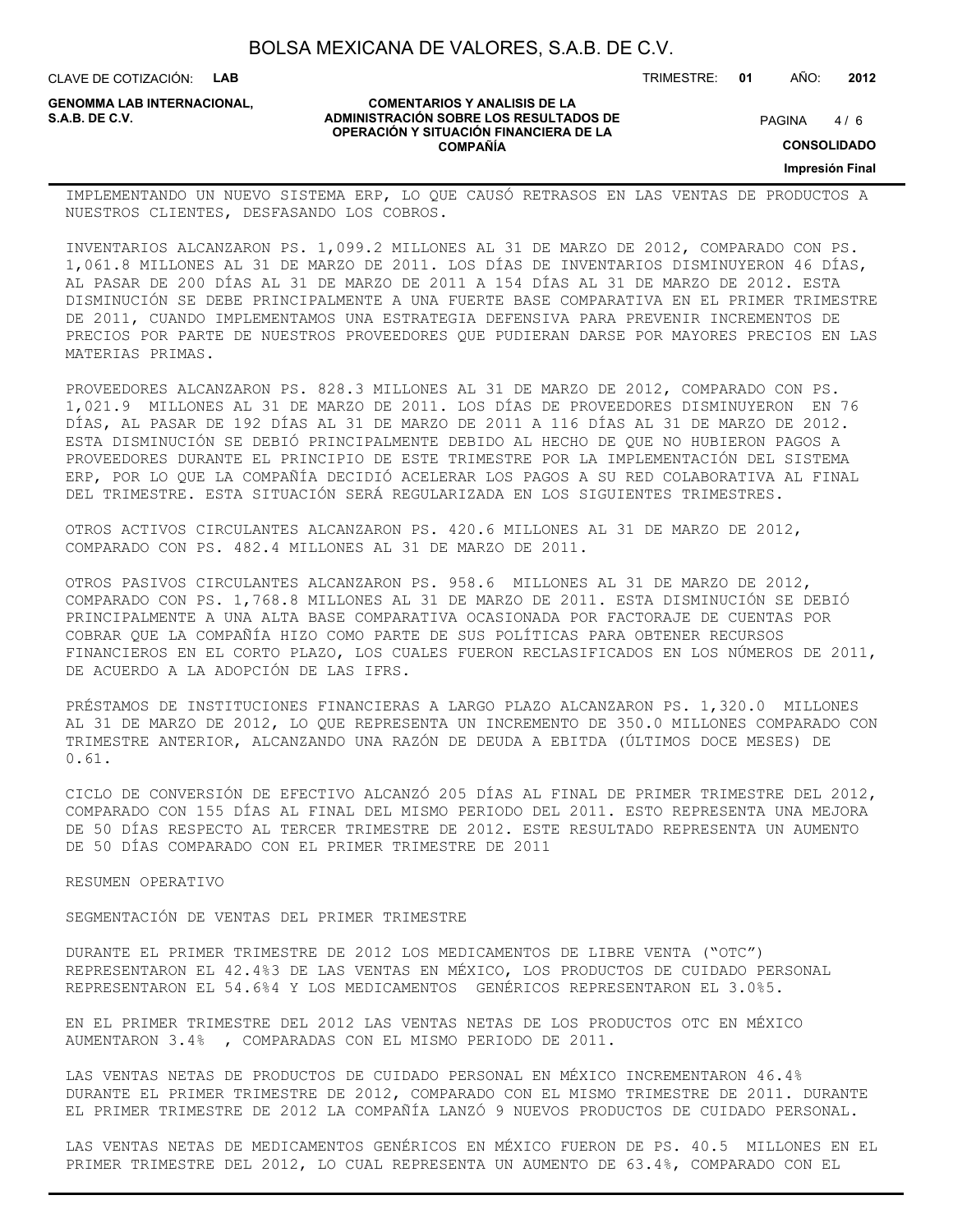CLAVE DE COTIZACIÓN: **LAB**

**GENOMMA LAB INTERNACIONAL,**

#### **COMENTARIOS Y ANALISIS DE LA ADMINISTRACIÓN SOBRE LOS RESULTADOS DE S.A.B. DE C.V.** PAGINA / 6 **OPERACIÓN Y SITUACIÓN FINANCIERA DE LA COMPAÑÍA**

 $5/6$ 

TRIMESTRE: **01** AÑO: **2012**

**CONSOLIDADO**

**Impresión Final**

#### MISMO PERIODO DEL 2011.

LAS VENAS NETAS DE NUESTRAS OPERACIONES INTERNACIONALES AUMENTARON 8.0%, ALCANZANDO PS. 425.2 PARA EL PRIMER TRIMESTRE DE 2012, COMPARADO CON PS. 393.8 PARA EL MISMO PERIODO DE 2011.

(EN MILLONES DE PESOS NOMINALES)

\*GI: GENÉRICOS INTERCAMBIABLES

LANZAMIENTO DE NUEVOS PRODUCTOS Y EXTENSIONES DE LÍNEA DURANTE EL 2012 GENOMMA LAB LANZÓ 9 PRODUCTOS COMO EXTENSIONES DE LA LÍNEA BASE Y LANZAMIENTOS DEL AÑO ANTERIOR. ALGUNOS DE NUESTROS PRODUCTOS LANZADOS RECIENTEMENTE SON:

POR AMOR A MÉXICO, ES UNA LÍNEA DE PRODUCTOS NATURALES ELABORADOS CON INGREDIENTES DEL CAMPO MEXICANO CON PROPIEDADES BENÉFICAS PARA EL CUIDADO DEL CABELLO Y DE LA PIEL. A TRAVÉS DE ESTA LÍNEA DE PRODUCTOS SE DIFUNDEN VALORES DE SEGURIDAD A LA SOCIEDAD.

OSSART, UNA MARCA ADQUIRIDA EN 2010, ESTÁ SIENDO RELANZADA COMO UNA LÍNEA DE SHAMPOOS Y ACONDICIONADORES FORMULADOS CON CERAMIDAS NATURALES DE FRUTA QUE PENETRAN EN EL FOLÍCULO Y EN LAS FIBRAS DEL CABELLO PARA DARLE SEDOSIDAD Y VITALIDAD; ESTOS PRODUCTOS SON CARACTERIZADOS POR LA INTENSIDAD EN SU FRAGANCIA.

GALAFLEX, UNA MARCA ADQUIRIDA EN 2010, ESTÁ SIENDO RELANZADA COMO UNA LÍNEA DE SHAMPOOS Y ACONDICIONADORES DE CATEGORÍA FAMILIAR CON EXTRACTOS FRUTALES RICOS EN VITAMINAS, AGENTES ACONDICIONADORES, CERAMIDAS, QUERATINA Y PANTENOL.

OTROS EVENTOS CORPORATIVOS

EN LA ASAMBLEA DE ACCIONISTAS CELEBRADA EL DÍA 29 DE MARZO DE 2012, LOS ACCIONISTAS DE LA COMPAÑÍA APROBARON LA DESIGNACIÓN DEL C.P.C. JOSÉ LUIS FERNÁNDEZ FERNÁNDEZ, SOCIO DIRECTOR DE LA FIRMA CHÉVEZ RUIZ ZAMARRIPA, COMO MIEMBRO PROPIETARIO DEL CONSEJO DE ADMINISTRACIÓN Y PRESIDENTE DEL COMITÉ DE AUDITORÍA DE LA COMPAÑÍA, REMPLAZANDO A C.P C. PEDRO SOLÍS CÁMARA JIMÉNEZ CANET.

ASIMISMO, SE APROBÓ LA DESIGNACIÓN DEL DR. ANDRÉS CONESA LABASTIDA, DIRECTOR GENERAL DE AEROMÉXICO, COMO MIEMBRO PROPIETARIO DEL CONSEJO DE ADMINISTRACIÓN DE LA COMPAÑÍA, EN SUSTITUCIÓN DEL LIC. PABLO JOSÉ MONROY CAZORLA.

EL 23 DE ABRIL DE 2012 LA COMPAÑÍA ANUNCIÓ EL LANZAMIENTO DE LA MARCA "SISTEMA GB BY BOJANINI". LA COMPAÑÍA FIRMÓ, HACE APROXIMADAMENTE DOS AÑOS, UN CONTRATO DE EXCLUSIVIDAD CON EL MÉDICO COLOMBIANO GIOVANNI BOJANINI PARA ESCALAR A NIVEL INDUSTRIAL LAS DIVERSAS FÓRMULAS DEL TRATAMIENTO MÉDICO PARA COMBATIR LA CALVICIE Y COMERCIALIZARLO MASIVAMENTE, INTEGRANDO LOS BENEFICIOS DE TODAS SUS FÓRMULAS EN UNA SOLA.

GENOMMA LAB ESTANDARIZÓ ESTAS FÓRMULAS EN UN SOLO TRATAMIENTO MÉDICO COMO UN MEDICAMENTO DE LIBRE VENTA LLAMADO "SISTEMA GB BY BOJANINI" Y DESPUÉS DE MÁS DE UN AÑO DEL PROCESO DE INTEGRACIÓN DE LAS PRUEBAS DE SEGURIDAD Y EFICACIA DEL PRODUCTO, EN DICIEMBRE DEL 2011, OBTUVO EL REGISTRO SANITARIO POR PARTE DE LA COFEPRIS. EL LANZAMIENTO DE ESTE NUEVO PRODUCTO REITERA LA CONTINUIDAD DE LA ESTRATEGIA DE INNOVACIÓN Y DESARROLLO DE LA COMPAÑÍA.

DURANTE EL PRIMER TRIMESTRE, GENOMMA LAB REALIZÓ UNA PROPUESTA PARA ADQUIRIR EL 100% DE LAS ACCIONES DE PRESTIGE BRANDS HOLDINGS INC. A UN PRECIO DE USD\$16.60 POR ACCIÓN EN EFECTIVO. EN LA ASAMBLEA DE ACCIONISTAS REALIZADA EL 29 DE MARZO DE 2012, LOS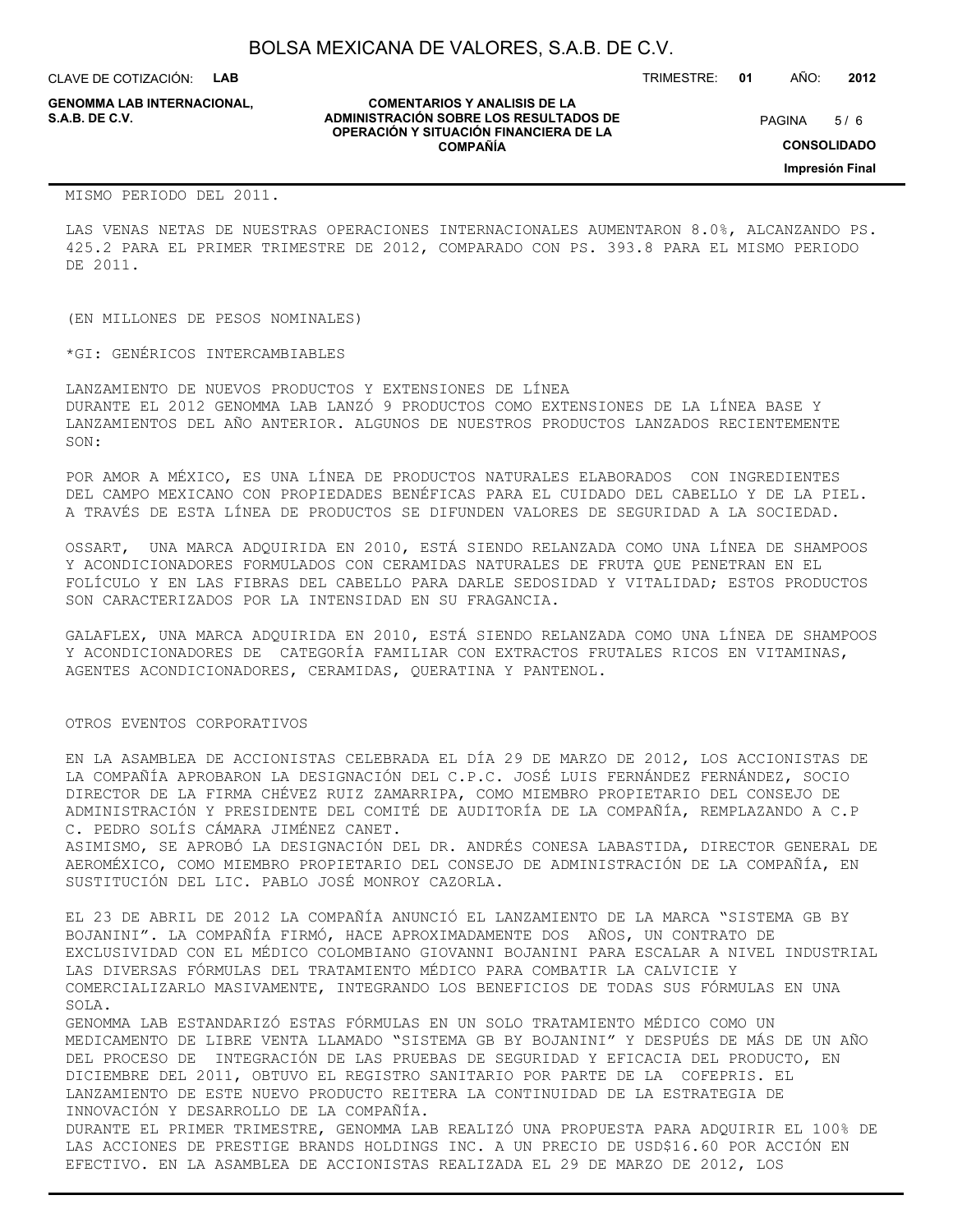CLAVE DE COTIZACIÓN: **LAB** TRIMESTRE: **01** AÑO: **2012**

**GENOMMA LAB INTERNACIONAL,**

#### **COMENTARIOS Y ANALISIS DE LA ADMINISTRACIÓN SOBRE LOS RESULTADOS DE S.A.B. DE C.V.** PAGINA / 6 **OPERACIÓN Y SITUACIÓN FINANCIERA DE LA COMPAÑÍA**

 $6/6$ 

**CONSOLIDADO**

**Impresión Final**

ACCIONISTAS DE LA COMPAÑÍA APROBARON LA ADQUISICIÓN PROPUESTA Y SE DELEGARON LAS FACULTADES AL CONSEJO DE ADMINISTRACIÓN PARA ANALIZAR, NEGOCIAR, MODIFICAR Y DETERMINAR LOS TÉRMINOS Y CONDICIONES DEFINITIVAS DE LA OPERACIÓN PROPUESTA. ASIMISMO, LOS ACCIONISTAS APROBARON LOS FINANCIAMIENTOS CONTEMPLADOS QUE SON NECESARIOS PARA COMPLETAR LA ADQUISICIÓN. CON RESPECTO A ESTA TRANSACCIÓN, LA COMPAÑÍA EMITIRÁ UN EVENTO RELEVANTE MAÑANA POR LA MAÑANA CON MÁS DETALLES SOBRE LOS SIGUIENTES PASOS DE LA TRANSACCIÓN.

#### COBERTURA DE ANÁLISIS:

BBVA BANCOMER, S.A. INSTITUCIÓN DE BANCA MÚLTIPLE; ACTINVER CASA DE BOLSA S.A. DE C.V.; CITI INVESTMENT RESEARCH; CASA DE BOLSA CREDIT SUISSE S.A.; GBM GRUPO BURSÁTIL MEXICANO, S.A. DE C.V. CASA DE BOLSA; HSBC SECURITIES (USA) INC.; IXE CASA DE BOLSA S.A. DE C.V. GRUPO FINANCIERO BANORTE; BANK OF AMERICA MERRILL LYNCH; GRUPO FINANCIERO MONEX; SANTANDER INVESTMENT SECURITIES INC.; UBS CASA DE BOLSA S.A.; VECTOR CASA DE BOLSA.

#### DESCRIPCIÓN DE LA COMPAÑÍA

GENOMMA LAB INTERNACIONAL, S.A.B. DE C.V. ES UNA DE LAS EMPRESAS DE MAYOR CRECIMIENTO EN LA INDUSTRIA DE PRODUCTOS FARMACÉUTICOS Y PARA EL CUIDADO PERSONAL EN MÉXICO CON UNA CRECIENTE PRESENCIA INTERNACIONAL. GENOMMA LAB SE DEDICA AL DESARROLLO, VENTA Y PROMOCIÓN DE UNA GRAN VARIEDAD DE PRODUCTOS DE MARCA PREMIUM, MUCHOS DE LOS CUALES SON LÍDERES DE LA CATEGORÍA EN LA CUAL COMPITEN EN TÉRMINOS DE VENTAS Y PARTICIPACIÓN DE MERCADO. GENOMMA LAB TIENE UNA COMBINACIÓN DE DESARROLLO DE NUEVOS Y EXITOSOS PRODUCTOS, UNA MERCADOTECNIA DIRIGIDA AL CLIENTE, UNA AMPLIA RED DE DISTRIBUCIÓN DE PRODUCTOS Y UN MODELO DE OPERACIÓN ALTAMENTE FLEXIBLE Y DE BAJO COSTO. LAS ACCIONES DE GENOMMA LAB COTIZAN EN LA BOLSA MEXICANA DE VALORES BAJO EL SÍMBOLO DE COTIZACIÓN "LAB.B" (BLOOMBERG: LABB.MX).

#### INFORMACIÓN SOBRE ESTIMACIONES Y RIESGOS ASOCIADOS.

LA INFORMACIÓN QUE SE PRESENTA EN ESTE COMUNICADO CONTIENE CIERTAS DECLARACIONES ACERCA DEL FUTURO E INFORMACIÓN RELATIVA A GENOMMA LAB INTERNACIONAL, S.A.B. DE C.V. Y SUS SUBSIDIARIAS (EN CONJUNTO "GENOMMA LAB" O LA "COMPAÑÍA") LAS CUALES ESTÁN BASADAS EN EL ENTENDIMIENTO DE SUS ADMINISTRADORES, ASÍ COMO EN SUPUESTOS E INFORMACIÓN ACTUALMENTE DISPONIBLE PARA LA COMPAÑÍA. TALES DECLARACIONES REFLEJAN LA VISIÓN ACTUAL DE GENOMMA LAB SOBRE EVENTOS FUTUROS Y ESTÁN SUJETAS A CIERTOS RIESGOS, FACTORES INCIERTOS Y PRESUNCIONES. MUCHOS FACTORES PODRÍAN CAUSAR QUE LOS RESULTADOS, DESEMPEÑO, O LOGROS ACTUALES DE LA COMPAÑÍA SEAN MATERIALMENTE DIFERENTES CON RESPECTO A CUALQUIER RESULTADO FUTURO, DESEMPEÑO O LOGRO DE GENOMMA LAB QUE PUDIERA SER INCLUIDA, EN FORMA EXPRESA O IMPLÍCITA DENTRO DE DICHAS DECLARACIONES ACERCA DEL FUTURO, INCLUYENDO, ENTRE OTROS: CAMBIOS EN LAS CONDICIONES GENERALES ECONÓMICAS Y/O POLÍTICAS, CAMBIOS GUBERNAMENTALES Y COMERCIALES A NIVEL GLOBAL Y EN LOS PAÍSES EN LOS QUE LA COMPAÑÍA HACE NEGOCIOS, CAMBIOS EN LAS TASAS DE INTERÉS Y DE INFLACIÓN, VOLATILIDAD CAMBIARIA, CAMBIOS EN LA DEMANDA Y REGULACIÓN DE LOS PRODUCTOS COMERCIALIZADOS POR LA COMPAÑÍA, CAMBIOS EN EL PRECIO DE MATERIAS PRIMAS Y OTROS INSUMOS, CAMBIOS EN LA ESTRATEGIA DE NEGOCIOS Y VARIOS OTROS FACTORES. SI UNO O MÁS DE ESTOS RIESGOS O FACTORES INCIERTOS SE MATERIALIZAN, O SI LOS SUPUESTOS UTILIZADOS RESULTAN SER INCORRECTOS, LOS RESULTADOS REALES PODRÍAN VARIAR MATERIALMENTE DE AQUELLOS DESCRITOS EN EL PRESENTE COMO ANTICIPADOS , CREÍDOS, ESTIMADOS O ESPERADOS. GENOMMA LAB NO PRETENDE Y NO ASUME NINGUNA OBLIGACIÓN DE ACTUALIZAR ESTAS DECLARACIONES ACERCA DEL FUTURO.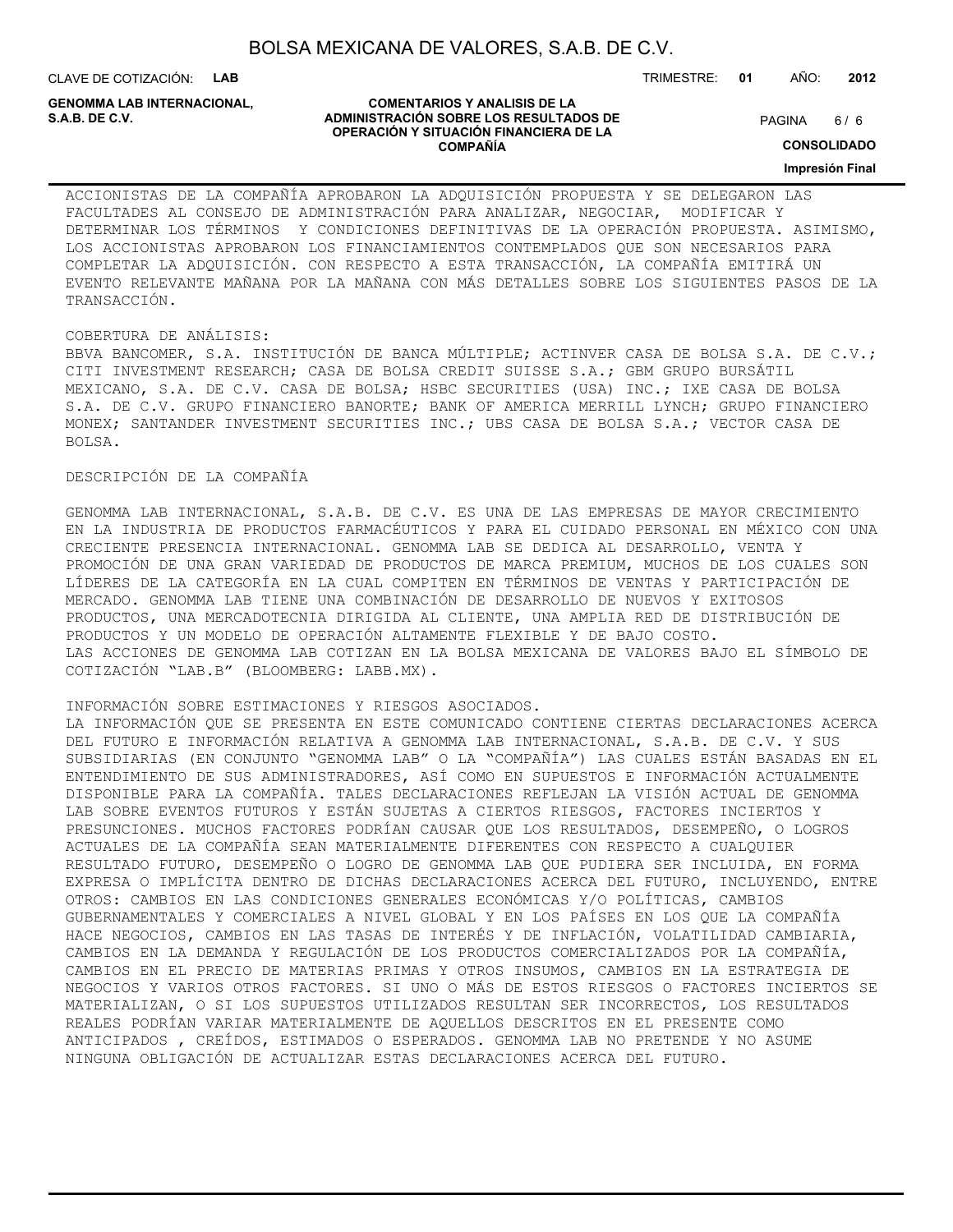**NOTAS COMPLEMENTARIAS A LA INFORMACIÓN FINANCIERA**

CLAVE DE COTIZACIÓN: TRIMESTRE: **01** AÑO: **2012**

**GENOMMA LAB INTERNACIONAL,**

**S.A.B. DE C.V.** PAGINA 1/14

**CONSOLIDADO**

**Impresión Final**

GENOMMA LAB INTERNACIONAL, S. A. B. DE C. V. Y SUBSIDIARIAS

NOTAS A LOS ESTADOS FINANCIEROS CONSOLIDADOS AL 31 DE MARZO DE 2012, AL AÑO QUE TERMINO DEL 31 DE DICIEMBRE DE 2011 Y AL 1 DE ENERO DE 2011 (EN MILES DE PESOS)

1.ACTIVIDADES Y EVENTO SIGNIFICATIVO DEL AÑO

GENOMMA LAB INTERNACIONAL, S. A. B. DE C. V. Y SUBSIDIARIAS (LA COMPAÑÍA) SE DEDICA A LA VENTA DE PRODUCTOS FARMACÉUTICOS QUE NO REQUIEREN PRESCRIPCIÓN MÉDICA (EN ADELANTE PRODUCTOS OTC FARMACÉUTICOS), DE PRODUCTOS FARMACÉUTICOS GENÉRICOS (EN ADELANTE PRODUCTOS GI) Y PRODUCTOS DE CUIDADO PERSONAL EN MÉXICO CON UNA CRECIENTE PRESENCIA EN MERCADOS INTERNACIONALES.

LA COMPAÑÍA DESARROLLA, VENDE Y COMERCIALIZA UNA AMPLIA GAMA DE PRODUCTOS DE PRIMERA CLASE CON 86 MARCAS PROPIAS, CON PRODUCTOS EN DIVERSAS CATEGORÍAS, ENTRE LOS QUE SE ENCUENTRAN ANTIACNÉ, MEDICAMENTOS GENÉRICOS, PROTECCIÓN Y MEJORA SEXUAL, CREMA PARA MEJORAR LA TEXTURA DE PIEL CON CICATRICES, TRATAMIENTO DE HEMORROIDES, CONTRA VARICES, PARA EVITAR LA CAÍDA DEL CABELLO, UNGÜENTO PARA DOLORES MUSCULARES, ANTIÁCIDOS, ANTIMICÓTICOS, PARA EL ALIVIO DE LA COLITIS, PARA CONTRARRESTAR EL NIVEL DE STRESS, DE OSTEOARTRITIS, JABONES, MULTIVITAMÍNICOS, SHAMPOOS Y ANTIGRIPALES. LA COMPAÑÍA ESTÁ ENFOCADA EN INCREMENTAR EL VALOR DE LAS MARCAS DE SUS PRODUCTOS POR MEDIO DE CAMPAÑAS MERCADOLÓGICAS, PRINCIPALMENTE A TRAVÉS DE LA TELEVISIÓN.

EL 21 DE FEBRERO DE 2012, LA COMPAÑÍA INFORMÓ AL PÚBLICO INVERSIONISTA QUE PRESENTÓ UNA PROPUESTA DE OFERTA NO VINCULANTE PARA ADQUIRIR TODAS LAS ACCIONES EN CIRCULACIÓN DEL CAPITAL SOCIAL DE PRESTIGE BRANDS HOLDINGS INC. (PRESTIGE) A UN PRECIO DE 16.60 DÓLARES POR ACCIÓN. LA TRANSACCIÓN ESTÁ VALUADA EN APROXIMADAMENTE 834 MILLONES DE DÓLARES, SIN CONSIDERAR LA DEUDA NETA DE PRESTIGE. PRESTIGE SE DEDICA A LA VENTA, PUBLICIDAD Y DISTRIBUCIÓN DE MEDICAMENTOS OTC Y PRODUCTOS PARA EL HOGAR, LOS CUALES SE COMERCIALIZAN A TRAVÉS DE CADENAS DE FARMACIAS, AUTOSERVICIOS Y MAYORISTAS.

2.BASES DE PRESENTACIÓN Y CONSOLIDACIÓN

A.BASES DE PRESENTACIÓN – LOS ESTADOS FINANCIEROS CONSOLIDADOS CONDENSADOS ADJUNTOS, FUERON PREPARADOS DE CONFORMIDAD CON LA NORMA INTERNACIONAL DE CONTABILIDAD "NIC 34 INFORMACIÓN FINANCIERA INTERMEDIA, Y NO INCLUYE TODA LA INFORMACIÓN FINANCIERA REQUERIDA APLICABLE PARA LA EMISIÓN DE UNOS ESTADOS FINANCIEROS ANUALES COMPLETOS. LOS ESTADOS FINANCIEROS CONSOLIDADOS, SE PREPARARON DE ACUERDO CON LAS NORMAS INTERNACIONALES DE INFORMACIÓN FINANCIERA (IFRS POR SUS SIGLAS EN INGLÉS, EN ADELANTE IFRS) Y SUS ADECUACIONES E INTERPRETACIONES EMITIDOS POR EL INTERNATIONAL ACCOUNTING STANDARD BOARD (IASB), Y ADOPTADAS POR LAS ENTIDADES PÚBLICAS EN MÉXICO DE CONFORMIDAD CON LAS MODIFICACIONES A LAS REGLAS PARA LAS COMPAÑÍAS PÚBLICAS Y OTROS PARTICIPANTES DEL MERCADO DE VALORES MEXICANO, ESTABLECIDAS POR LA COMISIÓN NACIONAL BANCARIA Y DE VALORES EN ENERO DE 2009, SEGÚN LAS CUALES LA COMPAÑÍA ESTÁ OBLIGADA A PREPARAR SUS ESTADOS FINANCIEROS DE ACUERDO CON LAS IFRS A PARTIR DE 2012.

ESTOS SON LOS PRIMEROS ESTADOS FINANCIEROS CONSOLIDADOS DE LA COMPAÑÍA PREPARADOS DE ACUERDO CON LAS IFRS Y CONSECUENTEMENTE SE APLICA LA IFRS 1 "ADOPCIÓN INICIAL DE LAS NORMAS INTERNACIONALES DE INFORMACIÓN FINANCIERA".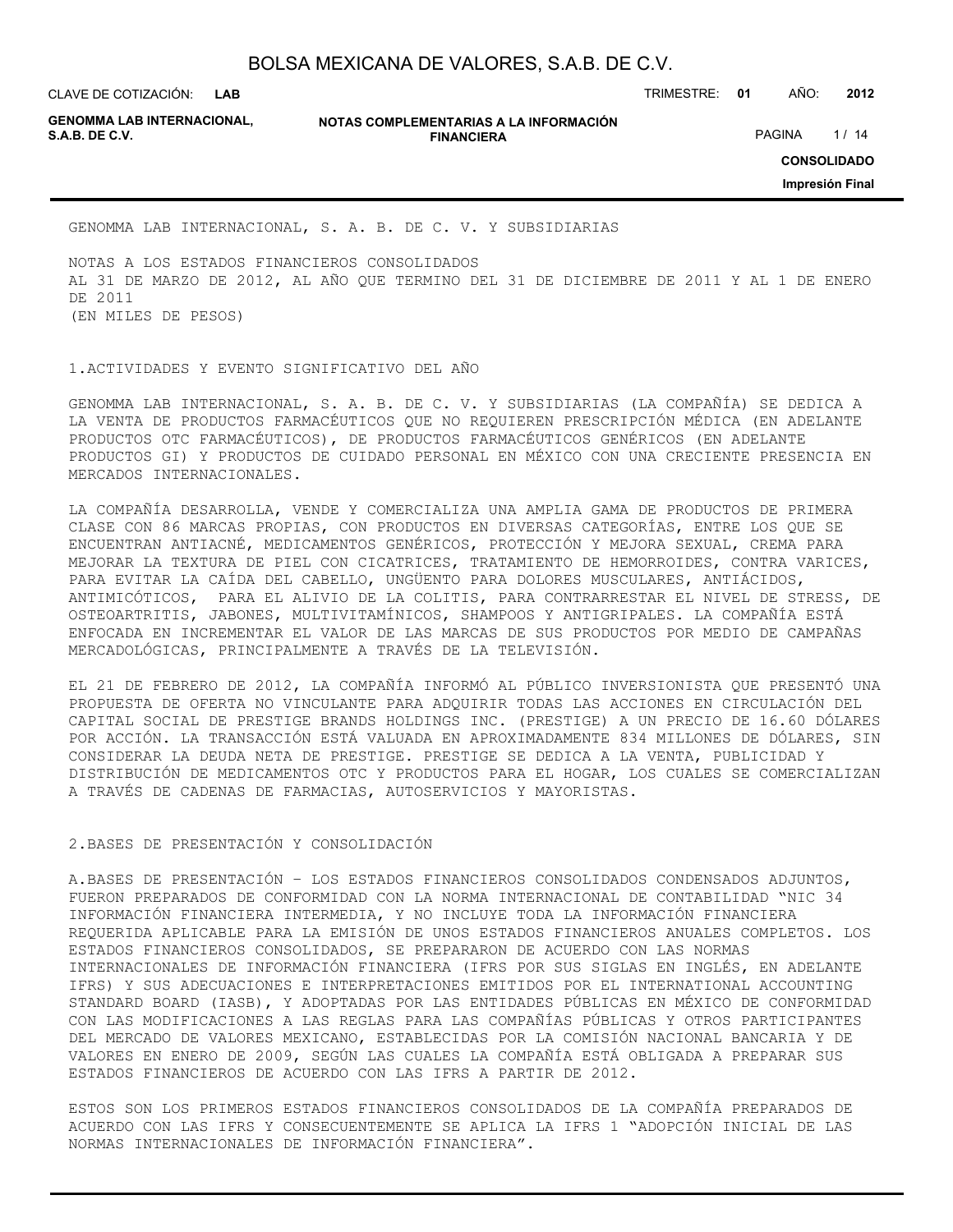| BOLSA MEXICANA DE VALORES, S.A.B. DE C.V. |  |  |
|-------------------------------------------|--|--|
|-------------------------------------------|--|--|

CLAVE DE COTIZACIÓN: TRIMESTRE: **01** AÑO: **2012**

**GENOMMA LAB INTERNACIONAL,**

**NOTAS COMPLEMENTARIAS A LA INFORMACIÓN FINANCIERA**

PAGINA 2/14

**CONSOLIDADO**

#### **Impresión Final**

EN LA NOTA 8 SE REVELA DE MANERA CONDENSADA LOS EFECTOS DE LOS CAMBIOS SIGNIFICATIVOS EN LOS PRINCIPALES RUBROS DE LOS ESTADOS FINANCIEROS CONSOLIDADOS, DERIVADOS DE LA ADOPCIÓN DE LAS IFRS AL 1 DE ENERO DE 2011 (FECHA DE TRANSICIÓN), ASÍ COMO AL 31 DE DICIEMBRE DE 2011.

B.BASES DE CONSOLIDACIÓN - LOS ESTADOS FINANCIEROS CONSOLIDADOS INCLUYEN LOS DE GENOMMA LAB INTERNACIONAL, S. A. B. DE C. V. Y LOS DE SUS SUBSIDIARIAS EN LAS QUE TIENE CONTROL EFECTIVO, CUYA PARTICIPACIÓN ACCIONARIA EN SU CAPITAL SOCIAL AL 31 DE MARZO DE 2012 Y 31 DE DICIEMBRE DE 2011, SE MUESTRAN A CONTINUACIÓN:

COMPAÑÍA% DE PARTICIPACIÓN ACTIVIDAD

MÉXICO - GENOMMA LABORATORIES MÉXICO, S. A. DE C. V.100(1) TELEVISION PRODUCTS RETAIL, S. A. DE C. V.100(2) MEDICINAS Y MEDICAMENTOS NACIONALES, S. A. DE C. V.100(3) INICIATIVAS DE ÉXITO, S. A. DE C. V.100(4) AERO LAB, S. A. DE C. V.100(5)

NORTEAMÉRICA - GENOMMA LAB USA, INC.100(6) LAB BRANDS INTERNATIONAL, LLC 70(1)

CENTROAMÉRICA - GENOMMA LAB CENTROAMÉRICA, S. A.100(2) GENOMMA LAB DOMINICANA, S. R. L.100(6)

SUDAMÉRICA - GENOMMA LAB PERÚ, S. A.100(6) GENOMMA LAB CHILE, S. A.100(6) GENOMMA LAB ECUADOR, S. A.100(6) GENOMMA LABORATORIES ARGENTINA, S. A. 85(6) GENOMMA LAB COLOMBIA, LTDA100(6) GENOMMA LABORATORIES DO BRASIL, LTDA 85(6)

EUROPA - GENOMMA LABORATORIOS MÉDICOS, S. L.100(6)

(1)INVESTIGACIÓN Y DESARROLLO DE PRODUCTOS OTC FARMACÉUTICOS Y DE CUIDADO PERSONAL, ASÍ COMO A ADMINISTRAR LA PROPIEDAD INTELECTUAL. (2)PRESTACIÓN DE SERVICIOS PROFESIONALES. (3)VENTA DE PRODUCTOS FARMACÉUTICOS (GI Y OTC FARMACÉUTICOS). (4)VENTA DE PRODUCTOS OTC FARMACÉUTICOS. (5)SERVICIOS DE TRANSPORTACIÓN AÉREA. (6)VENTA DE PRODUCTOS OTC FARMACÉUTICOS Y DE CUIDADO PERSONAL.

LOS SALDOS Y OPERACIONES INTERCOMPAÑÍAS, HAN SIDO ELIMINADOS EN ESTOS ESTADOS FINANCIEROS CONSOLIDADOS.

3.RESUMEN DE LAS PRINCIPALES POLÍTICAS CONTABLES

LOS ESTADOS FINANCIEROS CONSOLIDADOS ADJUNTOS HAN SIDO PREPARADOS DE CONFORMIDAD CON LAS IFRS. SU PREPARACIÓN REQUIERE QUE LA ADMINISTRACIÓN DE LA COMPAÑÍA EFECTÚE CIERTAS ESTIMACIONES Y UTILICE DETERMINADOS SUPUESTOS PARA VALUAR ALGUNAS DE LAS PARTIDAS DE LOS ESTADOS FINANCIEROS Y PARA EFECTUAR LAS REVELACIONES QUE SE REQUIEREN EN LOS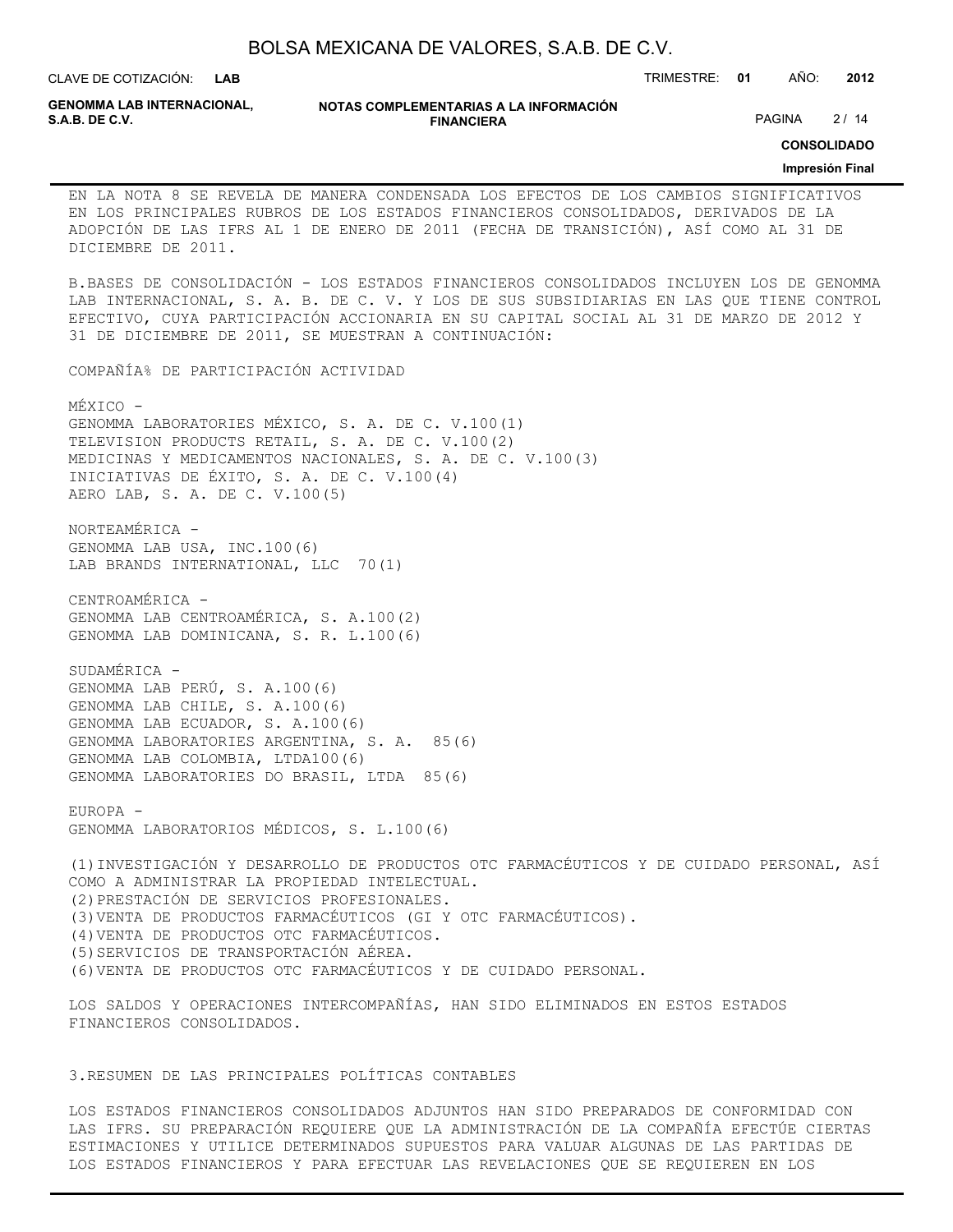| BOLSA MEXICANA DE VALORES, S.A.B. DE C.V. |  |  |
|-------------------------------------------|--|--|
|-------------------------------------------|--|--|

CLAVE DE COTIZACIÓN: TRIMESTRE: **01** AÑO: **2012**

**GENOMMA LAB INTERNACIONAL,**

**NOTAS COMPLEMENTARIAS A LA INFORMACIÓN FINANCIERA S.A.B. DE C.V.** PAGINA 8 / 14

**CONSOLIDADO**

#### **Impresión Final**

MISMOS. SIN EMBARGO, LOS RESULTADOS REALES PUEDEN DIFERIR DE DICHAS ESTIMACIONES. LA ADMINISTRACIÓN DE LA COMPAÑÍA, APLICANDO EL JUICIO PROFESIONAL, CONSIDERA QUE LAS ESTIMACIONES Y SUPUESTOS UTILIZADOS FUERON LOS ADECUADOS EN LAS CIRCUNSTANCIAS. LAS PRINCIPALES POLÍTICAS CONTABLES SEGUIDAS POR LA COMPAÑÍA SON LAS SIGUIENTES:

A.RECONOCIMIENTO DE LOS EFECTOS DE LA INFLACIÓN - LA COMPAÑÍA RECONOCE LOS EFECTOS DE INFLACIÓN EN ECONOMÍAS HIPERINFLACIONARIAS; ES DECIR EN DONDE LA INFLACIÓN DE LOS ÚLTIMOS TRES AÑOS ES SUPERIOR AL 100%.

B.TRANSACCIONES EN MONEDA EXTRANJERA – LOS ESTADOS FINANCIEROS INDIVIDUALES DE CADA SUBSIDIARIA DE LA COMPAÑÍA SE PRESENTAN EN LA MONEDA DEL AMBIENTE ECONÓMICO PRIMARIO EN LA CUAL OPERA LA ENTIDAD (SU MONEDA FUNCIONAL). PARA CONSOLIDAR LOS ESTADOS FINANCIEROS DE SUBSIDIARIAS EXTRANJERAS, SE CONVIERTEN DE LA MONEDA FUNCIONAL A LA MONEDA DE INFORME. LOS ESTADOS FINANCIEROS SE CONVIERTEN A PESOS MEXICANOS (LA MONEDA DE INFORME), CONSIDERANDO LA SIGUIENTE METODOLOGÍA:

LAS OPERACIONES CUYA MONEDA DE REGISTRO Y FUNCIONAL ES LA MISMA, CONVIERTEN SUS ESTADOS FINANCIEROS UTILIZANDO LOS SIGUIENTES TIPOS DE CAMBIO: (I) DE CIERRE PARA LOS ACTIVOS Y PASIVOS Y (II) HISTÓRICO PARA EL CAPITAL CONTABLE, ASÍ COMO, PARA LOS INGRESOS, COSTOS Y GASTOS. LOS EFECTOS DE CONVERSIÓN SE REGISTRAN EN LA UTILIDAD INTEGRAL. LAS PARTIDAS NO MONETARIAS CALCULADAS EN TÉRMINOS DE COSTO HISTÓRICO, EN MONEDA EXTRANJERA, NO SE RECONVIERTEN

CUANDO LA ENTIDAD EXTRANJERA OPERA EN UN ENTORNO HIPERINFLACIONARIO, PRIMERO REEXPRESAN SUS ESTADOS FINANCIEROS A PODER ADQUISITIVO DE LA MONEDA LOCAL AL CIERRE DEL EJERCICIO, UTILIZANDO EL ÍNDICE DE PRECIOS DEL PAÍS DE ORIGEN, Y POSTERIORMENTE LOS CONVIERTEN UTILIZANDO EL TIPO DE CAMBIO OFICIAL DE CIERRE PARA TODAS LAS PARTIDAS.

LAS DIFERENCIAS EN TIPO DE CAMBIO SE RECONOCEN EN LOS RESULTADOS DEL PERÍODO, EXCEPTO POR: DIFERENCIAS EN TIPO DE CAMBIO PROVENIENTES DE PRÉSTAMOS DENOMINADOS EN MONEDA EXTRANJERA RELACIONADOS CON LOS ACTIVOS CALIFICABLES PARA LA CAPITALIZACIÓN DE INTERESES, LAS CUALES SE INCLUYEN EN EL COSTO DE DICHOS ACTIVOS CUANDO SE CONSIDERAN COMO UN AJUSTE A LOS COSTOS POR INTERESES SOBRE DICHOS PRÉSTAMOS DENOMINADOS EN MONEDA EXTRANJERA.

LAS TRANSACCIONES EN MONEDA EXTRANJERA SE REGISTRAN AL TIPO DE CAMBIO VIGENTE A LA FECHA DE SU CELEBRACIÓN. LOS ACTIVOS Y PASIVOS MONETARIOS EN MONEDA EXTRANJERA SE VALÚAN EN MONEDA FUNCIONAL AL TIPO DE CAMBIO VIGENTE A LA FECHA DE LOS ESTADOS FINANCIEROS. LAS FLUCTUACIONES CAMBIARIAS SE REGISTRAN EN LOS RESULTADOS.

LAS MONEDAS DE REGISTRO Y FUNCIONAL DE LAS OPERACIONES EXTRANJERAS Y LOS TIPOS DE CAMBIO UTILIZADOS EN LOS DIFERENTES PROCESOS DE CONVERSIÓN, SON COMO SIGUE:

COMPAÑÍAMONEDA DE REGISTROMONEDA FUNCIONALTIPO DE CAMBIO PARA CONVERTIR DE MONEDA DE REGISTRO A MONEDA FUNCIONALTIPO DE CAMBIO PARA CONVERTIR DE MONEDA FUNCIONAL A PESO MEXICANO

GENOMMA LAB USA, INC.DÓLAR ESTADOUNIDENSEDÓLAR ESTADOUNIDENSE1.000013.9787 LAB BRANDS INTERNATIONAL, LLCDÓLAR ESTADOUNIDENSEDÓLAR ESTADOUNIDENSE1.000013.9787 GENOMMA LAB CENTROAMÉRICA, S. A.DÓLAR ESTADOUNIDENSEDÓLAR ESTADOUNIDENSE1.000013.9787 GENOMMA LAB DOMINICANA, S. R. L. PESO DOMINICANODÓLAR ESTADOUNIDENSE.026013.9787 GENOMMA LAB PERÚ, S. A.SOLDÓLAR ESTADOUNIDENSE.372813.9787 GENOMMA LAB CHILE, S. A.PESO CHILENODÓLAR ESTADOUNIDENSE.001913.9787 GENOMMA LAB ECUADOR, S. A.DÓLAR ESTADOUNIDENSEDÓLAR ESTADOUNIDENSE1.000013.9787 GENOMMA LABORATORIES ARGENTINA, S. A.PESO ARGENTINODÓLAR ESTADOUNIDENSE.232513.9787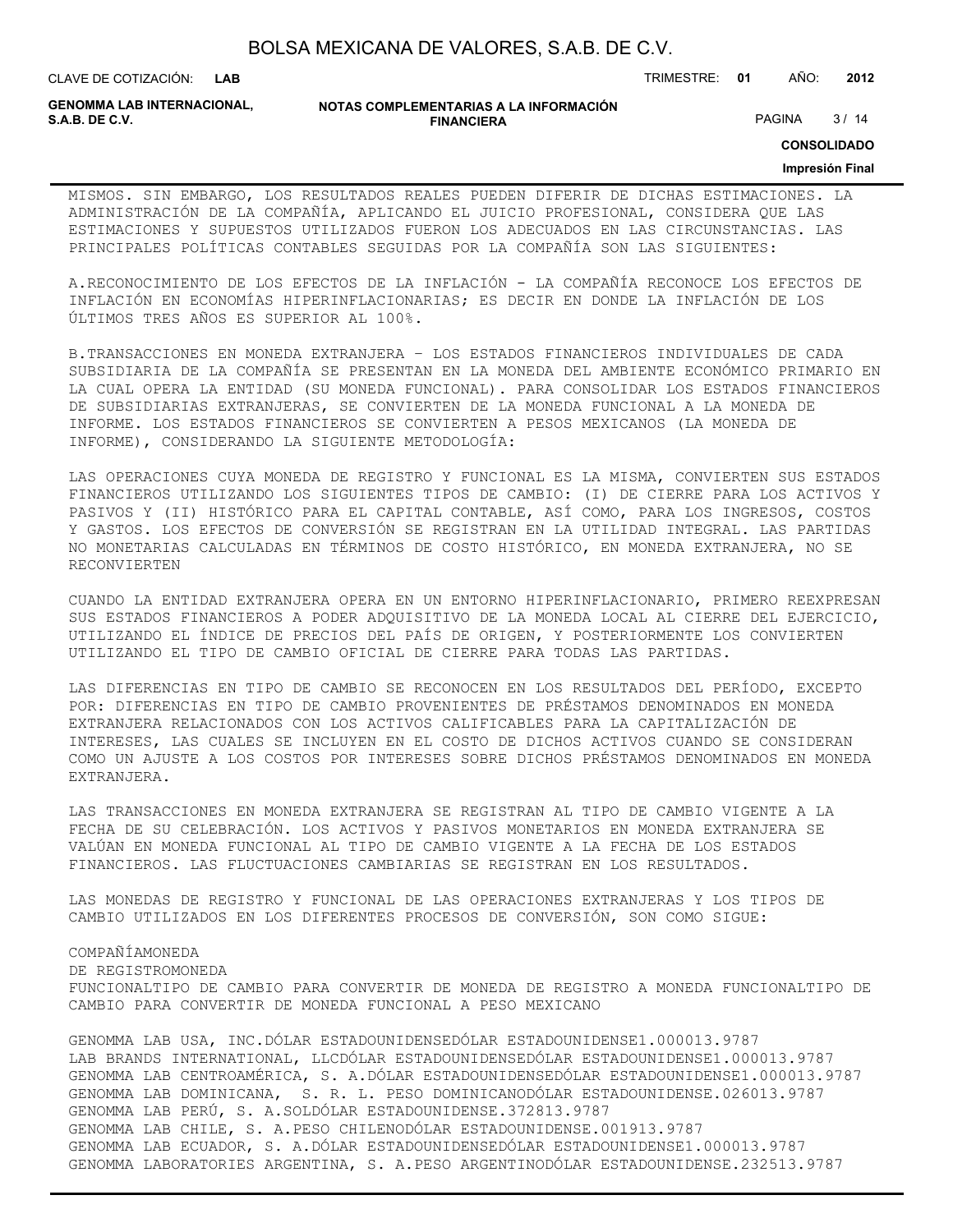| BOLSA MEXICANA DE VALORES, S.A.B. DE C.V. |  |  |  |
|-------------------------------------------|--|--|--|
|-------------------------------------------|--|--|--|

CLAVE DE COTIZACIÓN: TRIMESTRE: **01** AÑO: **2012**

**GENOMMA LAB INTERNACIONAL, S.A.B. DE C.V.** PAGINA 4 / 14

**NOTAS COMPLEMENTARIAS A LA INFORMACIÓN FINANCIERA**

**CONSOLIDADO**

#### **Impresión Final**

GENOMMA LAB COLOMBIA, LTDAPESO COLOMBIANODÓLAR ESTADOUNIDENSE.000513.9787 GENOMMA LABORATORIES DO BRASIL, LTDAREALDÓLAR ESTADOUNIDENSE.536813.9787 GENOMMA LABORATORIOS MÉDICOS, S. L.EURODÓLAR ESTADOUNIDENSE1.295013.9787

DEBIDO A QUE LA COMPAÑÍA MANTIENE INVERSIONES EN SUBSIDIARIAS EN EL EXTRANJERO, CUYA MONEDA FUNCIONAL NO ES EL PESO MEXICANO, SE ENCUENTRA EXPUESTA A UN RIESGO DE CONVERSIÓN DE MONEDA EXTRANJERA. ASIMISMO, SE HAN CONTRATADO ACTIVOS Y PASIVOS MONETARIOS DENOMINADOS EN DIVERSAS MONEDAS, PRINCIPALMENTE EL DÓLAR ESTADOUNIDENSE, Y EXISTE UNA EXPOSICIÓN AL RIESGO CAMBIARIO, ATRIBUIBLE A OPERACIONES COMERCIALES Y PROVEEDURÍA DE INSUMOS, DURANTE EL CURSO NORMAL DEL NEGOCIO.

C.EFECTIVO Y EQUIVALENTES DE EFECTIVO - CONSISTEN PRINCIPALMENTE EN DEPÓSITOS BANCARIOS EN CUENTAS DE CHEQUES E INVERSIONES EN VALORES A CORTO PLAZO, DE GRAN LIQUIDEZ, FÁCILMENTE CONVERTIBLES EN EFECTIVO Y SUJETOS A RIESGOS POCO IMPORTANTES DE CAMBIOS EN VALOR. EL EFECTIVO SE PRESENTA A VALOR NOMINAL Y LOS EQUIVALENTES SE VALÚAN A SU VALOR RAZONABLE; LAS FLUCTUACIONES EN SU VALOR SE RECONOCEN EN EL RESULTADO INTEGRAL DE FINANCIAMIENTO (RIF) DEL PERIODO. LOS EQUIVALENTES DE EFECTIVO ESTÁN REPRESENTADOS PRINCIPALMENTE POR INVERSIONES EN MESAS DE DINERO. LA COMPAÑÍA TIENE FONDOS RESTRINGIDOS DESIGNADOS PARA LA RECOMPRA DE ACCIONES PROPIAS DE LA COMPAÑÍA, LOS CUALES SE ENCUENTRAN INVERTIDOS EN MESAS DE DINERO A CORTO PLAZO EN PAPEL GUBERNAMENTAL Y PAPEL BANCARIO.

D.INVENTARIOS –SE PRESENTAN AL COSTO DE ADQUISICIÓN O VALOR NETO DE REALIZACIÓN (PRECIO DE VENTA ESTIMADO MENOS TODOS LOS COSTOS NECESARIOS PARA LA VENTA), EL MENOR. SE VALÚAN A TRAVÉS DE COSTOS ESTÁNDAR PROMEDIO INCLUYENDO EL COSTO DE MATERIALES, GASTOS DIRECTOS Y UNA PORCIÓN APROPIADA DE COSTOS INDIRECTOS FIJOS Y VARIABLES, QUE SE INCURREN EN LA PRODUCCIÓN DE LOS MISMOS. LAS REDUCCIONES AL VALOR DE LOS INVENTARIOS SE COMPONEN POR LAS RESERVAS QUE REPRESENTAN EL DETERIORO DE INVENTARIOS.

E.INMUEBLES, PROPIEDADES Y EQUIPO - SE REGISTRAN AL COSTO DE ADQUISICIÓN. LA DEPRECIACIÓN SE REGISTRA EN RESULTADOS Y SE CALCULA CONFORME AL MÉTODO DE LÍNEA RECTA CON BASE EN LAS VIDAS ÚTILES ESTIMADAS REMANENTE DE LOS ACTIVOS, LAS CUALES SE REVISAN CADA AÑO JUNTO CON LOS VALORES RESIDUALES; Y EL EFECTO DE CUALQUIER CAMBIO EN LA ESTIMACIÓN REGISTRADA SE RECONOCE SOBRE UNA BASE PROSPECTIVA.

LAS TASAS DE DEPRECIACIÓN SON LAS QUE SE MUESTRAN A CONTINUACIÓN:

PORCENTAJE ANUAL

EDIFICIO Y CONSTRUCCIONES2.5 Y 10 EQUIPO DE LABORATORIO, MOLDES Y MAQUINARIA35 EQUIPO DE TRANSPORTE TERRESTRE Y AÉREO25 Y 16 EQUIPO DE CÓMPUTO30 EQUIPO DE PRODUCCIÓN Y GRABACIÓN30 EQUIPO DE OFICINA, VENTA Y TELECOMUNICACIONES5 Y 10

EL PORCENTAJE ANUAL DE AMORTIZACIÓN DE LAS MEJORAS A LOCALES ARRENDADOS SE DETERMINA CON BASE AL PERIODO QUE ESTABLECE EL CONTRATO DE ARRENDAMIENTO.

LA GANANCIA O PÉRDIDA QUE SURGE DE LA VENTA O RETIRO DE UNA PARTIDA DE INMUEBLES, PROPIEDADES Y EQUIPO, SE CALCULA COMO LA DIFERENCIA ENTRE LOS RECURSOS QUE SE RECIBEN POR VENTAS Y EL VALOR EN LIBROS DEL ACTIVO, Y SE RECONOCE EN LOS RESULTADOS.

LAS PROPIEDADES QUE ESTÁN EN PROCESO DE CONSTRUCCIÓN, SE REGISTRAN AL COSTO MENOS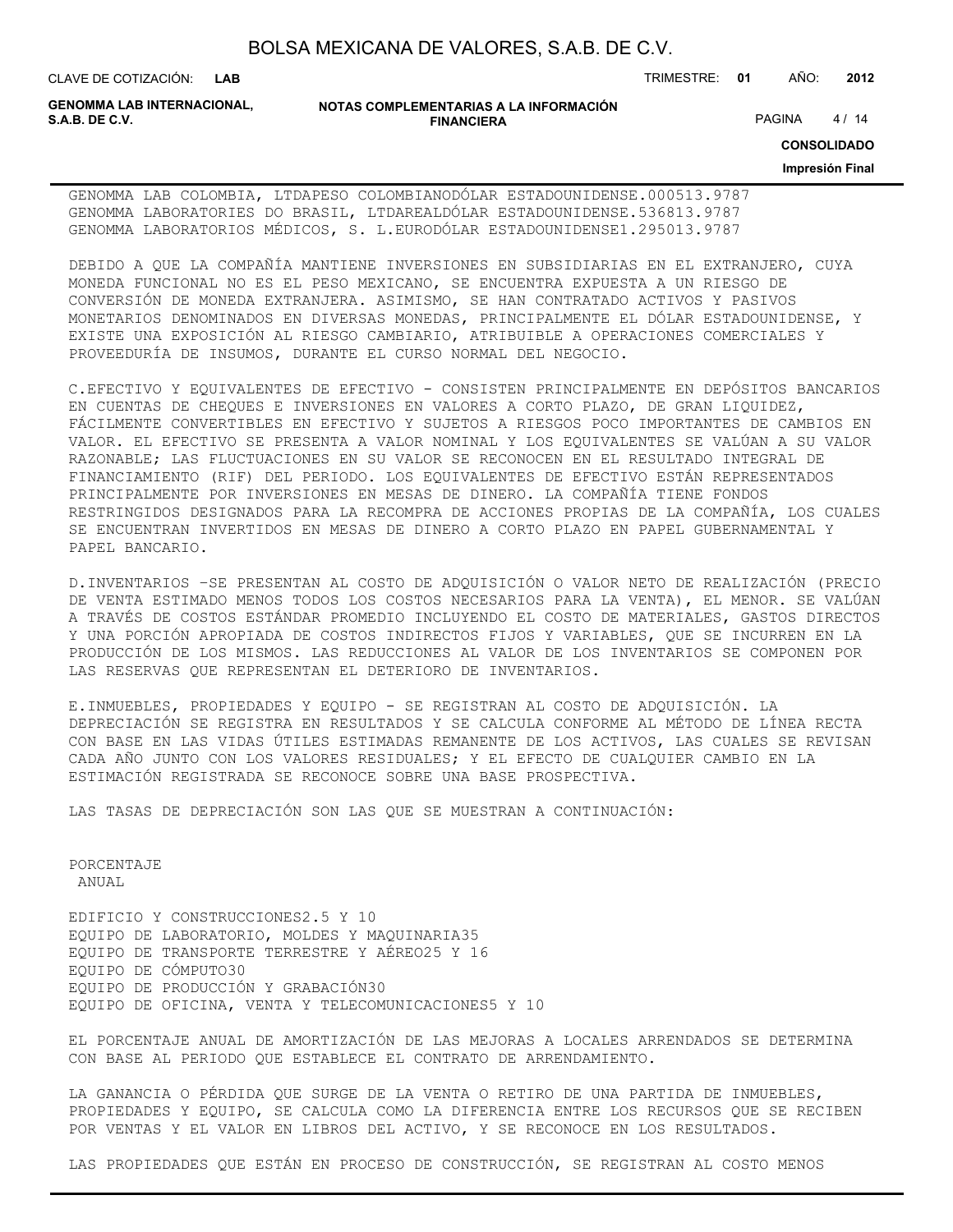| BOLSA MEXICANA DE VALORES, S.A.B. DE C.V. |  |  |
|-------------------------------------------|--|--|
|-------------------------------------------|--|--|

CLAVE DE COTIZACIÓN: TRIMESTRE: **01** AÑO: **2012**

**GENOMMA LAB INTERNACIONAL,**

**NOTAS COMPLEMENTARIAS A LA INFORMACIÓN FINANCIERA S.A.B. DE C.V.** PAGINA 5/14

**CONSOLIDADO**

#### **Impresión Final**

CUALQUIER PÉRDIDA POR DETERIORO RECONOCIDA. LA DEPRECIACIÓN DE ESTOS ACTIVOS, AL IGUAL QUE EN OTRAS PROPIEDADES, SE INICIA CUANDO LOS ACTIVOS ESTÁN LISTOS PARA SU USO PLANEADO.

F.INVERSIÓN EN ACCIONES DE ASOCIADA – UNA COMPAÑÍA ASOCIADA ES UNA ENTIDAD SOBRE LA CUAL LA

COMPAÑÍA TIENE INFLUENCIA SIGNIFICATIVA, Y QUE NO CONSTITUYE UNA SUBSIDIARIA NI PARTICIPACIÓN EN UN NEGOCIO CONJUNTO. INFLUENCIA SIGNIFICATIVA ES EL PODER DE PARTICIPAR EN DECIDIR POLÍTICAS FINANCIERAS Y DE OPERACIÓN DE LA ENTIDAD EN LA QUE SE INVIERTE, PERO NO IMPLICA UN CONTROL O CONTROL CONJUNTO SOBRE ESAS POLÍTICAS.

LOS RESULTADOS Y LOS ACTIVOS Y PASIVOS DE LAS COMPAÑÍAS ASOCIADAS SON INCORPORADOS A LOS ESTADOS FINANCIEROS CONSOLIDADOS UTILIZANDO EL MÉTODO DE PARTICIPACIÓN, EXCEPTO SI LA INVERSIÓN ES CLASIFICADA COMO MANTENIDA PARA SU VENTA, EN CUYO CASO SE CONTABILIZA CONFORME A LA IFRS 5"ACTIVOS NO CIRCULANTES MANTENIDOS PARA SU VENTA Y OPERACIONES DISCONTINUADAS".

G.ACTIVOS INTANGIBLES – CORRESPONDE A CONTRATOS DE USO DE MARCAS Y OTROS DERECHOS Y A COSTOS EROGADOS EN LA FASE DE DESARROLLO DE SISTEMAS DE INFORMACIÓN INTEGRAL. LOS ACTIVOS INTANGIBLES CON VIDA ÚTIL DEFINIDA, SE AMORTIZAN CON BASE EN EL MÉTODO DE LÍNEA RECTA SOBRE LA VIDA ECONÓMICA ESTIMADA DE CADA ACTIVO, LAS MARCAS Y OTROS DERECHOS TIENEN VIDA ÚTIL INDEFINIDA NO SE AMORTIZAN, PERO SON SOMETIDAS A PRUEBAS DE DETERIORO ANUALMENTE, O CON MAYOR FRECUENCIA SI EXISTE CUALQUIER INDICACIÓN DE QUE PODRÍA HABERSE DETERIORADO SU VALOR. LA VIDA ÚTIL ESTIMADA, VALOR RESIDUAL Y MÉTODO DE AMORTIZACIÓN SE REVISAN AL FINAL DE CADA AÑO, Y EL EFECTO DE CUALQUIER CAMBIO EN LA ESTIMACIÓN REGISTRADA SE RECONOCE SOBRE UNA BASE PROSPECTIVA.

LOS COSTOS DE INVESTIGACIÓN, ASÍ COMO LAS EROGACIONES EN FASE DE DESARROLLO QUE NO CUMPLEN CON CIERTOS REQUISITOS, SE REGISTRAN EN RESULTADOS EN EL EJERCICIO EN QUE SE INCURREN.

H.DETERIORO DE ACTIVOS INTANGIBLES – LA COMPAÑÍA REVISA LOS VALORES EN LIBROS DE SUS ACTIVOS TANGIBLES E INTANGIBLES A FIN DE DETERMINAR SI EXISTEN INDICIOS DE QUE ESTOS ACTIVOS HAN SUFRIDO ALGUNA PÉRDIDA POR DETERIORO. SI EXISTE ALGÚN INDICIO, SE CALCULA EL MONTO RECUPERABLE DEL ACTIVO A FIN DE DETERMINAR EL ALCANCE DE LA PÉRDIDA POR DETERIORO. CUANDO NO ES POSIBLE ESTIMAR EL MONTO RECUPERABLE DE UN ACTIVO INDIVIDUAL, LA COMPAÑÍA ESTIMA EL MONTO RECUPERABLE DE LA UNIDAD GENERADORA DE EFECTIVO A LA QUE PERTENECE DICHO ACTIVO. CUANDO SE PUEDE IDENTIFICAR UNA BASE RAZONABLE Y CONSISTENTE DE DISTRIBUCIÓN, LOS ACTIVOS CORPORATIVOS TAMBIÉN SE ASIGNAN A LAS UNIDADES GENERADORAS DE EFECTIVO INDIVIDUALES, O DE LO CONTRARIO, SE ASIGNAN AL GRUPO MÁS PEQUEÑO DE UNIDADES GENERADORAS DE EFECTIVO PARA LOS CUALES SE PUEDE IDENTIFICAR UNA BASE DE DISTRIBUCIÓN RAZONABLE Y CONSISTENTE. LOS ACTIVOS INTANGIBLES QUE TIENEN UNA VIDA ÚTIL INDEFINIDA, SE SUJETAN A PRUEBAS PARA EFECTOS DE DETERIORO AL MENOS CADA AÑO, Y SIEMPRE QUE EXISTA UN INDICIO DE QUE EL ACTIVO PODRÍA HABERSE DETERIORADO.

EL MONTO RECUPERABLE ES EL MAYOR ENTRE EL VALOR RAZONABLE MENOS EL COSTO DE VENDERLO Y EL VALOR DE USO. AL EVALUAR EL VALOR DE USO, LOS FLUJOS DE EFECTIVO FUTUROS ESTIMADOS SE DESCUENTAN A SU VALOR PRESENTE UTILIZANDO UNA TASA DE DESCUENTO ANTES DE IMPUESTOS QUE REFLEJE LA EVALUACIÓN ACTUAL DEL MERCADO RESPECTO AL VALOR DEL DINERO EN EL TIEMPO Y LOS RIESGOS ESPECÍFICOS DEL ACTIVO PARA EL CUAL NO SE HAN AJUSTADO LAS ESTIMACIONES DE FLUJOS DE EFECTIVO FUTUROS. SI SE ESTIMA QUE EL MONTO RECUPERABLE DE UN ACTIVO (O UNIDAD GENERADORA DE EFECTIVO) ES MENOR QUE SU VALOR EN LIBROS, EL VALOR EN LIBROS DEL ACTIVO (O UNIDAD GENERADORA DE EFECTIVO) SE REDUCE A SU MONTO RECUPERABLE. LAS PÉRDIDAS POR DETERIORO SE RECONOCEN EN RESULTADOS, SALVO SI EL ACTIVO SE REGISTRA A UN MONTO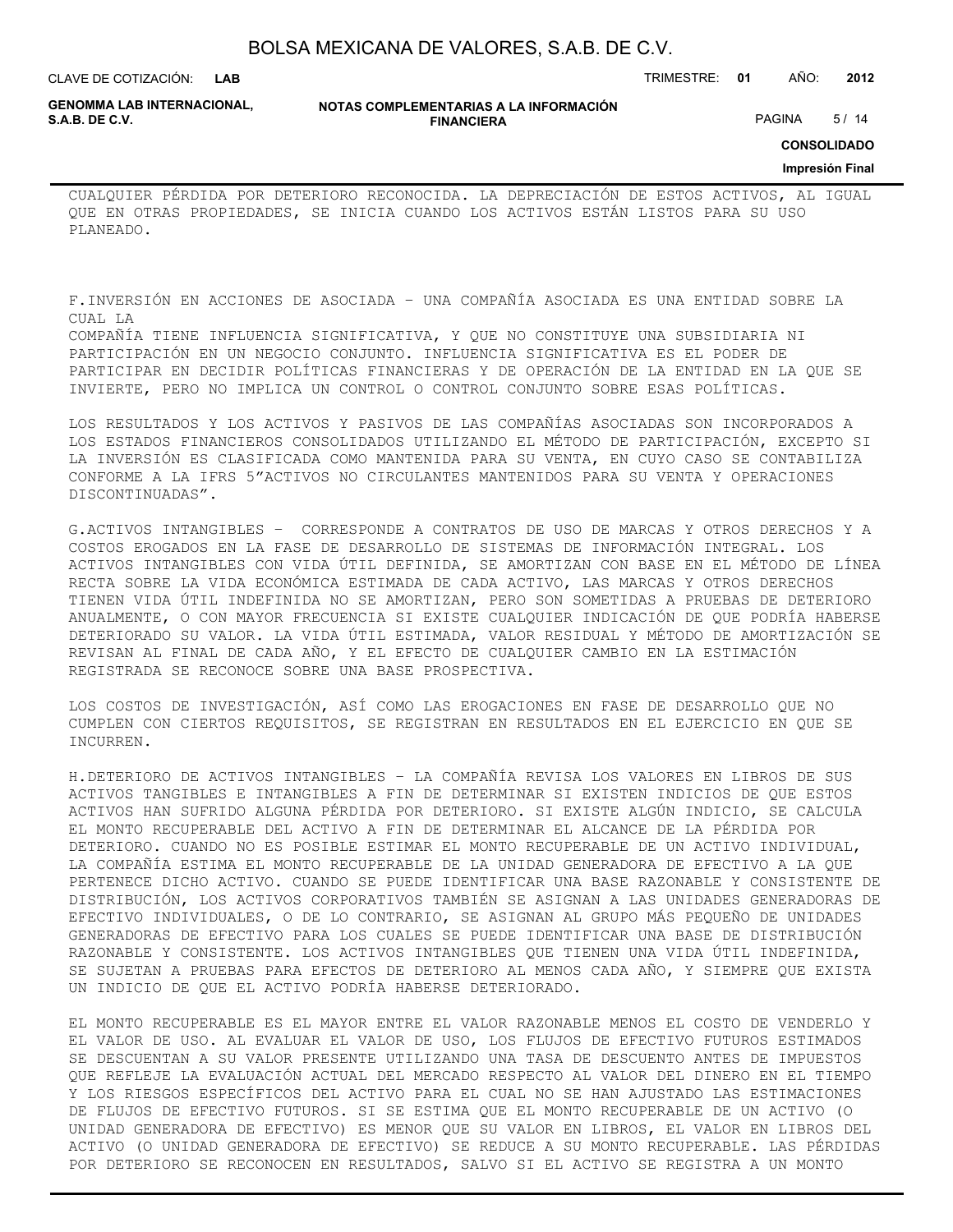| BOLSA MEXICANA DE VALORES, S.A.B. DE C.V. |  |  |  |
|-------------------------------------------|--|--|--|
|-------------------------------------------|--|--|--|

CLAVE DE COTIZACIÓN: TRIMESTRE: **01** AÑO: **2012**

**GENOMMA LAB INTERNACIONAL,**

**NOTAS COMPLEMENTARIAS A LA INFORMACIÓN FINANCIERA S.A.B. DE C.V.** PAGINA 6 / 14

**CONSOLIDADO**

**Impresión Final**

REVALUADO, EN CUYO CASO SE DEBE CONSIDERAR LA PÉRDIDA POR DETERIORO COMO UNA DISMINUCIÓN DE LA REVALUACIÓN.

CUANDO UNA PÉRDIDA POR DETERIORO SE REVIERTE POSTERIORMENTE, EL VALOR EN LIBROS DEL ACTIVO (O UNIDAD GENERADORA DE EFECTIVO) SE AUMENTA AL VALOR ESTIMADO REVISADO A SU MONTO RECUPERABLE, DE TAL MANERA QUE EL VALOR EN LIBROS INCREMENTADO NO EXCEDE EL VALOR EN LIBROS QUE SE HABRÍA DETERMINADO SI NO SE HUBIERA RECONOCIDO UNA PÉRDIDA POR DETERIORO PARA DICHO ACTIVO (O UNIDAD GENERADORA DE EFECTIVO) EN AÑOS ANTERIORES.

I.PROVISIONES - SE RECONOCEN CUANDO SE TIENE UNA OBLIGACIÓN PRESENTE COMO RESULTADO DE UN EVENTO PASADO, QUE PROBABLEMENTE RESULTE EN LA SALIDA DE RECURSOS ECONÓMICOS Y QUE PUEDA SER ESTIMADA RAZONABLEMENTE. PARA EFECTOS DE SU REGISTRO CONTABLE EL IMPORTE SE DESCUENTA A VALOR PRESENTE CUANDO EL EFECTO DEL DESCUENTO ES SIGNIFICATIVO.

J.BENEFICIOS DIRECTOS A LOS EMPLEADOS Y AL RETIRO - LOS COSTOS POR BENEFICIOS DIRECTOS Y LAS APORTACIONES A LOS PLANES DE BENEFICIOS AL RETIRO DE CONTRIBUCIONES DEFINIDAS SE RECONOCEN COMO GASTOS AL MOMENTO EN QUE LOS EMPLEADOS HAN PRESTADO LOS SERVICIOS QUE LES OTORGAN EL DERECHO A LAS CONTRIBUCIONES.

EN EL CASO DE LOS PLANES DE BENEFICIOS DEFINIDOS, EL COSTO DE TALES BENEFICIOS SE DETERMINA UTILIZANDO EL MÉTODO DE CRÉDITO UNITARIO PROYECTADO, CON VALUACIONES ACTUARIALES QUE SE REALIZAN AL FINAL DE CADA PERÍODO SOBRE EL QUE SE INFORMA. LAS GANANCIAS Y PÉRDIDAS ACTUARIALES SE RECONOCEN AMORTIZADAS EN RESULTADOS CON BASE EN LA VIDA LABORAL ESTIMADA DE LOS EMPLEADOS. LOS COSTOS DE LOS SERVICIOS PASADOS SE RECONOCEN EN LA MEDIDA EN QUE SE ADQUIEREN LOS BENEFICIOS; DE LO CONTRARIO, SE AMORTIZAN UTILIZANDO EL MÉTODO DE LÍNEA RECTA SOBRE EL PERÍODO PROMEDIO HASTA QUE LOS BENEFICIOS SE CONVIERTEN EN ADQUIRIDOS.

LAS OBLIGACIONES POR BENEFICIOS AL RETIRO RECONOCIDAS EN EL ESTADO DE POSICIÓN FINANCIERA, REPRESENTAN EL VALOR PRESENTE DE LA OBLIGACIÓN POR BENEFICIOS DEFINIDOS, AJUSTADO POR LAS GANANCIAS Y PÉRDIDAS ACTUARIALES Y LOS COSTOS DE LOS SERVICIOS PASADOS NO RECONOCIDOS, MENOS EL VALOR RAZONABLE DE LOS ACTIVOS DEL PLAN. CUALQUIER ACTIVO QUE SURJA DE ESTE CÁLCULO SE LIMITA A LAS PÉRDIDAS ACTUARIALES NO RECONOCIDAS Y AL COSTO DE LOS SERVICIOS PASADOS, MÁS EL VALOR PRESENTE DE LOS REEMBOLSOS Y REDUCCIONES DE CONTRIBUCIONES FUTURAS AL PLAN.

K.IMPUESTOS A LA UTILIDAD – EL GASTO POR IMPUESTOS A LA UTILIDAD REPRESENTA LA SUMA DE LOS IMPUESTOS A LA UTILIDAD CAUSADOS POR PAGAR Y EL IMPUESTO DIFERIDO. EL IMPUESTO CAUSADO POR PAGAR (IMPUESTO SOBRE LA RENTA (ISR) SE BASA EN LA UTILIDAD FISCAL; LA CUAL DIFIERE DE LA GANANCIA REPORTADA EN EL ESTADO CONSOLIDADO DE UTILIDAD INTEGRAL, DEBIDO A LAS PARTIDAS DE INGRESOS O GASTOS GRAVABLES O DEDUCIBLES EN OTROS AÑOS Y PARTIDAS QUE NUNCA SON GRAVABLES O DEDUCIBLES. EL PASIVO DE LA COMPAÑÍA POR CONCEPTO DE IMPUESTO CAUSADO SE CALCULA UTILIZANDO LAS TASAS FISCALES PROMULGADAS O SUBSTANCIALMENTE APROBADAS AL FINAL DEL PERÍODO SOBRE EL CUAL SE INFORMA.

EL IMPUESTO DIFERIDO RESULTA DE LAS DIFERENCIAS TEMPORALES ENTRE LAS BASES CONTABLES Y FISCALES DE LOS ACTIVOS Y PASIVOS INCLUYENDO EL BENEFICIO DE LAS PÉRDIDAS FISCALES. EL IMPUESTO DIFERIDO POR RECUPERAR ESTÁ NETO DE LA RESERVA DERIVADO DE LA INCERTIDUMBRE EN LA REALIZACIÓN DE CIERTOS BENEFICIOS. ESTOS ACTIVOS Y PASIVOS NO SE RECONOCEN SI LAS DIFERENCIAS TEMPORALES SURGEN DEL CRÉDITO MERCANTIL O DEL RECONOCIMIENTO INICIAL (DISTINTO AL DE LA COMBINACIÓN DE NEGOCIOS) DE OTROS ACTIVOS Y PASIVOS EN UNA OPERACIÓN QUE NO AFECTA EL RESULTADO FISCAL NI EL CONTABLE.

SE RECONOCE UN PASIVO POR IMPUESTOS DIFERIDOS POR DIFERENCIAS TEMPORALES GRAVABLES ASOCIADAS CON INVERSIONES EN SUBSIDIARIAS, EXCEPTO CUANDO LA COMPAÑÍA ES CAPAZ DE CONTROLAR LA REVERSIÓN DE LA DIFERENCIA TEMPORAL Y CUANDO SEA PROBABLE QUE LA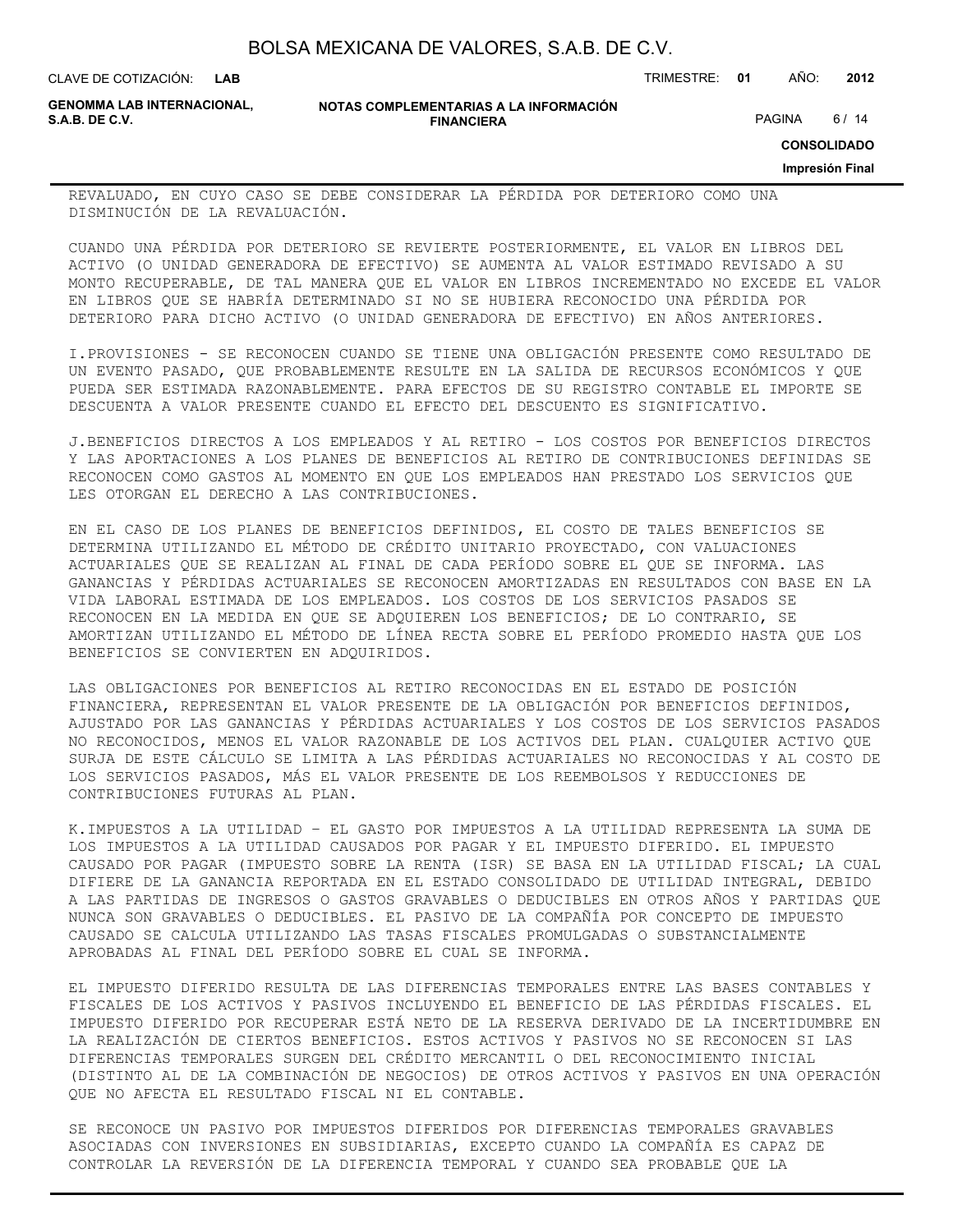| BOLSA MEXICANA DE VALORES, S.A.B. DE C.V. |  |  |
|-------------------------------------------|--|--|
|-------------------------------------------|--|--|

CLAVE DE COTIZACIÓN: TRIMESTRE: **01** AÑO: **2012**

```
NOTAS COMPLEMENTARIAS A LA INFORMACIÓN
GENOMMA LAB INTERNACIONAL,
                           FINANCIERA
S.A.B. DE C.V. PAGINA 27 / 14
```
**CONSOLIDADO**

#### **Impresión Final**

DIFERENCIA TEMPORAL NO SE REVERSARA EN UN FUTURO PREVISIBLE. LOS ACTIVOS POR IMPUESTOS DIFERIDOS QUE SURGEN DE LAS DIFERENCIAS TEMPORALES ASOCIADAS CON DICHAS INVERSIONES SE RECONOCEN ÚNICAMENTE EN LA MEDIDA EN QUE RESULTE PROBABLE QUE HABRÁN UTILIDADES FISCALES FUTURAS SUFICIENTES CONTRA LAS QUE SE UTILICEN ESAS DIFERENCIAS TEMPORALES Y SE ESPERA QUE ÉSTAS SE REVERSARÁN EN UN FUTURO CERCANO.

EL VALOR EN LIBROS DE UN ACTIVO POR IMPUESTOS DIFERIDOS DEBE SOMETERSE A REVISIÓN AL FINAL DE CADA PERÍODO SOBRE EL QUE SE INFORMA Y SE DEBE REDUCIR EN LA MEDIDA QUE SE ESTIME PROBABLE QUE NO HABRÁN UTILIDADES GRAVABLES SUFICIENTES PARA PERMITIR QUE SE RECUPERE LA TOTALIDAD O UNA PARTE DEL ACTIVO.

LOS ACTIVOS Y PASIVOS POR IMPUESTOS DIFERIDOS SE VALÚAN EMPLEANDO LAS TASAS FISCALES QUE SE ESPERA APLICAR EN EL PERÍODO EN EL QUE EL PASIVO SE PAGUE O EL ACTIVO SE REALICE, BASÁNDOSE EN LAS TASAS (Y LEYES FISCALES) QUE HAYAN SIDO APROBADAS O SUSTANCIALMENTE APROBADAS AL FINAL DEL PERÍODO SOBRE EL QUE SE INFORMA. LA VALUACIÓN DE LOS PASIVOS Y ACTIVOS POR IMPUESTOS DIFERIDOS REFLEJA LAS CONSECUENCIAS FISCALES QUE SE DERIVARÍAN DE LA FORMA EN QUE LA COMPAÑÍA ESPERA, AL FINAL DEL PERÍODO SOBRE EL QUE SE INFORMA, RECUPERAR O LIQUIDAR EL VALOR EN LIBROS DE SUS ACTIVOS Y PASIVOS.

LAS PROVISIONES DE IMPUESTOS DE LAS SUBSIDIARIAS EN EL EXTRANJERO SE DETERMINAN CON BASE EN LA UTILIDAD GRAVABLE DE CADA COMPAÑÍA EN LO INDIVIDUAL.

LOS IMPUESTOS CAUSADOS Y DIFERIDOS SE RECONOCEN COMO INGRESO O GASTO EN RESULTADOS, EXCEPTO CUANDO SE REFIEREN A PARTIDAS QUE SE RECONOCEN FUERA DE LOS RESULTADOS, YA SEA EN LA OTRA UTILIDAD INTEGRAL O EN SU CAPITAL CONTABLE. EN CASO DE UNA COMBINACIÓN DE NEGOCIOS, EL EFECTO FISCAL SE INCLUYE DENTRO DEL RECONOCIMIENTO DE LA COMBINACIÓN DE NEGOCIOS.

L.ACREEDORES DIVERSOS A LARGO PLAZO - CORRESPONDEN PRINCIPALMENTE A CUENTAS POR PAGAR POR LA COMPRA DE MARCAS Y TIENEN VENCIMIENTO LOS PRÓXIMOS DOS, SEIS Y OCHO AÑOS.

M.RECOMPRA DE ACCIONES PROPIAS - LAS COMPRAS Y VENTAS DE ACCIONES PROPIAS SE REGISTRAN SU COSTO DE ADQUISICIÓN. CUALQUIER GANANCIA O PÉRDIDA GENERADA SE REGISTRA EN LA PRIMA EN EMISIÓN DE ACCIONES.

N.PAGOS BASADOS EN ACCIONES - SE RECONOCEN CON BASE EN EL VALOR RAZONABLE DE LOS INSTRUMENTOS DEL CAPITAL DESDE LA FECHA DE OTORGAMIENTO, TOMANDO EN CUENTA LOS PLAZOS Y CONDICIONES SOBRE LOS QUE ESOS INSTRUMENTOS DE CAPITAL FUERON OTORGADOS. LA COMPAÑÍA ESTABLECIÓ UN PLAN DE PAGOS BASADOS EN ACCIONES A ALGUNOS DE SUS EJECUTIVOS, LIQUIDABLES CON INSTRUMENTOS DEL CAPITAL Y EFECTIVO

O.RECONOCIMIENTO DE INGRESOS – LOS INGRESOS SE CALCULAN AL VALOR RAZONABLE DE LA CONTRAPRESTACIÓN COBRADA O POR COBRAR, TENIENDO EN CUENTA EL IMPORTE ESTIMADO DE DEVOLUCIONES DE CLIENTES, BONIFICACIONES Y OTRAS ESTIMACIONES SIMILARES.

VENTA DE BIENES. SE RECONOCEN EN EL MOMENTO EN QUE SE TRANSFIEREN LOS RIESGOS Y BENEFICIOS DE LOS INVENTARIOS A LOS CLIENTES, LOS INGRESOS PUEDEN VALUARSE CONFIABLEMENTE, EXISTE LA PROBABILIDAD DE QUE LA COMPAÑÍA RECIBA LOS BENEFICIOS ECONÓMICOS ASOCIADOS CON LA TRANSACCIÓN Y LOS COSTOS INCURRIDOS, O POR INCURRIR, EN RELACIÓN CON LA TRANSACCIÓN PUEDEN SER VALUADOS RAZONABLEMENTE Y LA COMPAÑÍA NO CONSERVA INVOLUCRAMIENTO CONTINUO EN LA PROPIEDAD DEL BIEN O RETIENE CONTROL EFECTIVO SOBRE LOS BIENES VENDIDOS.

INGRESOS POR SERVICIOS. SE RECONOCEN DURANTE EL PERIODO EN QUE SE PRESTA EL SERVICIO.

ESTIMACIÓN PARA DEVOLUCIONES Y BONIFICACIONES - LA COMPAÑÍA CALCULA UNA ESTIMACIÓN PARA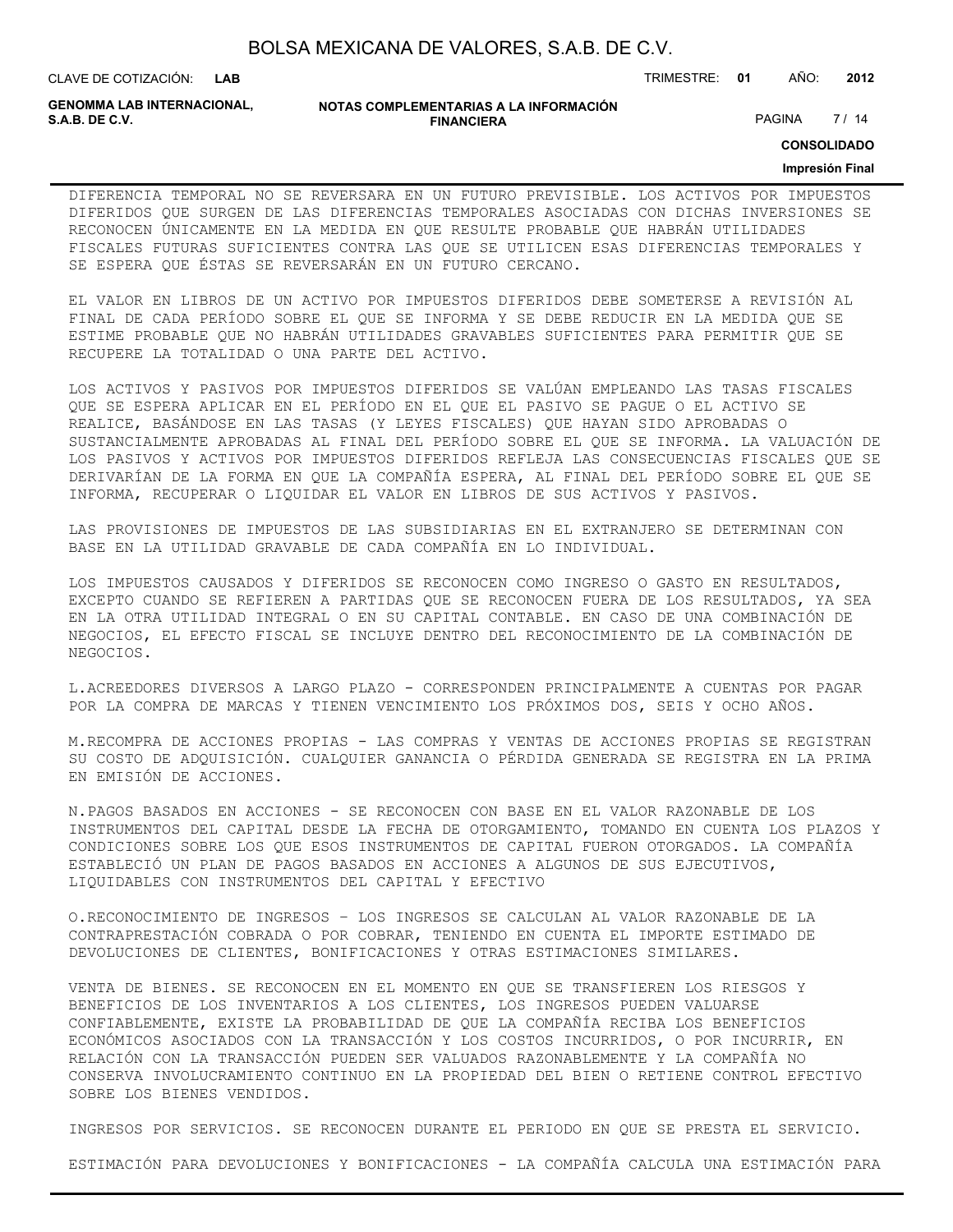**LAB**

CLAVE DE COTIZACIÓN: TRIMESTRE: **01** AÑO: **2012**

**GENOMMA LAB INTERNACIONAL, S.A.B. DE C.V.** PAGINA 8 / 14

**NOTAS COMPLEMENTARIAS A LA INFORMACIÓN FINANCIERA**

**CONSOLIDADO**

**Impresión Final**

DEVOLUCIONES Y BONIFICACIONES CON BASE EN EL HISTORIAL DE LAS MISMAS Y DE LAS CONDICIONES COMERCIALES ACORDADAS CON SUS CLIENTES.

DESCUENTO DE DOCUMENTOS - LA COMPAÑÍA MANTIENE COMO POLÍTICA, EL DESCUENTO DE CARTERA DIRECTAMENTE CON CLIENTES Y A TRAVÉS DE INSTITUCIONES DE CRÉDITO, CON EL PROPÓSITO DE TRANSFERIR DE MANERA EFECTIVA, LOS RIESGOS Y BENEFICIOS ASOCIADOS CON LAS CUENTAS POR COBRAR PARA CUBRIR SUS OBLIGACIONES CONTRACTUALES.

P.UTILIDAD POR ACCIÓN - LA UTILIDAD BÁSICA POR ACCIÓN ORDINARIA SE CALCULA DIVIDIENDO LA UTILIDAD NETA DE LA PARTICIPACIÓN CONTROLADORA ENTRE EL PROMEDIO PONDERADO DE ACCIONES ORDINARIAS EN CIRCULACIÓN DURANTE EL EJERCICIO.

Q.UTILIDAD INTEGRAL – REPRESENTA EL RESULTADO DE LA ACTIVIDAD TOTAL DE LA COMPAÑÍA DURANTE EL PERÍODO Y SE INTEGRA POR LA UTILIDAD NETA MÁS LOS EFECTOS DE CONVERSIÓN.

4.JUICIOS CONTABLES CRÍTICOS Y FUENTES CLAVE DE INCERTIDUMBRE EN LAS ESTIMACIONES

EN LA APLICACIÓN DE LAS POLÍTICAS CONTABLES LA ADMINISTRACIÓN DE LA COMPAÑÍA REALIZA JUICIOS, ESTIMACIONES Y PRESUNCIONES SOBRE ALGUNOS IMPORTES DE LOS ACTIVOS Y PASIVOS DE LOS ESTADOS FINANCIEROS. LAS ESTIMACIONES Y PRESUNCIONES ASOCIADAS SE BASAN EN LA EXPERIENCIA Y OTROS FACTORES QUE SE CONSIDERAN COMO RELEVANTES. LOS RESULTADOS REALES PODRÍAN DIFERIR DE DICHOS ESTIMADOS.

LAS ESTIMACIONES Y PRESUNCIONES SUBYACENTES SE REVISAN SOBRE UNA BASE REGULAR. LAS REVISIONES A LAS ESTIMACIONES CONTABLES SE RECONOCEN EN EL PERÍODO DE LA REVISIÓN Y PERÍODOS FUTUROS SI LA REVISIÓN AFECTA TANTO AL PERÍODO ACTUAL COMO A PERÍODOS SUBSECUENTES.

LOS JUICIOS CONTABLES CRÍTICOS Y FUENTES CLAVE DE INCERTIDUMBRE AL APLICAR LAS ESTIMACIONES EFECTUADAS A LA FECHA DE LOS ESTADOS FINANCIEROS CONSOLIDADOS, Y QUE TIENEN UN RIESGO SIGNIFICATIVO DE DERIVAR UN AJUSTE EN LOS VALORES EN LIBROS DE ACTIVOS Y PASIVOS DURANTE EL SIGUIENTE PERÍODO FINANCIERO.

5.CAPITAL CONTABLE

CAPITAL CONTRIBUIDO

EL CAPITAL SOCIAL A VALOR NOMINAL AL 31 DE DICIEMBRE 2011 Y 2010, SE INTEGRA COMO SIGUE:

NÚMERO DE ACCIONESIMPORTE

CAPITAL FIJO SERIE B82,176\$150

CAPITAL VARIABLE SERIE B1,052,667,2501,921,510

TOTAL1,052,749,426\$ 1,921,660

EL CAPITAL SOCIAL ESTÁ INTEGRADO POR ACCIONES COMUNES NOMINATIVAS SIN VALOR NOMINAL. EL CAPITAL VARIABLE ES ILIMITADO.

RECOMPRA DE ACCIONES PROPIAS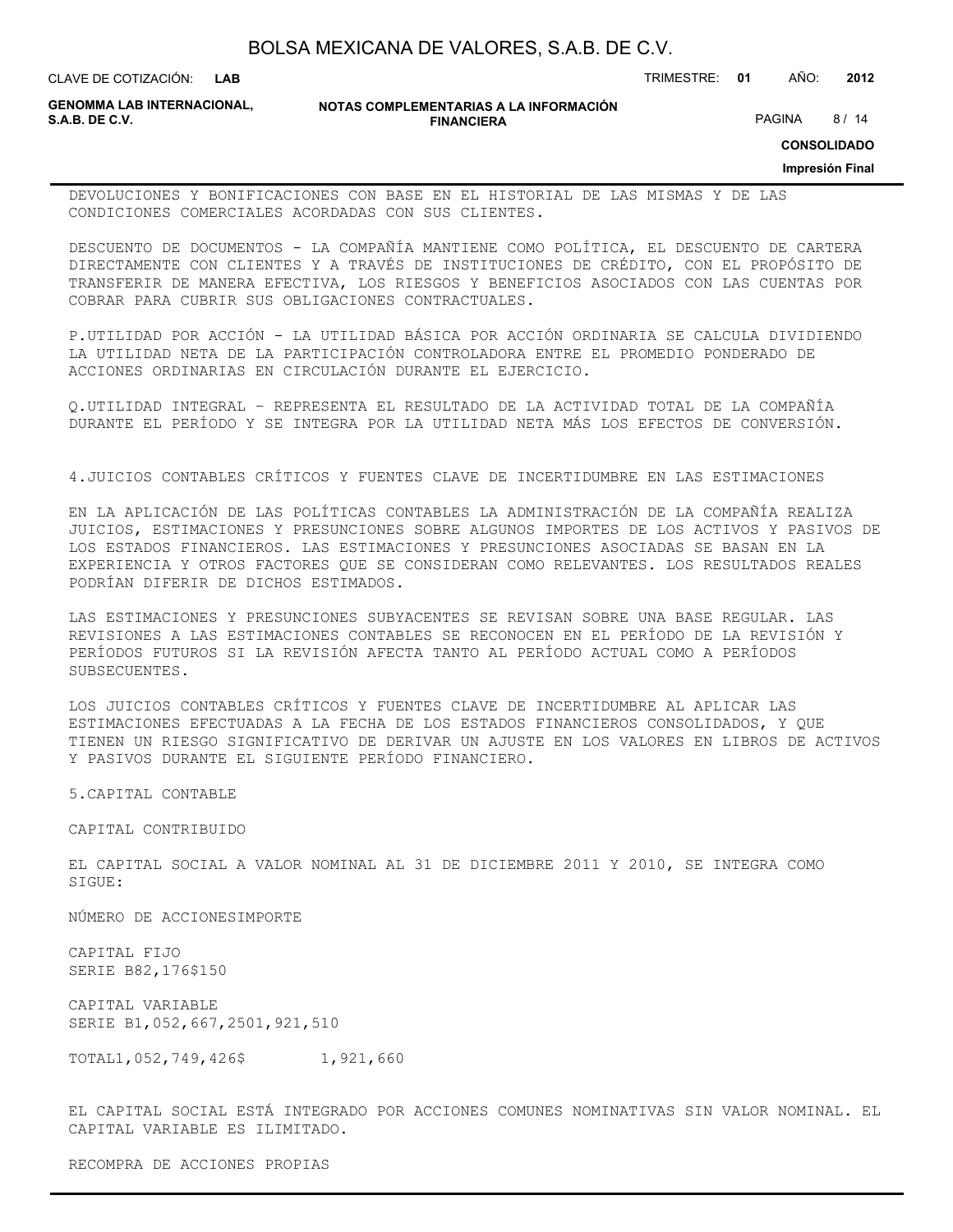**LAB**

CLAVE DE COTIZACIÓN: TRIMESTRE: **01** AÑO: **2012**

**GENOMMA LAB INTERNACIONAL, S.A.B. DE C.V.** PAGINA 9/14

**NOTAS COMPLEMENTARIAS A LA INFORMACIÓN FINANCIERA**

**CONSOLIDADO**

**Impresión Final**

EN ASAMBLEA GENERAL ORDINARIA DE ACCIONISTAS CELEBRADA EL 24 DE MARZO DE 2011, SE RATIFICÓ LA RECOMPRA DE ACCIONES PROPIAS DE LA COMPAÑÍA HASTA POR UN MONTO MÁXIMO EQUIVALENTE AL VALOR DE LAS UTILIDADES RETENIDAS AL 31 DE DICIEMBRE DE 2010.

EL TOTAL DE ACCIONES RECOMPRADAS DURANTE 2011 FUE DE 1,722,300 ACCIONES Y EQUIVALE AL 0.16% DEL TOTAL DE ACCIONES DEL CAPITAL SOCIAL DE LA COMPAÑÍA. DE LAS ACCIONES RECOMPRADAS 1,227,300 CORRESPONDEN AL FONDO PARA EL PAGO BASADO EN ACCIONES DE LOS EJECUTIVOS DE LA COMPAÑÍA Y 495,000 CORRESPONDEN AL FONDO DE RECOMPRA QUE SE MENCIONA EN EL INCISO ANTERIOR. EL VALOR DE MERCADO DE LAS ACCIONES AL 31 DE DICIEMBRE DE 2011 ES DE \$26.97 PESOS POR ACCIÓN Y EL PLAZO MÁXIMO PARA RECOLOCAR DICHAS ACCIONES EN EL MERCADO ES DE UN AÑO A PARTIR DE LA FECHA DE RECOMPRA. EL MONTO DE ACCIONES RECOMPRADAS DURANTE 2011 FUE DE \$46,301.

#### CAPITAL GANADO

EN ASAMBLEA GENERAL ORDINARIA DE ACCIONISTAS CELEBRADA EL 24 DE MARZO DE 2011, SE RATIFICÓ LA PROPUESTA DEL CONSEJO DE ADMINISTRACIÓN DE RECLASIFICAR DE LA CUENTA DE PRIMA EN SUSCRIPCIÓN DE ACCIONES POR \$1,553,938, A LA CUENTA DE CAPITAL SOCIAL \$1,666,762, Y A LA CUENTA DE UTILIDADES RETENIDAS \$(112,824), LO CUAL QUEDO REFLEJADO EN LOS ESTADOS FINANCIEROS Y LAS NOTAS A LOS MISMOS, AL 31 DE DICIEMBRE DE 2010.

LAS UTILIDADES RETENIDAS INCLUYEN LA RESERVA LEGAL. DE ACUERDO CON LA LEY GENERAL DE SOCIEDADES MERCANTILES, DE LAS UTILIDADES NETAS DEL EJERCICIO DEBE SEPARARSE UN 5% COMO MÍNIMO PARA FORMAR LA RESERVA LEGAL, HASTA QUE SU IMPORTE ASCIENDA AL 20% DEL CAPITAL SOCIAL A VALOR NOMINAL. LA RESERVA LEGAL PUEDE CAPITALIZARSE, PERO NO DEBE REPARTIRSE A MENOS QUE SE DISUELVA LA SOCIEDAD, Y DEBE SER RECONSTITUIDA CUANDO DISMINUYA POR CUALQUIER MOTIVO.

LA DISTRIBUCIÓN DEL CAPITAL CONTABLE, EXCEPTO POR LOS IMPORTES ACTUALIZADOS DEL CAPITAL SOCIAL APORTADO Y DE LAS UTILIDADES RETENIDAS FISCALES, CAUSARÁ EL IMPUESTO SOBRE LA RENTA A CARGO DE LA COMPAÑÍA A LA TASA VIGENTE AL MOMENTO DE LA DISTRIBUCIÓN. EL IMPUESTO QUE SE PAGUE POR DICHA DISTRIBUCIÓN, SE PODRÁ ACREDITAR CONTRA EL IMPUESTO SOBRE LA RENTA DEL EJERCICIO EN EL QUE SE PAGUE EL IMPUESTO SOBRE DIVIDENDOS Y EN LOS DOS EJERCICIOS INMEDIATOS SIGUIENTES, CONTRA EL IMPUESTO DEL EJERCICIO Y LOS PAGOS PROVISIONALES DE LOS MISMOS.

#### 6.IMPUESTOS A LA UTILIDAD

LA COMPAÑÍA EN MÉXICO ESTÁ SUJETA AL ISR Y AL IETU.

ISR - LA TASA ES 30% PARA LOS AÑOS DE 2010 A 2012, 29% PARA EL 2013 Y 28% PARA EL AÑO 2014. LAS PÉRDIDAS FISCALES SE PUEDEN AMORTIZAR EN UN PERIODO DE 10 AÑOS.

IETU - TANTO LOS INGRESOS COMO LAS DEDUCCIONES Y CIERTOS CRÉDITOS FISCALES SE DETERMINAN CON BASE EN FLUJOS DE EFECTIVO DE CADA EJERCICIO. A PARTIR DE 2010 LA TASA ES 17.5%. EL CRÉDITO POR DEDUCCIONES MAYORES A LOS INGRESOS SE PODRÁ ACREDITAR EN UN PERIODO DE 10 AÑOS.

EL IMPUESTO A LA UTILIDAD CAUSADO ES EL QUE RESULTA MAYOR ENTRE EL ISR Y EL IETU.

CON BASE EN PROYECCIONES FINANCIERAS, DE ACUERDO CON LO QUE SE MENCIONA EN LA INTERPRETACIÓN A LAS NORMAS DE INFORMACIÓN FINANCIERA (INIF) 8, EFECTOS DEL IMPUESTO EMPRESARIAL A TASA ÚNICA, LA COMPAÑÍA IDENTIFICÓ QUE ESENCIALMENTE PAGARÁ ISR, POR LO TANTO, RECONOCE ÚNICAMENTE ISR DIFERIDO.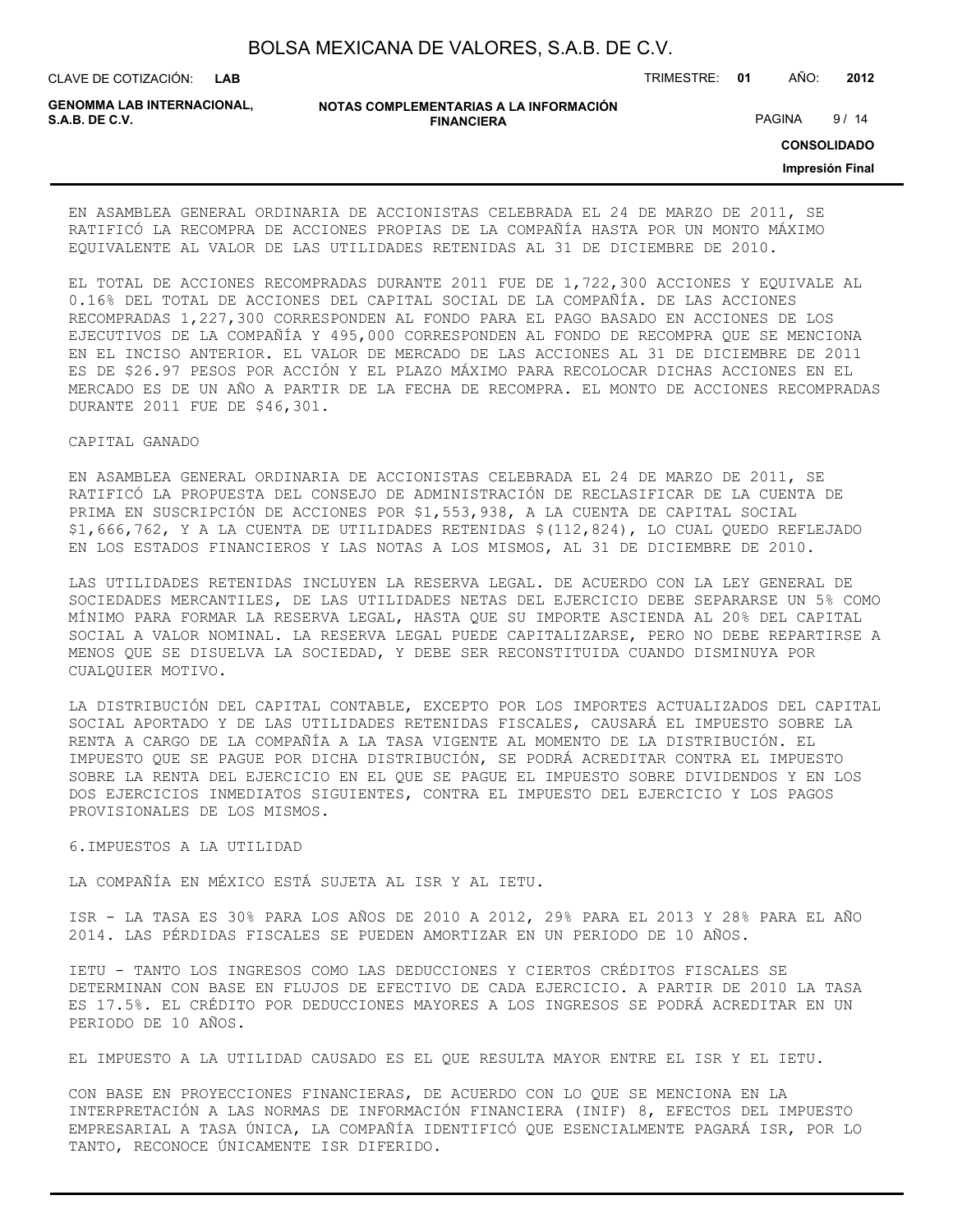**LAB**

CLAVE DE COTIZACIÓN: TRIMESTRE: **01** AÑO: **2012**

**GENOMMA LAB INTERNACIONAL,**

#### **NOTAS COMPLEMENTARIAS A LA INFORMACIÓN FINANCIERA**

PAGINA 10 / 14

**CONSOLIDADO**

#### **Impresión Final**

LAS TASAS DE ISR EN ESPAÑA Y EN LOS PAÍSES DE CENTRO, NORTE Y SUDAMÉRICA EN DONDE LA COMPAÑÍA OPERA VAN DE UN RANGO ENTRE EL 17% AL 35%. ADICIONALMENTE, LOS PERIODOS EN LOS QUE PUEDEN SER APLICADAS LAS PÉRDIDAS FISCALES EN DICHOS PAÍSES VAN DE TRES A OCHO AÑOS.

LAS OPERACIONES EN COLOMBIA Y ARGENTINA ESTÁN SUJETAS AL IMPUESTO AL ACTIVO.

EN COLOMBIA A PARTIR DE 2011 SE CREA EL IMPUESTO AL CAPITAL CONTABLE, QUE RESULTA DE APLICAR LA TASA DEL 4.8% MÁS UNA SOBRE TASA DEL 1.2% AL NETO DE LOS ACTIVOS FISCALES POSEÍDOS AL 1 DE ENERO DE 2011, ESTE IMPUESTO NO ES DEDUCIBLE DEL ISR. EL PAGO SE DIFIERE EN 8 CUOTAS IGUALES PAGADERAS EN LOS PERIODOS 2011 AL 2014.

EN ARGENTINA EXISTE UN IMPUESTO A LAS GANANCIAS MÍNIMAS PRESUNTAS (IGMP) QUE RESULTA DE APLICAR LA TASA DEL 1% SOBRE CIERTOS ACTIVOS PRODUCTIVOS, Y SE PAGA ÚNICAMENTE POR EL MONTO EN QUE EXCEDA AL ISR DEL EJERCICIO. SI EN ALGÚN AÑO SE EFECTUARA UN PAGO, ESTE IMPUESTO ES ACREDITADO CONTRA EL EXCESO DEL IMPUESTO SOBRE LA RENTA SOBRE EL IGMP EN LOS PRÓXIMOS DIEZ AÑOS.

#### 7.CONTINGENCIAS

LA COMPAÑÍA Y SUS ACTIVOS NO ESTÁN SUJETOS A ACCIÓN ALGUNA DE TIPO LEGAL QUE NO SEAN LOS DE RUTINA Y PROPIOS DE SU ACTIVIDAD.

8.ADOPCIÓN DE NORMAS INTERNACIONALES DE INFORMACIÓN FINANCIERA

A.TRANSICIÓN A IFRS - LOS ÚLTIMOS ESTADOS FINANCIEROS CONSOLIDADOS ANUALES DE LA COMPAÑÍA FUERON PREPARADOS CONFORME A LAS NORMAS DE INFORMACIÓN FINANCIERA MEXICANAS (NIF). DICHAS NORMAS DIFIEREN EN ALGUNAS ÁREAS RESPECTO A LAS IFRS. EN LA PREPARACIÓN DE LOS ESTADOS FINANCIEROS CONSOLIDADOS DE DICIEMBRE 2011 Y 2010, SE HAN ENMENDADO CIERTOS MÉTODOS DE APLICACIÓN CONTABLE Y DE VALUACIÓN APLICADOS EN LAS NORMAS CONTABLES DE LOS ESTADOS FINANCIEROS CONSOLIDADOS DE NIF PARA CUMPLIR CON IFRS. LAS CIFRAS COMPARATIVAS A DICIEMBRE 2011 FUERON REMEDIDAS PARA REFLEJAR ESTOS AJUSTES.

LA FECHA DE TRANSICIÓN A LAS IFRS ES EL 1 DE ENERO DE 2011. EN LA PREPARACIÓN DE LOS PRIMEROS ESTADOS FINANCIEROS BAJO IFRS, SE HAN APLICADO LAS REGLAS DE TRANSICIÓN A LAS CIFRAS REPORTADAS PREVIAMENTE DE CONFORMIDAD CON NIF. LA COMPAÑÍA HA APLICADO LAS EXCEPCIONES OBLIGATORIAS Y HA ELEGIDO CIERTAS OPCIONES DE ADOPCIÓN POR PRIMERA VEZ DE CONFORMIDAD CON LA IFRS 1. LAS SIGUIENTES CONCILIACIONES PROPORCIONAN LA CUANTIFICACIÓN DE LOS EFECTOS DE TRANSICIÓN Y EL IMPACTO EN EL CAPITAL CONTABLE A LA FECHA DE TRANSICIÓN DEL 1 DE ENERO DE 2011 Y AL 31 DE DICIEMBRE DE 2011, Y EN LA UTILIDAD NETA Y FLUJOS DE EFECTIVO POR EL AÑO DE TRANSICIÓN QUE TERMINA EL 31 DE DICIEMBRE DE 2011.

B.LAS PRINCIPALES DIFERENCIAS ENTRE NIF E IFRS INCLUIDAS EN LAS SIGUIENTES CONCILIACIONES Y QUE AFECTAN LOS ESTADOS FINANCIEROS CONSOLIDADOS SE DESCRIBEN A CONTINUACIÓN:

TRANSFERENCIA DE ACTIVOS FINANCIEROS. DE ACUERDO CON LA NORMA INTERNACIONAL DE CONTABILIDAD (NIC) 39 INSTRUMENTOS FINANCIEROS: RECONOCIMIENTO Y MEDICIÓN LA BAJA DE UN ACTIVO FINANCIERO SE DA CUANDO LA ENTIDAD TRANSFIERE DE MANERA SUSTANCIAL LOS RIESGOS Y VENTAJAS INHERENTES DE LA PROPIEDAD DEL ACTIVO FINANCIERO, DE ACUERDO CON NIF LA BAJA DEL ACTIVO FINANCIERO SE DA CON LA TRANSFERENCIA LEGAL DE LA PROPIEDAD DEL MISMO.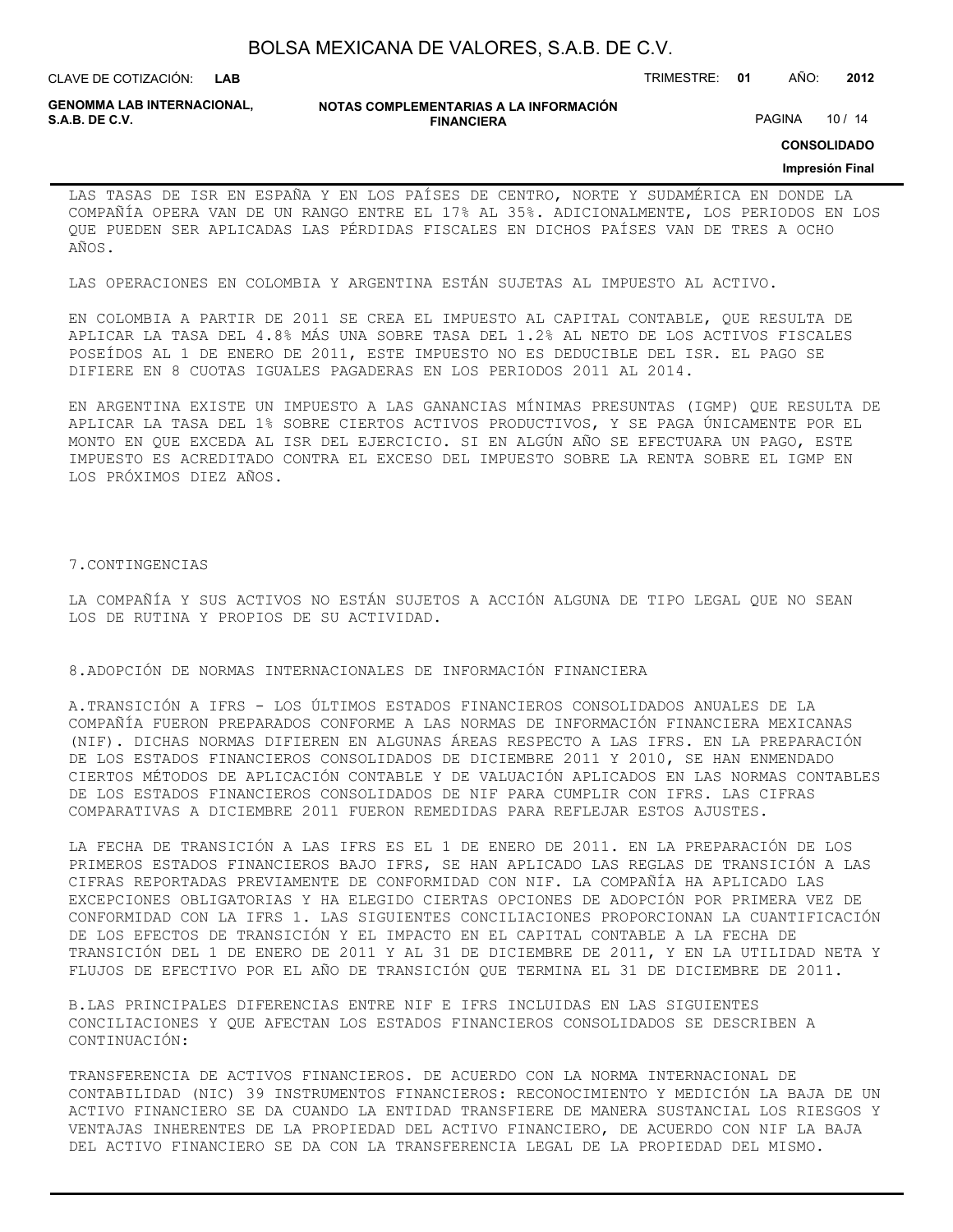| BOLSA MEXICANA DE VALORES, S.A.B. DE C.V. |  |  |  |
|-------------------------------------------|--|--|--|
|-------------------------------------------|--|--|--|

CLAVE DE COTIZACIÓN: TRIMESTRE: **01** AÑO: **2012**

**GENOMMA LAB INTERNACIONAL,**

**NOTAS COMPLEMENTARIAS A LA INFORMACIÓN FINANCIERA**

PAGINA 11 / 14

**CONSOLIDADO**

#### **Impresión Final**

LOS DESCUENTOS FINANCIEROS POR COBRANZA ANTICIPADA SE DEBERÁN PRESENTAR DISMINUYENDO INGRESOS DE CONFORMIDAD CON IFRS, BAJO NIF SE CONSIDERA COSTO FINANCIERO.

OBLIGACIONES LABORALES. LA NIF D-3 REQUIERE QUE SE CUANTIFIQUE Y REGISTRE EL PASIVO CORRESPONDIENTE A LA OBLIGACIÓN LEGAL DE PAGO DE INDEMNIZACIONES POR DESPIDO. DE ACUERDO CON LA NIC 19 BENEFICIOS A LOS EMPLEADOS EL PASIVO POR DICHAS INDEMNIZACIONES PODRÁN REGISTRARSE SOLO SI EXISTE UN COMPROMISO DE LA ENTIDAD EN PAGARLAS AÚN EN TERMINACIÓN VOLUNTARIA.

CONTABILIDAD INFLACIONARIA. DE ACUERDO CON LA NIF B-10 SE DEBERÁN RECONOCER LOS EFECTOS DE LA INFLACIÓN CUANDO LA INFLACIÓN ACUMULADA DE LOS TRES EJERCICIOS INMEDIATOS ANTERIORES SEA MAYOR AL 26%, DE ACUERDO CON NIC 29 INFORMACIÓN FINANCIERA EN ECONOMÍAS HIPERINFLACIONARIAS LA INFLACIÓN ACUMULADA EN DICHO PERÍODO DEBERÁ ALCANZAR EL 100%.

COSTEO ABSORBENTE. HASTA 2010, LAS NIF PERMITÍAN EL COSTEO DIRECTO DE INVENTARIOS COMO SISTEMA DE VALUACIÓN. A PARTIR DE 2011, SE REQUIERE EL COSTEO ABSORBENTE DE LA MISMA MANERA QUE LO REQUIERE LA NIC 2 INVENTARIOS.

CLASIFICACIÓN DE LA PTU. LA NIF B-3, REQUIERE QUE SE PRESENTE DENTRO DEL RUBRO DE OTROS GASTOS, PARA EFECTOS DE IFRS LA PTU ES UNA COMPENSACIÓN AL PERSONAL Y SE DEBE PRESENTAR JUNTO CON LOS GASTOS DE OPERACIÓN.

CONCILIACIÓN DE LA PARTICIPACIÓN CONTROLADORA EN EL CAPITAL CONTABLE

31 DE DICIEMBRE DE 20111 DE ENERO DE 20110

PARTICIPACIÓN CONTROLADORA EN EL CAPITAL CONTABLE BAJO NIF\$ 5,531,006\$4,084,553

AJUSTES DE IFRS TRANSFERENCIA DE ACTIVOS FINANCIEROS - PERIODO ACTUAL(17,215)17,215 TRANSFERENCIA DE ACTIVOS FINANCIEROS - PERIODO ANTERIOR17,215 AJUSTE AL PASIVO LABORAL16,3169,357 CANCELACIÓN DE EFECTOS DE INFLACIÓN(53)(2,230) EFECTO DEL COSTEO ABSORBENTE PERIODO ACTUAL(3,743)2,090 EFECTO DEL COSTEO ABSORBENTE PERIODO ANTERIOR3,7431,653 EFECTO DE IMPUESTOS DIFERIDOS(5,007)(9,080) TOTAL AJUSTES IFRS\$11,256\$19,005

PARTICIPACIÓN CONTROLADORA EN EL CAPITAL CONTABLE BAJO IFRS\$5,542,262\$4,103,558

CONCILIACIÓN DE LA PARTICIPACIÓN CONTROLADORA EN LA UTILIDAD NETA

31 DE DICIEMBRE DE 20111 DE ENERO DE 20112010

PARTICIPACIÓN CONTROLADORA EN LA UTILIDAD NETA BAJO NIF\$1,396,766\$1,072,565

AJUSTES DE IFRS TRANSFERENCIA DE ACTIVOS FINANCIEROS(17,215)17,215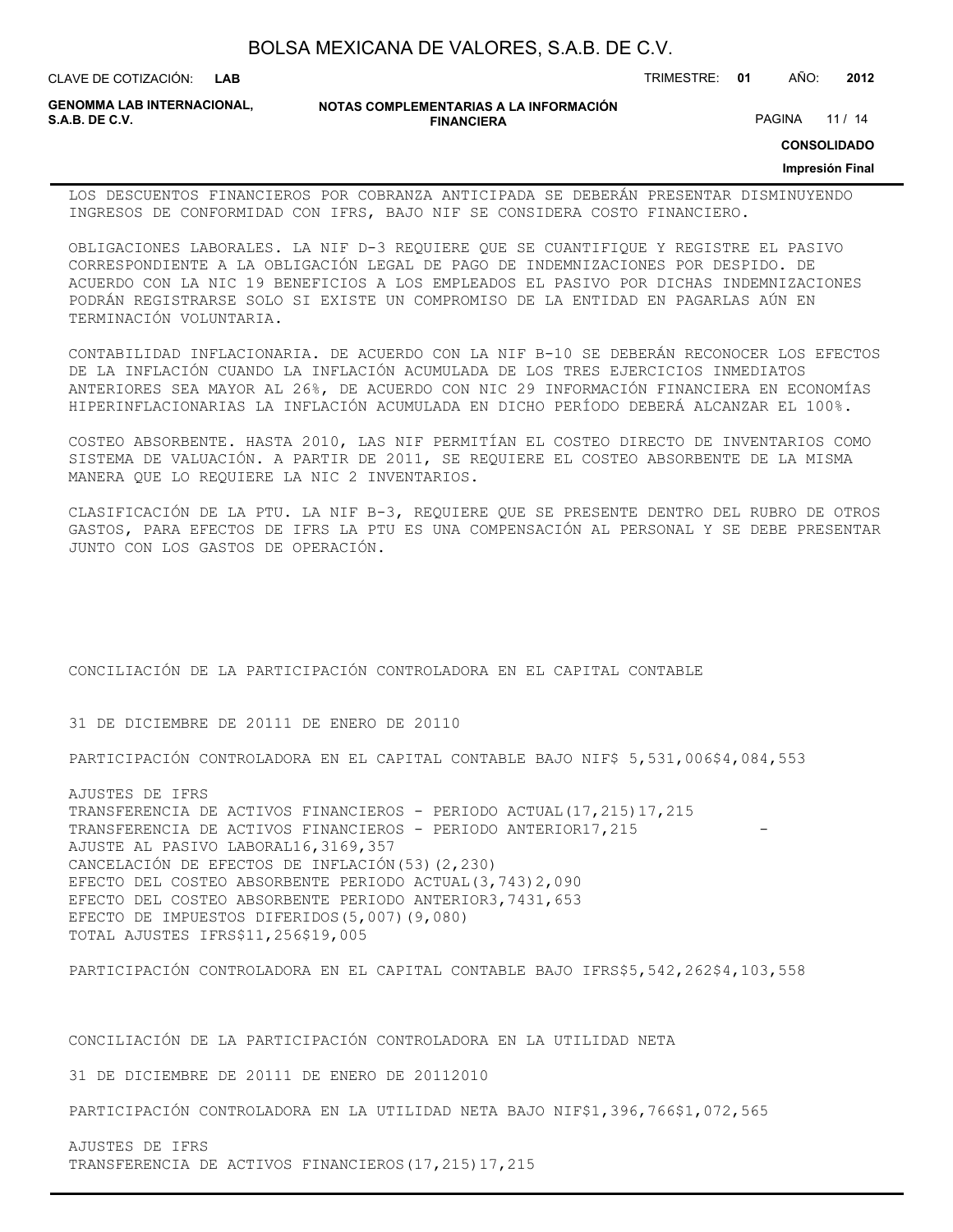**LAB**

CLAVE DE COTIZACIÓN: TRIMESTRE: **01** AÑO: **2012**

**GENOMMA LAB INTERNACIONAL,**

**NOTAS COMPLEMENTARIAS A LA INFORMACIÓN FINANCIERA**

PAGINA 12 / 14

**CONSOLIDADO**

**Impresión Final**

CANCELACIÓN DE EFECTOS DE INFLACIÓN376493 AJUSTE AL PASIVO LABORAL6,9592,343 EFECTO DEL COSTEO ABSORBENTE(3,743)2,090 EFECTO DE IMPUESTOS DIFERIDOS4,087(6,643) TOTAL AJUSTES IFRS\$(9,536)\$15,500

PARTICIPACIÓN CONTROLADORA EN LA UTILIDAD NETA BAJO IFRS\$1,387,230\$1,088,065

C.LOS ESTADOS FINANCIEROS CONSOLIDADOS CONDENSADOS EN IFRS POR LOS AÑOS QUE TERMINARON EL 31 DE DICIEMBRE DE 2011 Y 2010 SON COMO SIGUE:

BALANCE GENERALES CONSOLIDADOS CONDENSADOS

31 DE DICIEMBRE DE 20111 DE ENERO DE 20112010

ACTIVOS

EFECTIVO Y EQUIVALENTES DE EFECTIVO\$1,538,520\$1,454,437 CUENTAS POR COBRAR - NETO3,686,8153,354,284 OTROS ACTIVOS CIRCULANTES1,403,1841,067,432 INMUEBLES, PROPIEDADES Y EQUIPO - NETO427,598423,233 IMPUESTOS A LA UTILIDAD DIFERIDOS2,2087,024 OTROS ACTIVOS – NETO2,124,380706,551 INVERSIÓN EN ACCIONES DE ASOCIADAS6,2075,189

TOTAL\$ 9,188,912\$7,018,150

31 DE DICIEMBRE DE 20111 DE ENERO DE 20112010

PASIVOS Y CAPITAL CONTABLE PASIVOS PROVEEDORES\$1,262,328\$969,099 OTROS PASIVOS CIRCULANTES923,1961,747,308 BENEFICIOS A LOS EMPLEADOS953646 IMPUESTOS A LA UTILIDAD DIFERIDOS179,93476,154 OTROS PASIVOS A LARGO PLAZO1,238,34594,295

CAPITAL CONTABLE PARTICIPACIÓN CONTROLADORA5,542,2624,103,558 PARTICIPACIÓN NO CONTROLADORA41,89427,090

TOTAL\$9,188,912\$7,018,150

ESTADOS CONSOLIDADOS DE RESULTADOS CONDENSADOS 31 DE DICIEMBRE DE 20111 DE ENERO DE 20112010

VENTAS NETAS\$8,056,319\$6,254,380 COSTO DE VENTAS(2,466,135)(1,812,388) GASTOS DE VENTA, GENERALES Y DE ADMINISTRACIÓN(3,569,851)(2,846,329) OTROS GASTOS (INGRESOS), NETO(19,740)21,747 RESULTADO INTEGRAL DE FINANCIAMIENTO18,214(833) PARTICIPACIÓN EN LAS UTILIDADES (PÉRDIDAS) DE COMPAÑÍA ASOCIADA342(19,112) IMPUESTOS A LA UTILIDAD(612,731)(489,007) UTILIDAD NETA CONSOLIDADA\$1,406,418\$1,108,458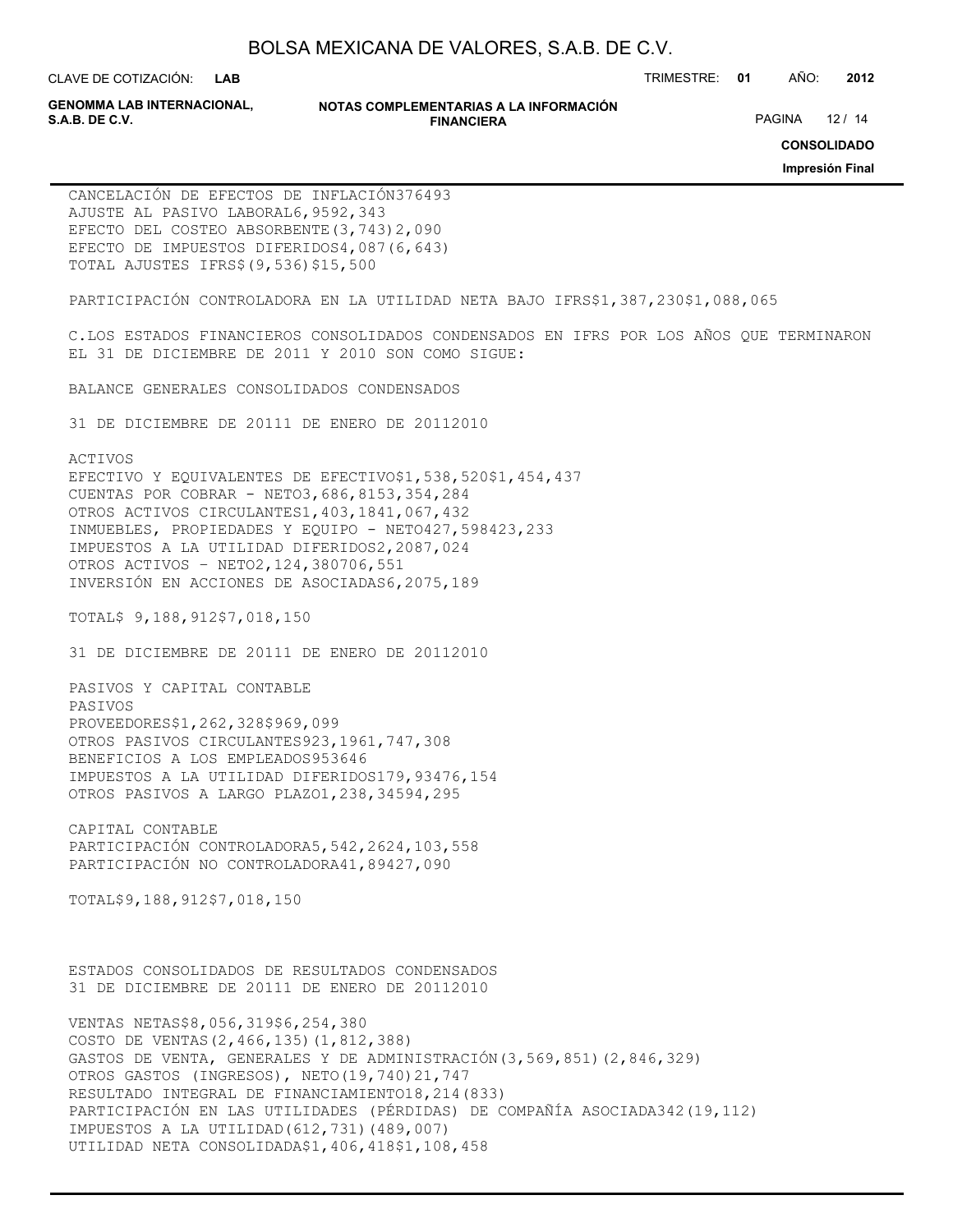| CLAVE DE COTIZACIÓN:<br><b>LAB</b>                                                                                                                                                                                                                                                                                                                                                                                                                                                                                                                                                                                                                                                                                                                                                                                                                                                                                                                                                                                                                                                |                                        | TRIMESTRE: 01 | ANO:<br>2012       |
|-----------------------------------------------------------------------------------------------------------------------------------------------------------------------------------------------------------------------------------------------------------------------------------------------------------------------------------------------------------------------------------------------------------------------------------------------------------------------------------------------------------------------------------------------------------------------------------------------------------------------------------------------------------------------------------------------------------------------------------------------------------------------------------------------------------------------------------------------------------------------------------------------------------------------------------------------------------------------------------------------------------------------------------------------------------------------------------|----------------------------------------|---------------|--------------------|
| GENOMMA LAB INTERNACIONAL,                                                                                                                                                                                                                                                                                                                                                                                                                                                                                                                                                                                                                                                                                                                                                                                                                                                                                                                                                                                                                                                        | NOTAS COMPLEMENTARIAS A LA INFORMACIÓN |               |                    |
| <b>S.A.B. DE C.V.</b>                                                                                                                                                                                                                                                                                                                                                                                                                                                                                                                                                                                                                                                                                                                                                                                                                                                                                                                                                                                                                                                             | <b>FINANCIERA</b>                      |               | PAGINA 13/14       |
|                                                                                                                                                                                                                                                                                                                                                                                                                                                                                                                                                                                                                                                                                                                                                                                                                                                                                                                                                                                                                                                                                   |                                        |               | <b>CONSOLIDADO</b> |
|                                                                                                                                                                                                                                                                                                                                                                                                                                                                                                                                                                                                                                                                                                                                                                                                                                                                                                                                                                                                                                                                                   |                                        |               | Impresión Final    |
| PARTICIPACIÓN CONTROLADORA1, 387, 2301, 088, 065<br>PARTICIPACIÓN NO CONTROLADORA19, 18820, 393                                                                                                                                                                                                                                                                                                                                                                                                                                                                                                                                                                                                                                                                                                                                                                                                                                                                                                                                                                                   |                                        |               |                    |
| UTILIDAD NETA CONSOLIDADAȘ1, 406, 418Ș1, 108, 458                                                                                                                                                                                                                                                                                                                                                                                                                                                                                                                                                                                                                                                                                                                                                                                                                                                                                                                                                                                                                                 |                                        |               |                    |
| ESTADOS CONSOLIDADOS DE FLUJOS DE EFECTIVO CONDENSADOS<br>31 DE DICIEMBRE DE 20111 DE ENERO DE 20112010                                                                                                                                                                                                                                                                                                                                                                                                                                                                                                                                                                                                                                                                                                                                                                                                                                                                                                                                                                           |                                        |               |                    |
| ACTIVIDADES DE OPERACIÓN<br>UTILIDAD ANTES DE IMPUESTOS A LA UTILIDAD\$2,019,149\$1,597,465<br>PARTICIPACIÓN EN LAS (UTILIDADES) PÉRDIDAS DE COMPAÑÍA ASOCIADA (342)19,112<br>PARTIDAS RELACIONADAS CON ACTIVIDADES DE INVERSIÓN91, 53479, 525<br>PARTIDAS RELACIONADAS CON ACTIVIDADES DE FINANCIAMIENTO45, 448 (165)<br>CAMBIO NETO EN ACTIVIDADES DE OPERACIÓN (2,081,291) (852,499)<br>FLUJOS NETOS DE EFECTIVO DE ACTIVIDADES DE OPERACIÓN74,498843,438                                                                                                                                                                                                                                                                                                                                                                                                                                                                                                                                                                                                                      |                                        |               |                    |
| ACTIVIDADES DE INVERSIÓN<br>ADQUISICIÓN DE INMUEBLES, PROPIEDADES Y EQUIPO (65,082) (225,769)<br>ADQUISICIÓN DE OTROS ACTIVOS (914, 718) (189, 069)<br>REEMBOLSO DE OTROS ACTIVOS20,000<br>INVERSIÓN EN COMPAÑÍA ASOCIADA<br>FLUJOS NETOS DE EFECTIVO DE ACTIVIDADES DE INVERSIÓN<br>(413, 973)                                                                                                                                                                                                                                                                                                                                                                                                                                                                                                                                                                                                                                                                                                                                                                                   | $-865$                                 |               | (959, 800)         |
| ACTIVIDADES DE FINANCIAMIENTO<br>PRÉSTAMOS OBTENIDOS1, 170,000<br>PAGO DE PRÉSTAMOS (200,000)<br>RECOMPRA DE ACCIONES (41, 579) (46, 992)<br>INTERESES PAGADOS (28,761)<br>PARTICIPACIÓN NO CONTROLADORA (4,384) (2,256)<br>FLUJOS NETOS DE EFECTIVO DE ACTIVIDADES DE FINANCIAMIENTO895, 276 (49, 248)                                                                                                                                                                                                                                                                                                                                                                                                                                                                                                                                                                                                                                                                                                                                                                           |                                        |               |                    |
| AUMENTO NETO DE EFECTIVO Y EQUIVALENTES DE EFECTIVO9, 974380, 217<br>EFECTOS POR CAMBIOS EN EL VALOR DEL EFECTIVO74, 109 (4, 196)<br>EFECTIVO Y EQUIVALENTES DE EFECTIVO AL PRINCIPIO DEL PERIODO1, 454, 4371, 078, 416                                                                                                                                                                                                                                                                                                                                                                                                                                                                                                                                                                                                                                                                                                                                                                                                                                                           |                                        |               |                    |
| EFECTIVO Y EQUIVALENTES DE EFECTIVO AL FINAL DEL PERIODO\$1,538,520\$1,454,437                                                                                                                                                                                                                                                                                                                                                                                                                                                                                                                                                                                                                                                                                                                                                                                                                                                                                                                                                                                                    |                                        |               |                    |
| LA INFORMACIÓN QUE SE PRESENTA EN ESTA NOTA HA SIDO PREPARADA DE CONFORMIDAD CON LAS<br>NORMAS E INTERPRETACIONES EMITIDAS Y VIGENTES O EMITIDAS, A LA FECHA DE PREPARACIÓN DE<br>ESTOS ESTADOS FINANCIEROS CONSOLIDADOS. LAS NORMAS E INTERPRETACIONES QUE SERÁN<br>APLICABLES AL 31 DE DICIEMBRE DE 2012, INCLUYENDO AQUELLAS QUE SERÁN APLICABLES DE<br>MANERA OPCIONAL, NO SE CONOCEN CON CERTEZA A LA FECHA DE PREPARACIÓN DE LOS ESTADOS<br>FINANCIEROS CONSOLIDADOS AL 31 DE DICIEMBRE DE 2011 Y 2010 ADJUNTOS. ADICIONALMENTE,<br>LAS POLÍTICAS CONTABLES ELEGIDAS POR LA COMPAÑÍA PODRÍAN MODIFICARSE COMO RESULTADO DE<br>CAMBIOS EN EL ENTORNO ECONÓMICO O EN TENDENCIAS DE LA INDUSTRIA QUE SEAN OBSERVABLES<br>CON POSTERIORIDAD A LA EMISIÓN DE ESTOS ESTADOS FINANCIEROS CONSOLIDADOS. LA<br>INFORMACIÓN QUE SE PRESENTA EN ESTA NOTA NO PRETENDE CUMPLIR CON IFRS, YA QUE SOLO UN<br>GRUPO DE ESTADOS FINANCIEROS QUE COMPRENDA LOS ESTADOS DE POSICIÓN FINANCIERA, DE<br>UTILIDAD INTEGRAL, DE CAMBIOS EN EL CAPITAL CONTABLE Y DE FLUJOS DE EFECTIVO, JUNTO CON |                                        |               |                    |

INFORMACIÓN COMPARATIVA Y NOTAS EXPLICATIVAS, PUEDE PROVEER UNA PRESENTACIÓN ADECUADA DE LA POSICIÓN FINANCIERA DE LA COMPAÑÍA, EL RESULTADO DE SUS OPERACIONES Y LOS FLUJOS

DE EFECTIVO DE CONFORMIDAD CON IFRS.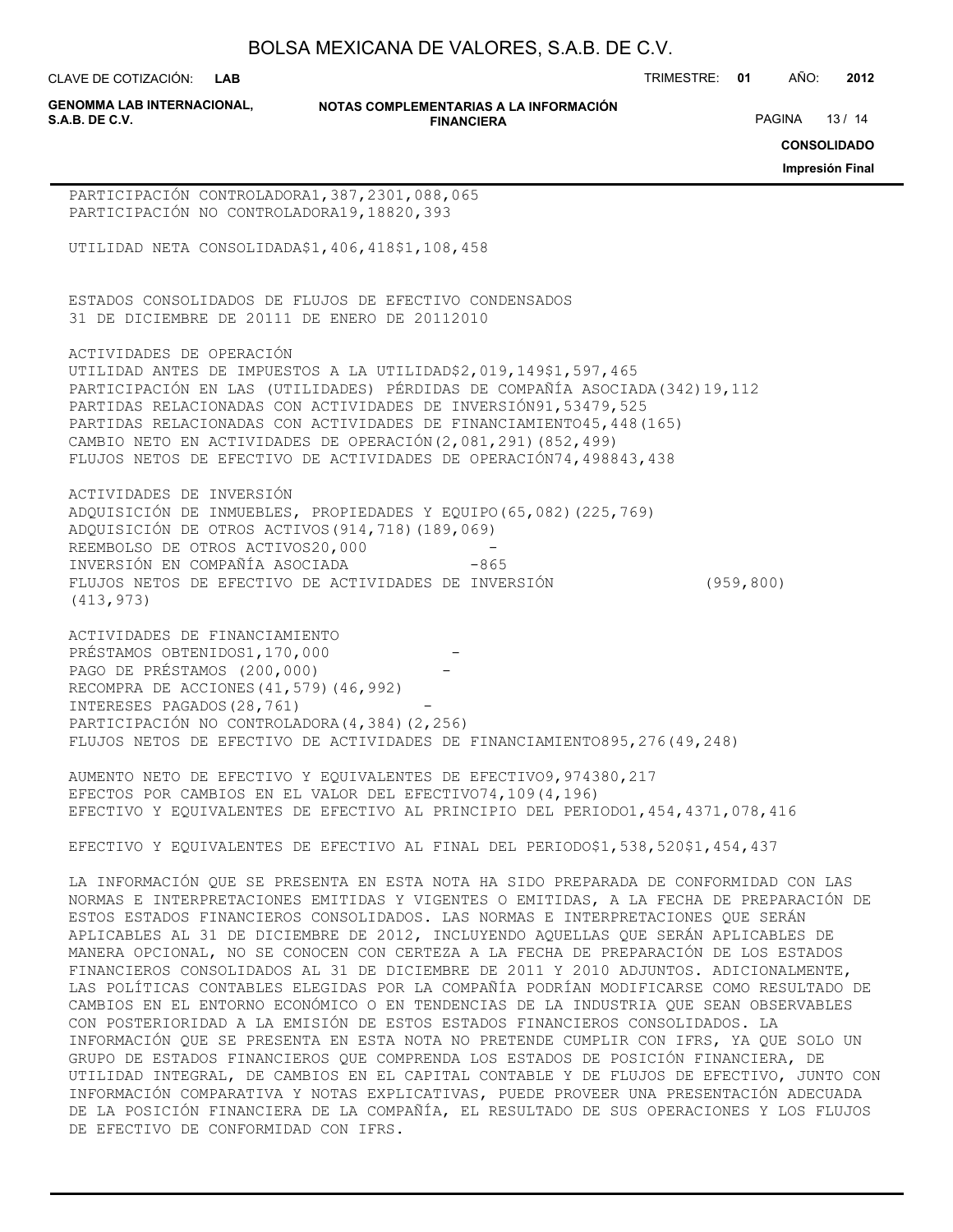| CLAVE DE COTIZACIÓN:<br><b>LAB</b> |  |
|------------------------------------|--|
|------------------------------------|--|

**GENOMMA LAB INTERNACIONAL,**

**NOTAS COMPLEMENTARIAS A LA INFORMACIÓN FINANCIERA S.A.B. DE C.V.** PAGINA 14 / 14

CLAVE DE COTIZACIÓN: TRIMESTRE: **01** AÑO: **2012**

**CONSOLIDADO**

**Impresión Final**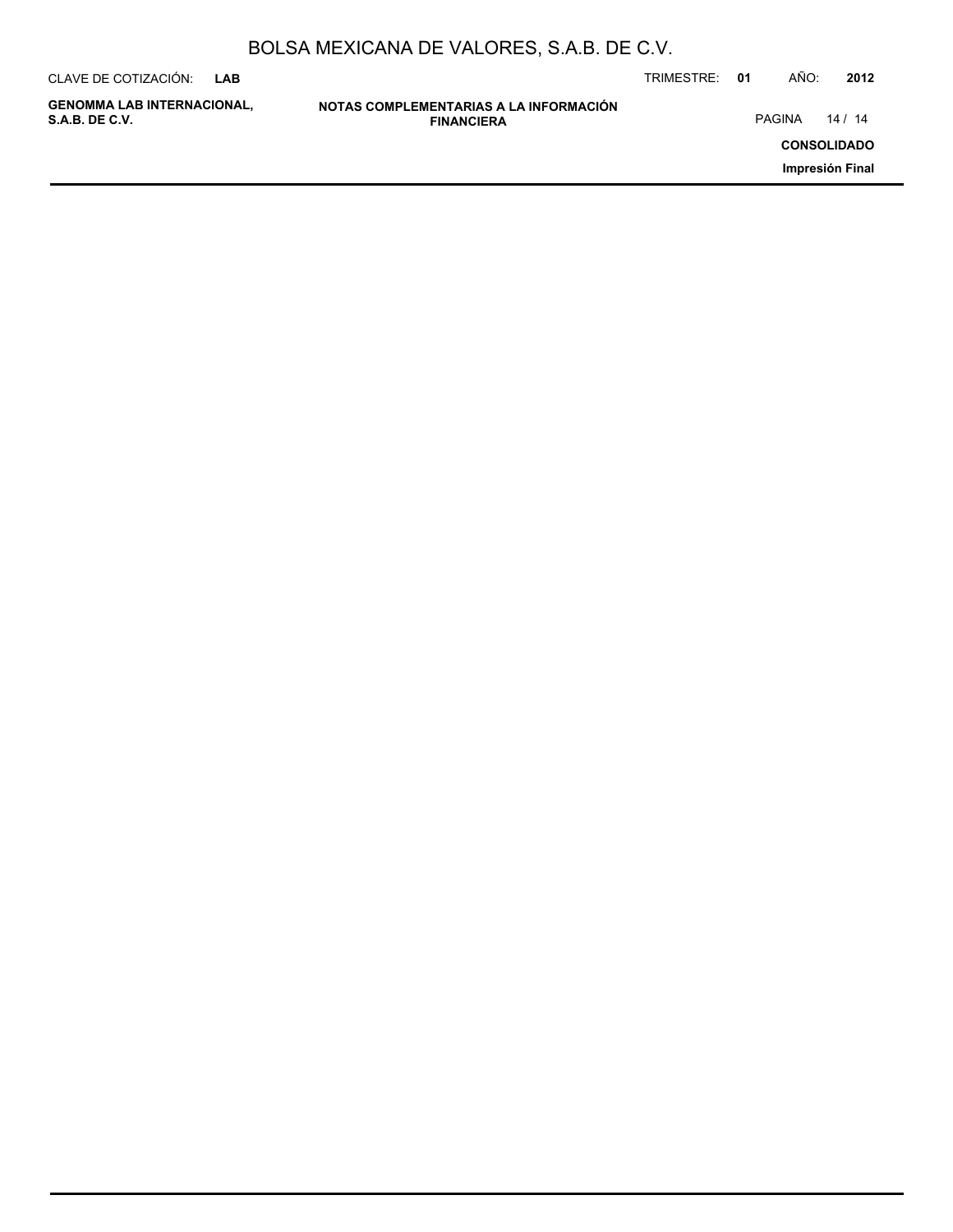CLAVE DE COTIZACIÓN TRIMESTRE **01** AÑO **2012 LAB**

**GENOMMA LAB INTERNACIONAL, S.A.B. DE C.V.**

## **INVERSIONES EN ASOCIADAS Y NEGOCIOS CONJUNTOS (MILES DE PESOS)**

**CONSOLIDADO**

**Impresión Final**

| <b>NOMBRE DE LA EMPRESA</b>              | <b>ACTIVIDAD PRINCIPAL</b> | <b>NO. DE ACCIONES</b> | $%$ DE<br><b>TENEN</b> | <b>MONTO TOTAL</b>                    |                               |  |
|------------------------------------------|----------------------------|------------------------|------------------------|---------------------------------------|-------------------------------|--|
|                                          |                            |                        | <b>CIA</b>             | <b>COSTO DE</b><br><b>ADQUISICION</b> | <b>VALOR</b><br><b>ACTUAL</b> |  |
| TELEVISA CONSUMER PRODUCTS<br>OTC/PC     | VENTA DE PRODUCTOS OTC/PC  |                        | 49.00                  | 25.653                                | 1.545                         |  |
| <b>TOTAL DE INVERSIONES EN ASOCIADAS</b> |                            |                        |                        | 25.653                                | .545                          |  |

#### **OBSERVACIONES**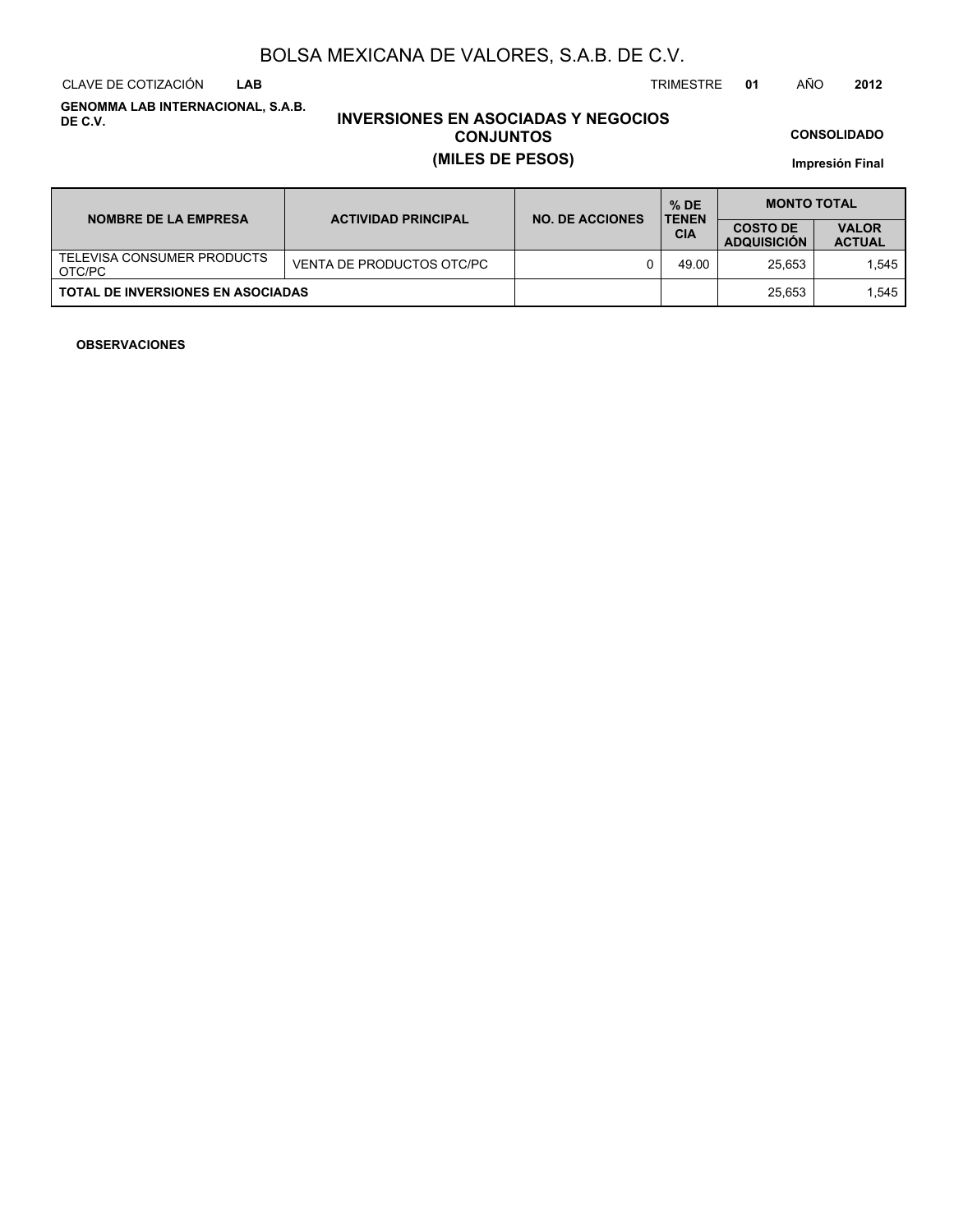#### **GENOMMA LAB INTERNACIONAL, S.A.B. DE C.V.**CLAVE DE COTIZACIÓN**LAB**

## **DESGLOSE DE CRÉDITOS**

### (MILES DE PESOS)

**CONSOLIDADO**

**<sup>2012</sup>**

**Impresión Final**

|                               |                                                    |                                          |                                       | TASA DE<br>INTERÉS Y/O<br><b>SOBRETASA</b> | <b>VENCTOS, O AMORT, DENOMINADOS EN MONEDA NACIONAL</b> |                    |                            |              |              |                                     | <b>VENCTOS, O AMORT, DENOMINADOS EN MONEDA EXTRANJERA</b> |                    |                     |                     |                     |                       |
|-------------------------------|----------------------------------------------------|------------------------------------------|---------------------------------------|--------------------------------------------|---------------------------------------------------------|--------------------|----------------------------|--------------|--------------|-------------------------------------|-----------------------------------------------------------|--------------------|---------------------|---------------------|---------------------|-----------------------|
| TIPO DE CRÉDITO / INSTITUCIÓN | <b>INSTITUCION</b><br><b>EXTRANJERA</b><br>(SI/NO) | <b>FECHA DE FIRMA</b><br><b>CONTRATO</b> | <b>FECHA DE</b><br><b>VENCIMIENTO</b> |                                            |                                                         |                    | <b>INTERVALO DE TIEMPO</b> |              |              |                                     | <b>INTERVALO DE TIEMPO</b>                                |                    |                     |                     |                     |                       |
|                               |                                                    |                                          |                                       |                                            | AÑO ACTUAL                                              | <b>HASTA 1 AÑO</b> | <b>HASTA 2 AÑOS</b>        | HASTA 3 AÑOS | HASTA 4 AÑOS | <b>HASTA 5 AÑOS O</b><br><b>MÁS</b> | AÑO ACTUAL                                                | <b>HASTA 1 AÑO</b> | <b>HASTA 2 AÑOS</b> | <b>HASTA 3 AÑOS</b> | <b>HASTA 4 AÑOS</b> | HASTA 5 AÑOS O<br>MÁS |
| <b>BANCARIOS</b>              |                                                    |                                          |                                       |                                            |                                                         |                    |                            |              |              |                                     |                                                           |                    |                     |                     |                     |                       |
| <b>COMERCIO EXTERIOR</b>      |                                                    |                                          |                                       |                                            |                                                         |                    |                            |              |              |                                     |                                                           |                    |                     |                     |                     |                       |
| CON GARANTÍA                  |                                                    |                                          |                                       |                                            |                                                         |                    |                            |              |              |                                     |                                                           |                    |                     |                     |                     |                       |
| <b>BANCA COMERCIAL</b>        |                                                    |                                          |                                       |                                            |                                                         |                    |                            |              |              |                                     |                                                           |                    |                     |                     |                     |                       |
| CLUB DEAL (SANTANDER/HSBC)    | <b>NO</b>                                          | 31/03/2011                               | 31/03/2016                            | TIIE 28 + 2.15                             |                                                         |                    |                            |              | 1,320,000    |                                     |                                                           |                    |                     |                     |                     |                       |
| <b>OTROS</b>                  |                                                    |                                          |                                       |                                            |                                                         |                    |                            |              |              |                                     |                                                           |                    |                     |                     |                     |                       |
| <b>TOTAL BANCARIOS</b>        |                                                    |                                          |                                       |                                            |                                                         |                    |                            |              | 1,320,000    |                                     |                                                           |                    |                     |                     |                     |                       |

TRIMESTRE **<sup>01</sup>** AÑO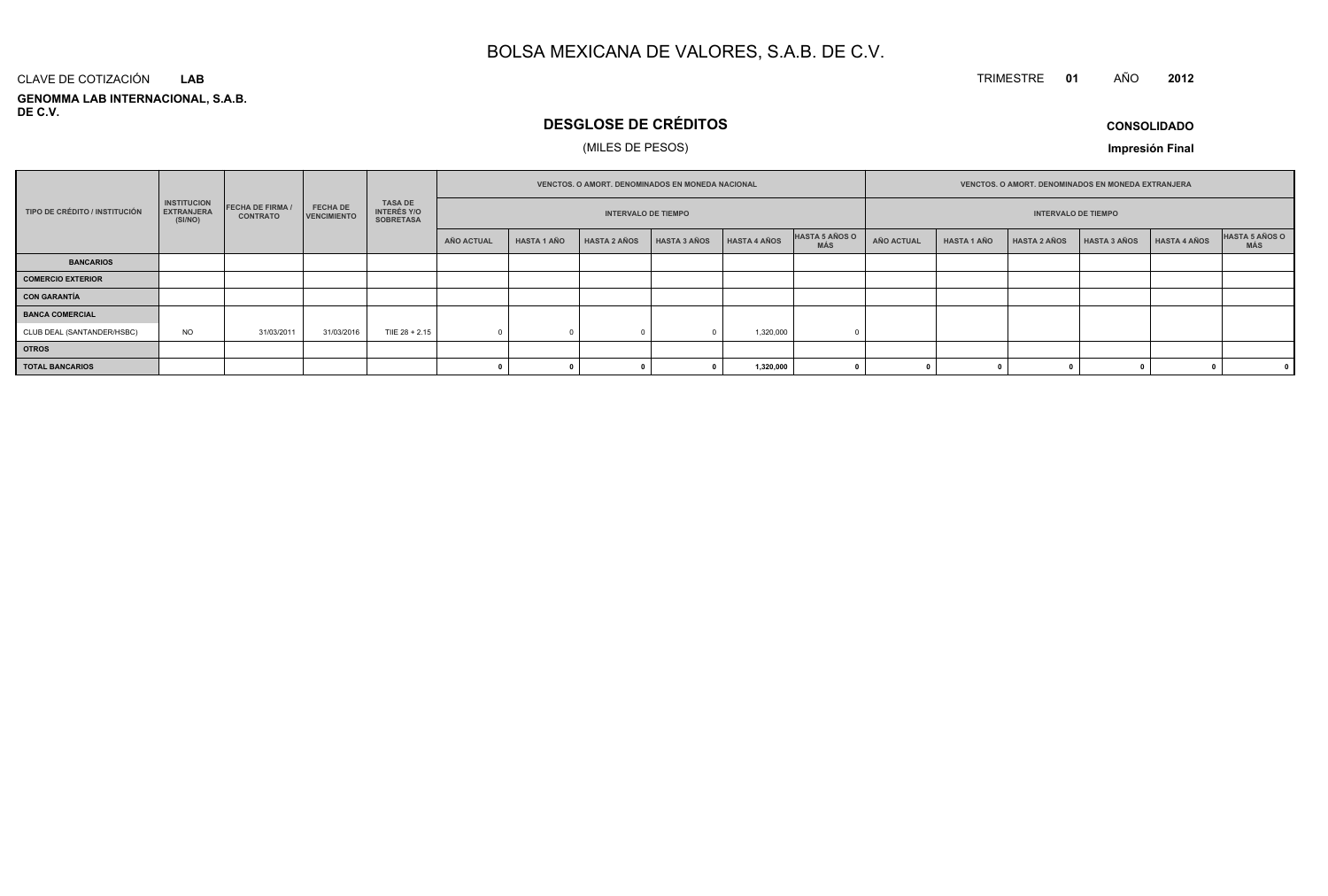## TRIMESTRE **<sup>01</sup>** AÑO **<sup>2012</sup>**

**GENOMMA LAB INTERNACIONAL, S.A.B. DE C.V.**CLAVE DE COTIZACIÓN**LAB**

## **DESGLOSE DE CRÉDITOS**

#### (MILES DE PESOS)

**CONSOLIDADO**

|                                           |                                                    |                                            |                                       |                                                          | VENCTOS. O AMORT. DENOMINADOS EN MONEDA NACIONAL |                    |                     |                     |                     |                              | VENCTOS. O AMORT. DENOMINADOS EN MONEDA EXTRANJERA |                    |                     |                     |                     |                       |
|-------------------------------------------|----------------------------------------------------|--------------------------------------------|---------------------------------------|----------------------------------------------------------|--------------------------------------------------|--------------------|---------------------|---------------------|---------------------|------------------------------|----------------------------------------------------|--------------------|---------------------|---------------------|---------------------|-----------------------|
| TIPO DE CRÉDITO / INSTITUCIÓN             | <b>INSTITUCION</b><br><b>EXTRANJERA</b><br>(SI/NO) | <b>FECHA DE FIRMA /</b><br><b>CONTRATO</b> | <b>FECHA DE</b><br><b>VENCIMIENTO</b> | <b>TASA DE</b><br><b>INTERÉS Y/O</b><br><b>SOBRETASA</b> | <b>INTERVALO DE TIEMPO</b>                       |                    |                     |                     |                     | <b>INTERVALO DE TIEMPO</b>   |                                                    |                    |                     |                     |                     |                       |
|                                           |                                                    |                                            |                                       |                                                          | AÑO ACTUAL                                       | <b>HASTA 1 AÑO</b> | <b>HASTA 2 AÑOS</b> | <b>HASTA 3 AÑOS</b> | <b>HASTA 4 AÑOS</b> | <b>HASTA 5 AÑOS O</b><br>MÁS | <b>AÑO ACTUAL</b>                                  | <b>HASTA 1 AÑO</b> | <b>HASTA 2 AÑOS</b> | <b>HASTA 3 AÑOS</b> | <b>HASTA 4 AÑOS</b> | HASTA 5 AÑOS C<br>MÁS |
| <b>BURSÁTILES</b>                         |                                                    |                                            |                                       |                                                          |                                                  |                    |                     |                     |                     |                              |                                                    |                    |                     |                     |                     |                       |
| LISTADAS EN BOLSA (MÉXICO Y/O EXTRANJERO) |                                                    |                                            |                                       |                                                          |                                                  |                    |                     |                     |                     |                              |                                                    |                    |                     |                     |                     |                       |
| <b>QUIROGRAFARIOS</b>                     |                                                    |                                            |                                       |                                                          |                                                  |                    |                     |                     |                     |                              |                                                    |                    |                     |                     |                     |                       |
| <b>CON GARANTÍA</b>                       |                                                    |                                            |                                       |                                                          |                                                  |                    |                     |                     |                     |                              |                                                    |                    |                     |                     |                     |                       |
| <b>COLOCACIONES PRIVADAS</b>              |                                                    |                                            |                                       |                                                          |                                                  |                    |                     |                     |                     |                              |                                                    |                    |                     |                     |                     |                       |
| <b>QUIROGRAFARIOS</b>                     |                                                    |                                            |                                       |                                                          |                                                  |                    |                     |                     |                     |                              |                                                    |                    |                     |                     |                     |                       |
| <b>CON GARANTÍA</b>                       |                                                    |                                            |                                       |                                                          |                                                  |                    |                     |                     |                     |                              |                                                    |                    |                     |                     |                     |                       |
| <b>TOTAL BURSÁTILES</b>                   |                                                    |                                            |                                       |                                                          |                                                  |                    |                     |                     |                     |                              |                                                    |                    |                     |                     |                     | 0                     |

**Impresión Final**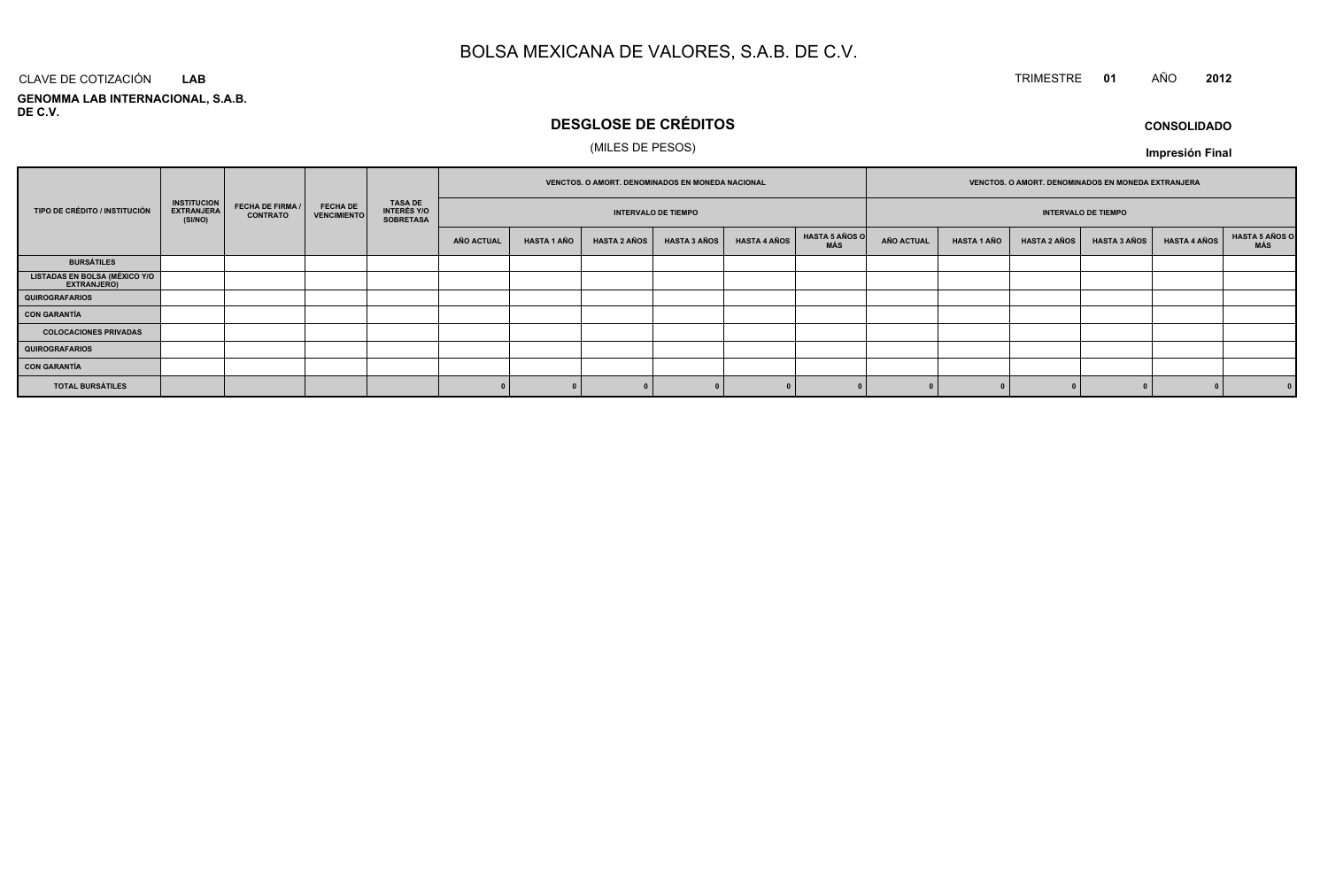#### CLAVE DE COTIZACIÓN**LAB**

 **GENOMMA LAB INTERNACIONAL, S.A.B.DE C.V.**

## **DESGLOSE DE CRÉDITOS**

#### (MILES DE PESOS)

|                                                                                       |                                                    |                                     |                                       |                   |                         | VENCTOS. O AMORT. DENOMINADOS EN MONEDA NACIONAL |                     |                     |                              |                   |                         |                            | VENCTOS. O AMORT. DENOMINADOS EN MONEDA EXTRANJERA |                     |                              |
|---------------------------------------------------------------------------------------|----------------------------------------------------|-------------------------------------|---------------------------------------|-------------------|-------------------------|--------------------------------------------------|---------------------|---------------------|------------------------------|-------------------|-------------------------|----------------------------|----------------------------------------------------|---------------------|------------------------------|
| TIPO DE CRÉDITO / INSTITUCIÓN                                                         | <b>INSTITUCION</b><br><b>EXTRANJERA</b><br>(SI/NO) | <b>FECHA</b><br><b>CONCERTACIÓN</b> | <b>FECHA DE</b><br><b>VENCIMIENTO</b> |                   |                         | <b>INTERVALO DE TIEMPO</b>                       |                     |                     |                              |                   |                         | <b>INTERVALO DE TIEMPO</b> |                                                    |                     |                              |
|                                                                                       |                                                    |                                     |                                       | <b>AÑO ACTUAL</b> | <b>HASTA 1 AÑO</b>      | <b>HASTA 2 AÑOS</b>                              | <b>HASTA 3 AÑOS</b> | <b>HASTA 4 AÑOS</b> | <b>HASTA 5 AÑOS O</b><br>MÁS | <b>AÑO ACTUAL</b> | <b>HASTA 1 AÑO</b>      | <b>HASTA 2 AÑOS</b>        | <b>HASTA 3 AÑOS</b>                                | <b>HASTA 4 AÑOS</b> | <b>HASTA 5 AÑOS O</b><br>MÁS |
| OTROS PASIVOS CIRCULANTES Y<br><b>NO CIRCULANTES CON COSTO</b>                        |                                                    |                                     |                                       |                   |                         |                                                  |                     |                     |                              |                   |                         |                            |                                                    |                     |                              |
| <b>TOTAL OTROS PASIVOS</b><br><b>CIRCULANTES Y NO CIRCULANTES</b><br><b>CON COSTO</b> |                                                    |                                     |                                       | $\mathbf 0$       | $\mathbf{0}$            | $\circ$                                          | $\overline{0}$      | $\overline{0}$      | $\circ$                      | $\Omega$          | $\mathbf 0$             | $\overline{0}$             | $\mathbf{0}$                                       | $\overline{0}$      | $\overline{0}$               |
|                                                                                       |                                                    |                                     |                                       |                   |                         |                                                  |                     |                     |                              |                   |                         |                            |                                                    |                     |                              |
| <b>PROVEEDORES</b>                                                                    |                                                    |                                     |                                       |                   |                         |                                                  |                     |                     |                              |                   |                         |                            |                                                    |                     |                              |
| PROV CONCENTRADO ENE'11                                                               | <b>NO</b>                                          | 31/01/2011                          | 31/05/2011                            | 175               | $\Omega$                |                                                  |                     |                     |                              |                   |                         |                            |                                                    |                     |                              |
| PROV CONCENTRADO FEB'11                                                               | <b>NO</b>                                          | 28/02/2011                          | 30/06/2011                            | 243               | $\Omega$                |                                                  |                     |                     |                              |                   |                         |                            |                                                    |                     |                              |
| PROV CONCENTRADO MAR'11                                                               | <b>NO</b>                                          | 31/03/2011                          | 31/07/2011                            | 644               | $\overline{0}$          |                                                  |                     |                     |                              |                   |                         |                            |                                                    |                     |                              |
| PROV CONCENTRADO ABRIL'11                                                             | <b>NO</b>                                          | 30/04/2011                          | 31/08/2011                            | 638               | $\circ$                 |                                                  |                     |                     |                              |                   |                         |                            |                                                    |                     |                              |
| PROV CONCENTRADO MAYO'11                                                              | <b>NO</b>                                          | 31/05/2011                          | 30/09/2011                            | 296               | $^{\circ}$              |                                                  |                     |                     |                              |                   |                         |                            |                                                    |                     |                              |
| PROV CONCENTRADO JUNIO'11                                                             | <b>NO</b>                                          | 30/06/2011                          | 31/10/2011                            | 160               | $\circ$                 |                                                  |                     |                     |                              |                   |                         |                            |                                                    |                     |                              |
| PROV CONCENTRADO JULIO'11                                                             | <b>NO</b>                                          | 31/07/2011                          | 30/11/2011                            | 269               | $^{\circ}$              |                                                  |                     |                     |                              |                   |                         |                            |                                                    |                     |                              |
| PROV CONCENTRADO AGO'11                                                               | <b>NO</b>                                          | 31/08/2011                          | 31/12/2011                            | 445               | $\overline{0}$          |                                                  |                     |                     |                              |                   |                         |                            |                                                    |                     |                              |
| PROV CONCENTRADO SEP'11                                                               | <b>NO</b>                                          | 30/09/2011                          | 31/01/2012                            | -5                | $\Omega$                |                                                  |                     |                     |                              |                   |                         |                            |                                                    |                     |                              |
| PROV CONCENTRADO OCT'11                                                               | <b>NO</b>                                          | 31/10/2011                          | 29/02/2012                            | 2,744             | $^{\circ}$              |                                                  |                     |                     |                              |                   |                         |                            |                                                    |                     |                              |
| PROV CONCENTRADO NOV'11                                                               | <b>NO</b>                                          | 30/11/2011                          | 31/03/2012                            | 40,201            | $^{\circ}$              |                                                  |                     |                     |                              |                   |                         |                            |                                                    |                     |                              |
| PROV CONCENTRADO DIC'11                                                               | <b>NO</b>                                          | 31/12/2011                          | 30/04/2012                            | 155,799           | $^{\circ}$              |                                                  |                     |                     |                              |                   |                         |                            |                                                    |                     |                              |
| PROV CONCENTRADO ENE'12                                                               | <b>NO</b>                                          | 31/01/2012                          | 31/05/2012                            | 95,845            | 0                       |                                                  |                     |                     |                              |                   |                         |                            |                                                    |                     |                              |
| PROV CONCENTRADO FEB'12                                                               | <b>NO</b>                                          | 29/02/2012                          | 30/06/2012                            | 128,946           | $^{\circ}$              |                                                  |                     |                     |                              |                   |                         |                            |                                                    |                     |                              |
| PROV CONCENTRADO MAR'12                                                               | <b>NO</b>                                          | 31/03/2012                          | 31/07/2012                            | 391,012           | $\Omega$                |                                                  |                     |                     |                              |                   |                         |                            |                                                    |                     |                              |
| PROV CONCENTRADO ABRIL'11                                                             | <b>SI</b>                                          | 30/04/2011                          | 31/08/2011                            |                   |                         |                                                  |                     |                     |                              | 336               | $\Omega$                |                            |                                                    |                     |                              |
| PROV CONCENTRADO MAY'11                                                               | SI                                                 | 31/05/2011                          | 30/09/2011                            |                   |                         |                                                  |                     |                     |                              | 4(                | $\Omega$                |                            |                                                    |                     |                              |
| PROV CONCENTRADO AGOSTO'11                                                            | SI                                                 | 31/08/2011                          | 31/12/2011                            |                   |                         |                                                  |                     |                     |                              | $\overline{5}$    | $\overline{0}$          |                            |                                                    |                     |                              |
| PROV CONCENTRADO OCT'11                                                               | SI                                                 | 31/10/2011                          | 29/02/2012                            |                   |                         |                                                  |                     |                     |                              | 146               | $\overline{\mathbf{0}}$ |                            |                                                    |                     |                              |
| PROV CONCENTRADO NOV'11                                                               | SI                                                 | 30/11/2011                          | 31/03/2012                            |                   |                         |                                                  |                     |                     |                              | 16                | $\Omega$                |                            |                                                    |                     |                              |
| PROV CONCENTRADO DIC'11                                                               | <b>SI</b>                                          | 31/12/2011                          | 30/04/2012                            |                   |                         |                                                  |                     |                     |                              | 305               | $\Omega$                |                            |                                                    |                     |                              |
| PROV CONCENTRADO ENE'12                                                               | <b>SI</b>                                          | 31/01/2012                          | 31/05/2012                            |                   |                         |                                                  |                     |                     |                              | 2,412             | $\Omega$                |                            |                                                    |                     |                              |
| PROV CONCENTRADO FEB'12                                                               | SI                                                 | 29/02/2012                          | 30/06/2012                            |                   |                         |                                                  |                     |                     |                              | 4,837             | $\overline{0}$          |                            |                                                    |                     |                              |
| PROV CONCENTRADO MAR'12                                                               | SI                                                 | 31/03/2012                          | 31/07/2012                            |                   |                         |                                                  |                     |                     |                              | 2,823             | $\overline{0}$          |                            |                                                    |                     |                              |
| <b>TOTAL PROVEEDORES</b>                                                              |                                                    |                                     |                                       | 817,422           | $\overline{\mathbf{0}}$ |                                                  |                     |                     |                              | 10,920            | $\mathbf 0$             |                            |                                                    |                     |                              |
|                                                                                       |                                                    |                                     |                                       |                   |                         |                                                  |                     |                     |                              |                   |                         |                            |                                                    |                     |                              |
| OTROS PASIVOS CIRCULANTES Y<br><b>NO CIRCULANTES</b>                                  |                                                    |                                     |                                       |                   |                         |                                                  |                     |                     |                              |                   |                         |                            |                                                    |                     |                              |

#### **CONSOLIDADO**

**Impresión Final**

TRIMESTRE **<sup>01</sup>** AÑO **<sup>2012</sup>**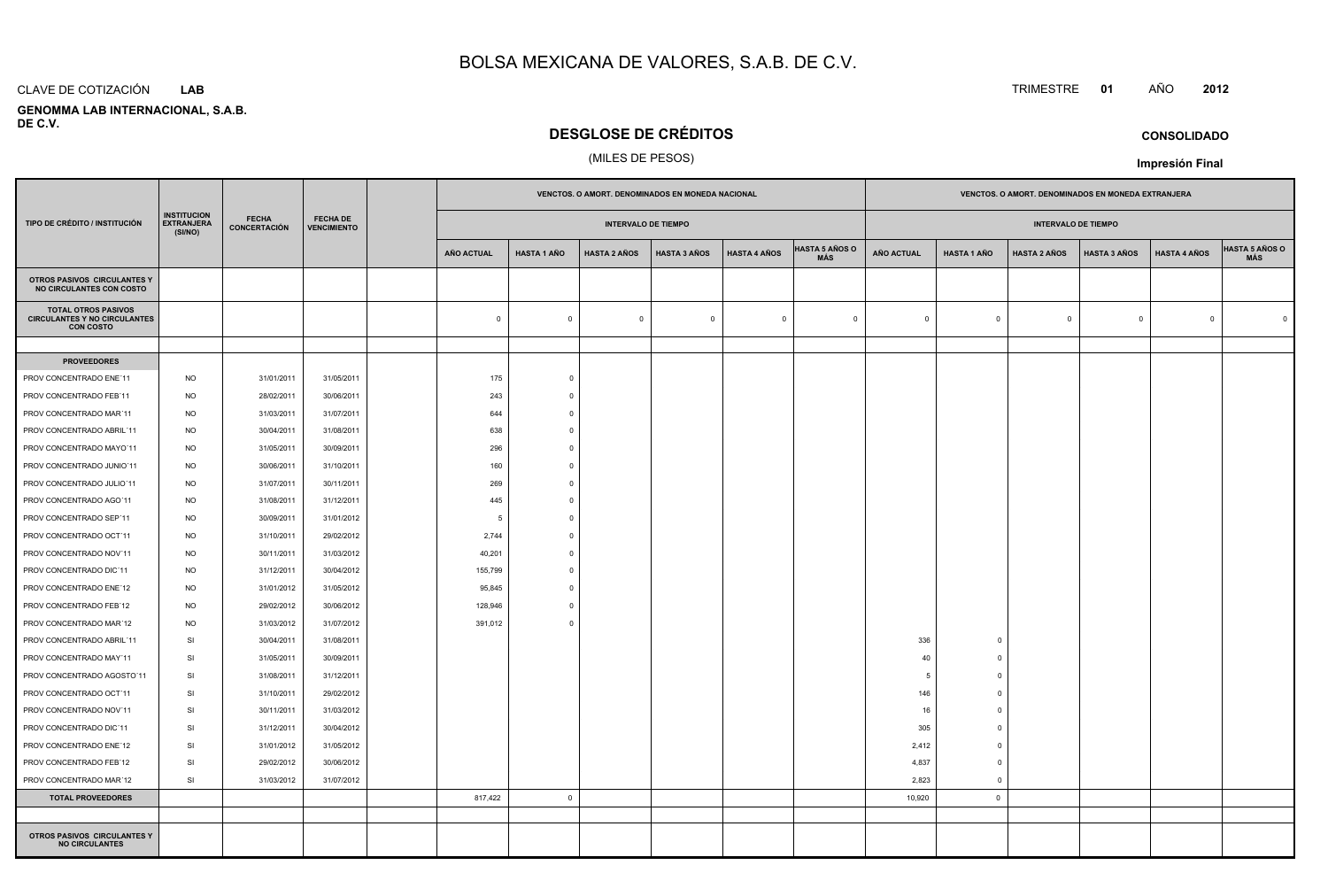#### CLAVE DE COTIZACIÓN TRIMESTRE **<sup>01</sup>** AÑO **<sup>2012</sup> LAB**

**TIPO DE CRÉDITO / INSTITUCIÓN**

**TOTAL OTROS PASIVOSCIRCULANTES Y NO CIRCULANTES**

**TOTAL GENERAL**

VARIOS

VARIOS

 **GENOMMA LAB INTERNACIONAL, S.A.B.DE C.V.**

S NO

## **DESGLOSE DE CRÉDITOS**

#### (MILES DE PESOS)

SI 173,554 <sup>0</sup> <sup>0</sup> <sup>0</sup> <sup>0</sup> <sup>0</sup>

0 540,567 0 51,968 11,937 11,948 36,057

|                                                    |                              |                                       |  |                   |                                                         |                     |                     |                     |                              |            |                                                    |                     |                           | IIIIDI USIOII FIII AI |                                     |
|----------------------------------------------------|------------------------------|---------------------------------------|--|-------------------|---------------------------------------------------------|---------------------|---------------------|---------------------|------------------------------|------------|----------------------------------------------------|---------------------|---------------------------|-----------------------|-------------------------------------|
|                                                    | <b>FECHA</b><br>CONCERTACIÓN |                                       |  |                   | <b>VENCTOS, O AMORT, DENOMINADOS EN MONEDA NACIONAL</b> |                     |                     |                     |                              |            | VENCTOS, O AMORT, DENOMINADOS EN MONEDA EXTRANJERA |                     |                           |                       |                                     |
| <b>INSTITUCION</b><br><b>EXTRANJERA</b><br>(SI/NO) |                              | <b>FECHA DE</b><br><b>VENCIMIENTO</b> |  |                   | <b>INTERVALO DE TIEMPO</b>                              |                     |                     |                     | <b>INTERVALO DE TIEMPO</b>   |            |                                                    |                     |                           |                       |                                     |
|                                                    |                              |                                       |  | <b>AÑO ACTUAL</b> | <b>HASTA 1 AÑO</b>                                      | <b>HASTA 2 AÑOS</b> | <b>HASTA 3 AÑOS</b> | <b>HASTA 4 AÑOS</b> | <b>HASTA 5 AÑOS O</b><br>MÁS | AÑO ACTUAL | <b>HASTA 1 AÑO</b>                                 | <b>HASTA 2 AÑOS</b> | HASTA 3 AÑOS HASTA 4 AÑOS |                       | <b>HASTA 5 AÑOS C</b><br><b>MÁS</b> |

540,567 <sup>0</sup> 51,968 11,937 11,948 36,057 173,554 <sup>0</sup> <sup>0</sup> <sup>0</sup> <sup>0</sup> <sup>0</sup>

**1,357,989 <sup>0</sup> 51,968 11,937 1,331,948 36,057 184,474 <sup>0</sup> <sup>0</sup> <sup>0</sup> <sup>0</sup> <sup>0</sup>**

**OBSERVACIONES**

**Impresión Final**

#### **CONSOLIDADO**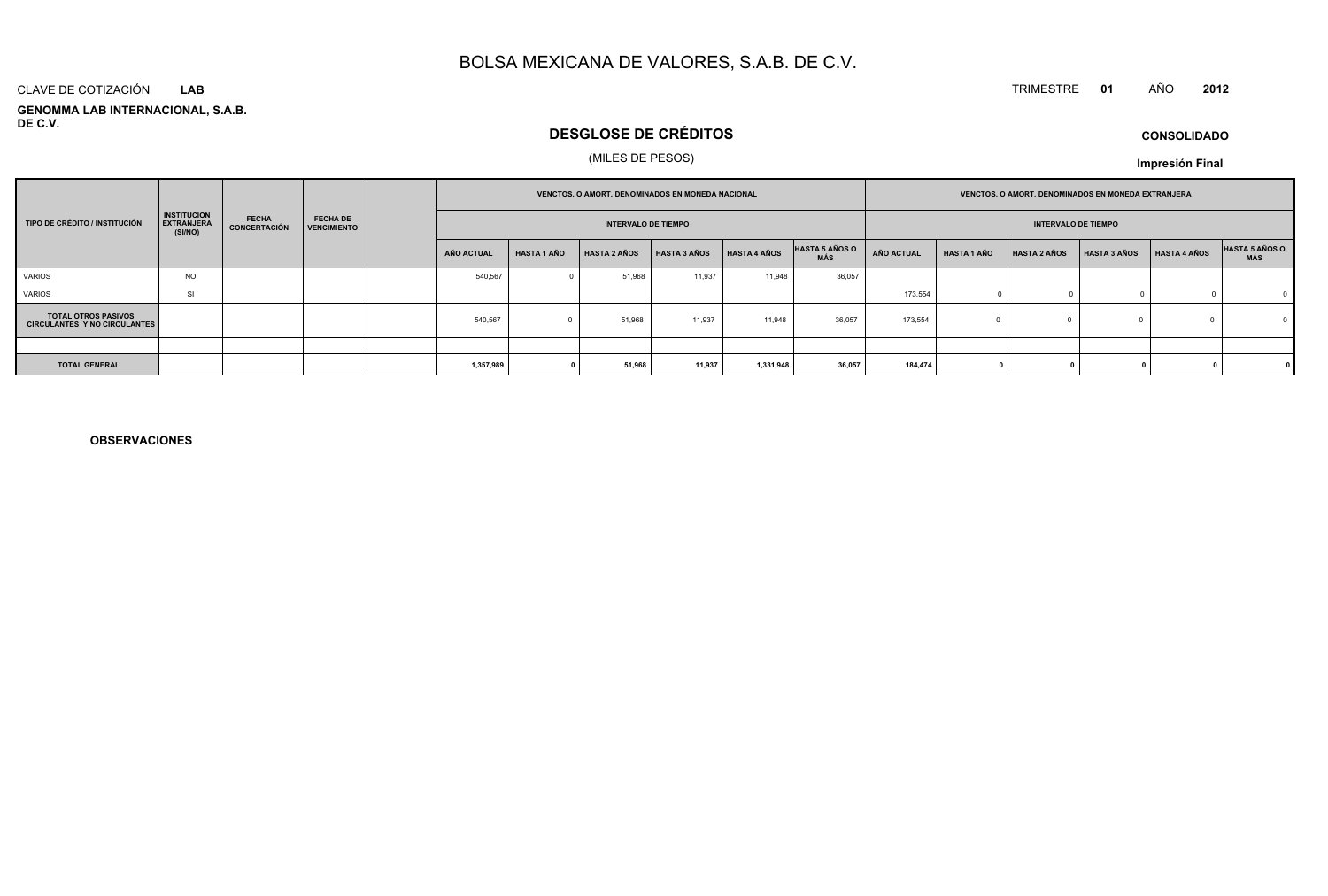#### CLAVE DE COTIZACIÓN: **LAB GENOMMA LAB INTERNACIONAL, S.A.B. DE C.V.**

#### **POSICIÓN MONETARIA EN MONEDA EXTRANJERA**

#### **CONSOLIDADO**

TRIMESTRE: **01** AÑO: **2012**

#### **(MILES DE PESOS)**

#### **Impresión Final**

| POSICIÓN EN MONEDA EXTRANJERA | <b>DÓLARES</b>          |                       | <b>OTRAS MONEDAS</b>    | <b>TOTAL MILES DE</b> |              |
|-------------------------------|-------------------------|-----------------------|-------------------------|-----------------------|--------------|
| (MILES DE PESOS)              | <b>MILES DE DÓLARES</b> | <b>MILES DE PESOS</b> | <b>MILES DE DÓLARES</b> | <b>MILES DE PESOS</b> | <b>PESOS</b> |
| <b>ACTIVO MONETARIO</b>       | 43,982                  | 565,125               | 96,786                  | 1,243,597             | 1,808,722    |
| <b>CIRCULANTE</b>             | 43,982                  | 565,125               | 96,786                  | 1,243,597             | 1,808,722    |
| NO CIRCULANTE                 | 0                       | 0                     | 0                       | 0                     | 0            |
| <b>PASIVO</b>                 | 1,167                   | 14,995                | 13,190                  | 169,479               | 184,474      |
| <b>CIRCULANTE</b>             | 1,167                   | 14,995                | 13,190                  | 169,479               | 184,474      |
| NO CIRCULANTE                 | 0                       | 0                     | 0                       | 0                     | 0            |
| <b>SALDO NETO</b>             | 42,815                  | 550,130               | 83,596                  | 1,074,118             | 1,624,248    |

#### **OBSERVACIONES**

LAS MONEDAS UTILIZADAS PARA LA CONVERSIÓN DE ESTADOS FINANCIEROS DE SUBSIDIARIAS EXTRANJERAS Y LOS TIPOS DE CAMBIO UTILIZADOS SON LOS SIGUIENTES:

BALANCE GENERAL:

PAÍSMONEDA REGISTROTIPO DE CAMBIO DE MONEDA REGISTRO A MONEDA FUNCIONAL (DÓLAR ESTADOUNIDENSE) TIPO DE CAMBIO DE MONEDA FUNCIONAL A MONEDA DE INFORME (PESOS MEXICANOS) ARGENTINA PESO ARGENTINO0.2288\$12.8489

BRASIL REALES0.5490\$12.8489

CHILE PESOS CHILENOS1.0000\$12.8489

COLOMBIA PESOS COLOMBIANOS0.0006\$12.8489

COSTA RICA DOLARES1.0000\$12.8489

ECUADOR DOLARES1.0000\$12.8489

ESPAÑA EURO1.3339\$12.8489

USA DOLARES1.0000\$12.8489

REPUBLICA DOMINICANA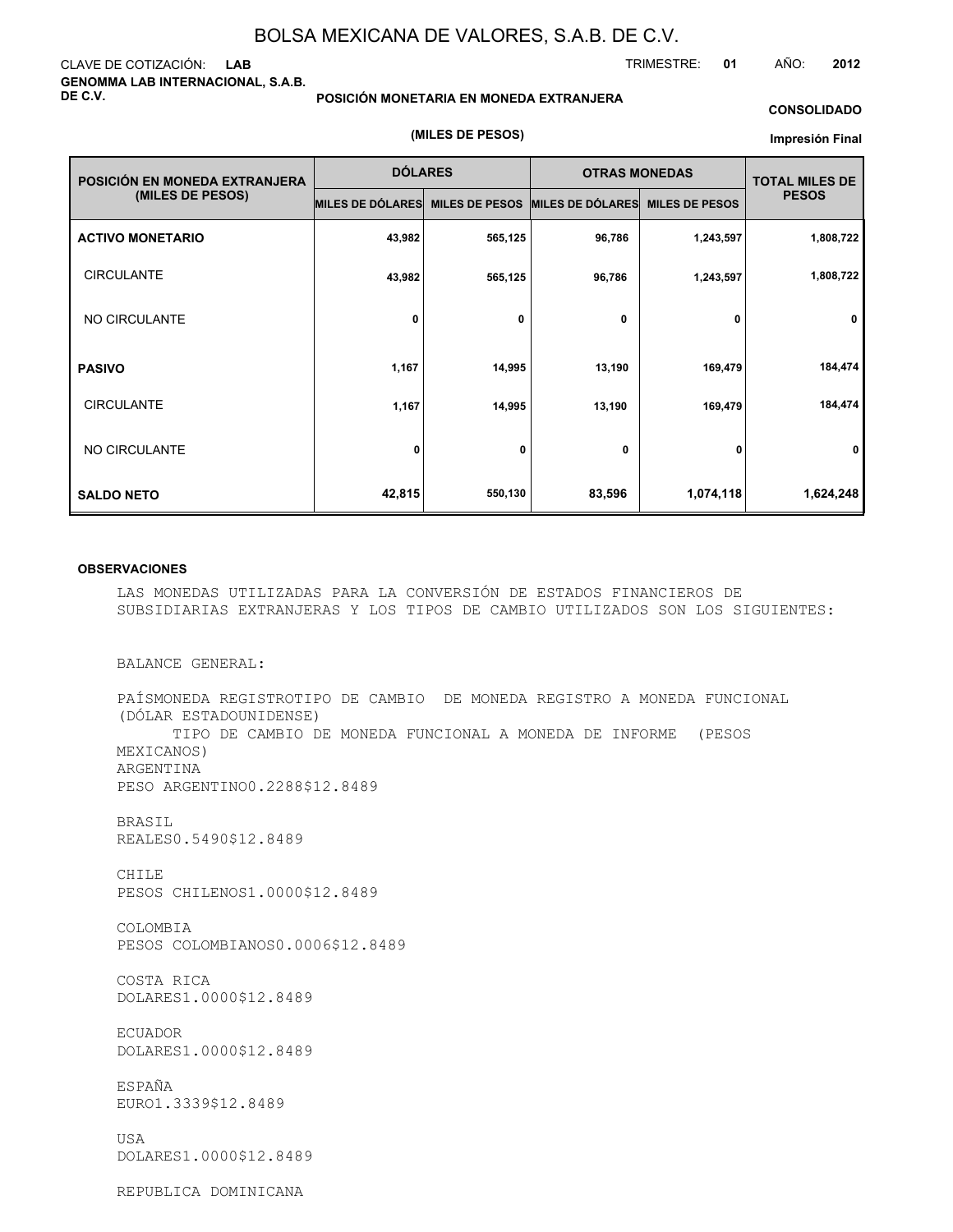CLAVE DE COTIZACIÓN: **LAB GENOMMA LAB INTERNACIONAL, S.A.B. DE C.V.**

**POSICIÓN MONETARIA EN MONEDA EXTRANJERA**

**CONSOLIDADO**

TRIMESTRE: **01** AÑO: **2012**

#### **(MILES DE PESOS)**

**Impresión Final**

PESO DOMINICANO0.0257\$12.8489

PERÚ SOLES0.3758\$12.8489

ESTADO DE RESULTADOS:

PAÍSMONEDA REGISTROTIPO DE CAMBIO DE MONEDA REGISTRO A MONEDA FUNCIONAL (DÓLAR ESTADOUNIDENSE) TIPO DE CAMBIO DE MONEDA FUNCIONAL A MONEDA DE INFORME (PESOS MEXICANOS)

ARGENTINA PESO ARGENTINO0.2302\$12.7475

BRASIL REALES0.5607\$12.7475

CHILE PESOS CHILENOS1.0000\$12.7475

COLOMBIA PESOS COLOMBIANOS0.0006\$12.7475

COSTA RICA DOLARES1.0000\$12.7475

ECUADOR DOLARES1.0000\$12.7475

ESPAÑA EURO1.3215\$12.7475

USA DOLARES1.0000\$12.7475

REPUBLICA DOMINICANA PESO DOMINICANO0.0258\$12.7475

PERÚ SOLES0.3770\$12.7475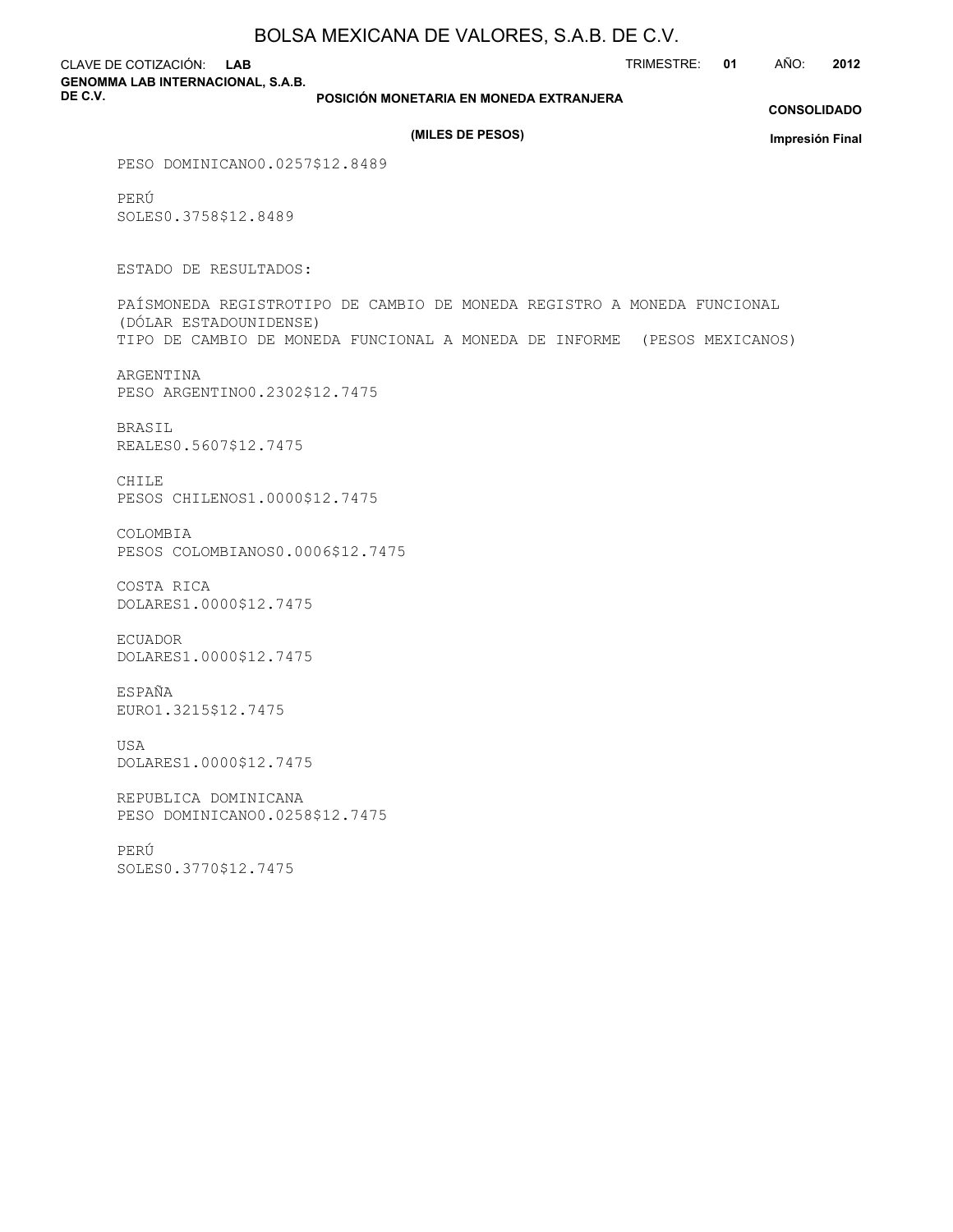| CLAVE DE COTIZACIÓN:                                | <b>LAB</b> |                              | TRIMESTRE: | 01     | AÑO: | 2012                      |
|-----------------------------------------------------|------------|------------------------------|------------|--------|------|---------------------------|
| <b>GENOMMA LAB INTERNACIONAL, S.A.B.</b><br>DE C.V. |            | <b>INSTRUMENTOS DE DEUDA</b> |            | PAGINA |      | 1/2<br><b>CONSOLIDADO</b> |
|                                                     |            |                              |            |        |      | Impresión Final           |

## **LIMITACIONES FINANCIERAS SEGÚN CONTRATO, ESCRITURAS DE LA EMISION Y/O TITULO**

NO APLICA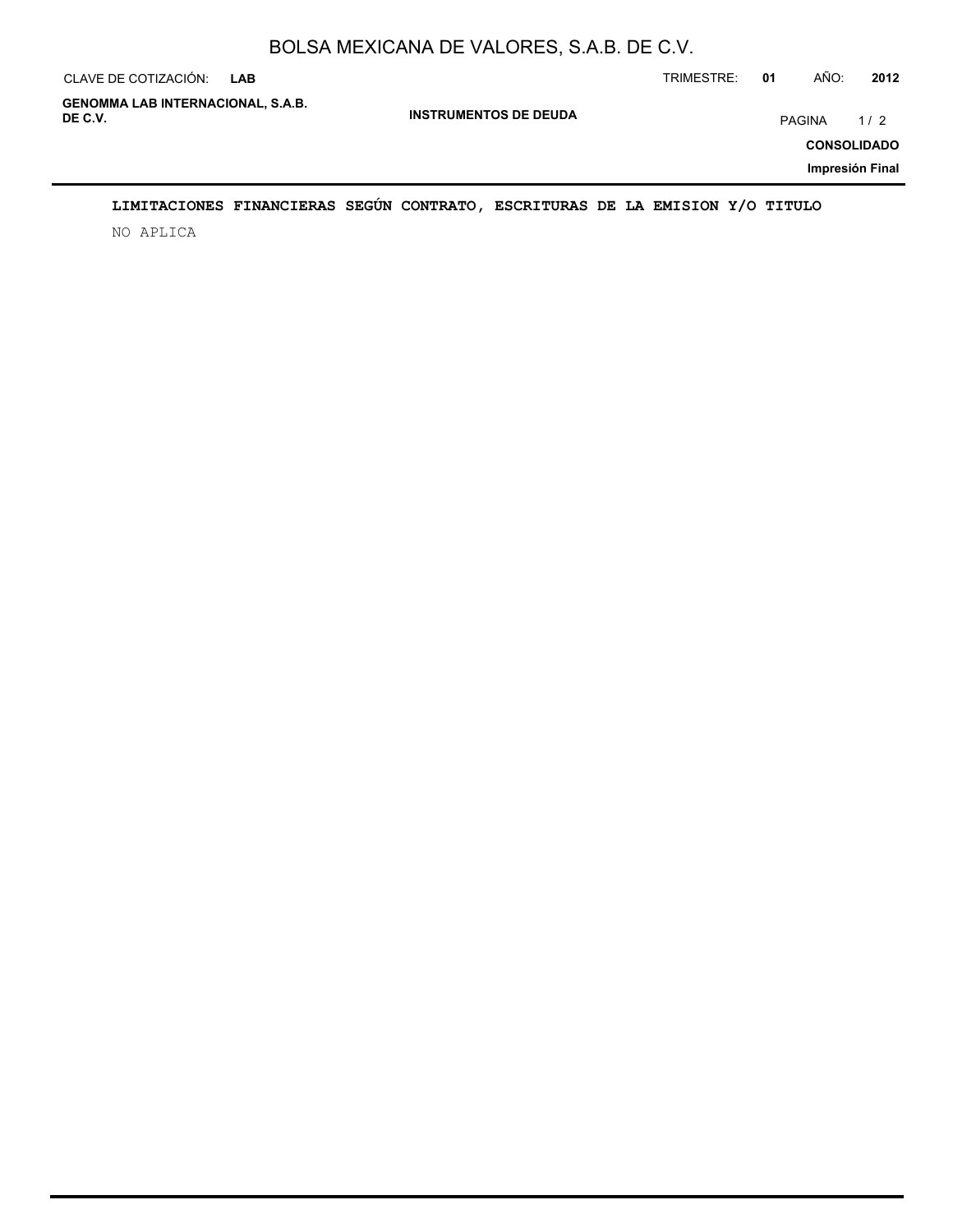| CLAVE DE COTIZACIÓN:                                | <b>LAB</b> |                              | TRIMESTRE: | 01            | AÑO: | 2012                                         |
|-----------------------------------------------------|------------|------------------------------|------------|---------------|------|----------------------------------------------|
| <b>GENOMMA LAB INTERNACIONAL, S.A.B.</b><br>DE C.V. |            | <b>INSTRUMENTOS DE DEUDA</b> |            | <b>PAGINA</b> |      | 2/2<br><b>CONSOLIDADO</b><br>Impresión Final |
|                                                     |            |                              |            |               |      |                                              |

**SITUACIÓN ACTUAL DE LAS LIMITACIONES FINANCIERAS**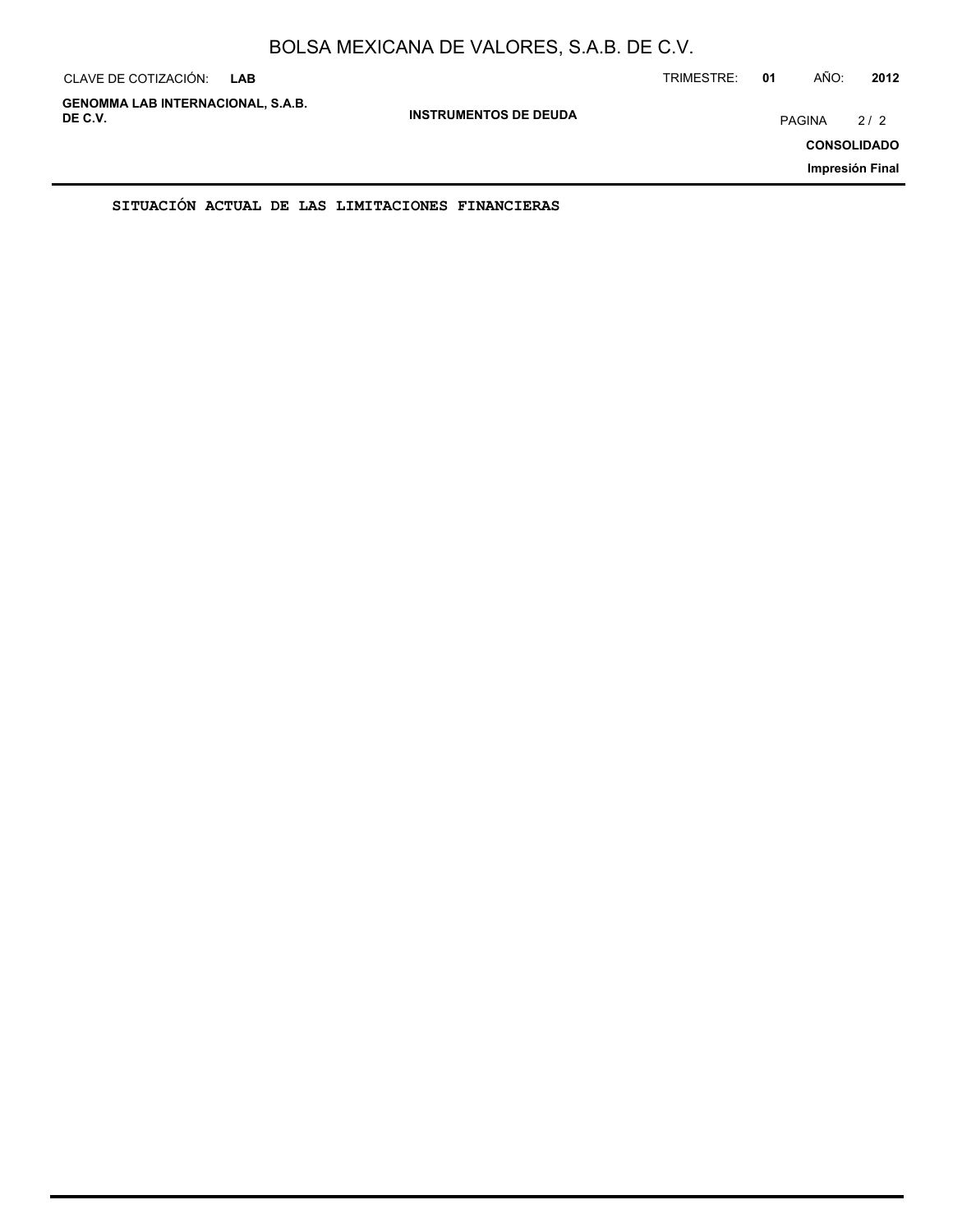**LAB**

**GENOMMA LAB INTERNACIONAL, S.A.B. DE C.V.**

## **DISTRIBUCIÓN DE INGRESOS POR PRODUCTO INGRESOS TOTALES (MILES DE PESOS)**

**CONSOLIDADO**

**Impresión Final**

| <b>PRINCIPALES PRODUCTOS O LINEA</b>      | <b>VENTAS</b>  |                | $%$ DE<br><b>PARTICIPACION EN</b> | <b>PRINCIPALES</b> |                 |  |  |
|-------------------------------------------|----------------|----------------|-----------------------------------|--------------------|-----------------|--|--|
| <b>DE PRODUCTOS</b>                       | <b>VOLUMEN</b> | <b>IMPORTE</b> | <b>EL MERCADO</b>                 | <b>MARCAS</b>      | <b>CLIENTES</b> |  |  |
| <b>INGRESOS NACIONALES</b>                |                |                |                                   |                    |                 |  |  |
| <b>OTC</b>                                | 29,560,660     | 730,784        | 54.40                             | <b>VARIAS</b>      | <b>VARIOS</b>   |  |  |
| <b>PC</b>                                 | 12,909,718     | 572,017        | 42.58                             | <b>VARIAS</b>      | <b>VARIOS</b>   |  |  |
| GI                                        | 2,956,105      | 40,469         | 3.01                              | <b>VARIAS</b>      | <b>VARIOS</b>   |  |  |
| <b>OTROS</b>                              | 0              | 6,260          | 0.46                              | <b>VARIAS</b>      | <b>VARIOS</b>   |  |  |
| <b>INGRESOS POR EXPORTACIÓN</b>           |                |                |                                   |                    |                 |  |  |
| <b>EXPORTACION</b>                        | 19,810         | 670            | 0.00                              | OTC/PC             | <b>VARIOS</b>   |  |  |
| INGRESOS DE SUBSIDIARIAS EN EL EXTRANJERO |                |                |                                   |                    |                 |  |  |
| SUBSIDIARIAS EXTRANJ                      | 0              | 424,554        | 99.86                             | varias             | <b>VARIOS</b>   |  |  |
| subsidiarias serv                         | 0              | 596            | 0.14                              | servicios          | <b>VARIOS</b>   |  |  |
| <b>TOTAL</b>                              | 45,446,293     | 1,775,350      |                                   |                    |                 |  |  |

**OBSERVACIONES**

CLAVE DE COTIZACIÓN TRIMESTRE **01** AÑO **2012**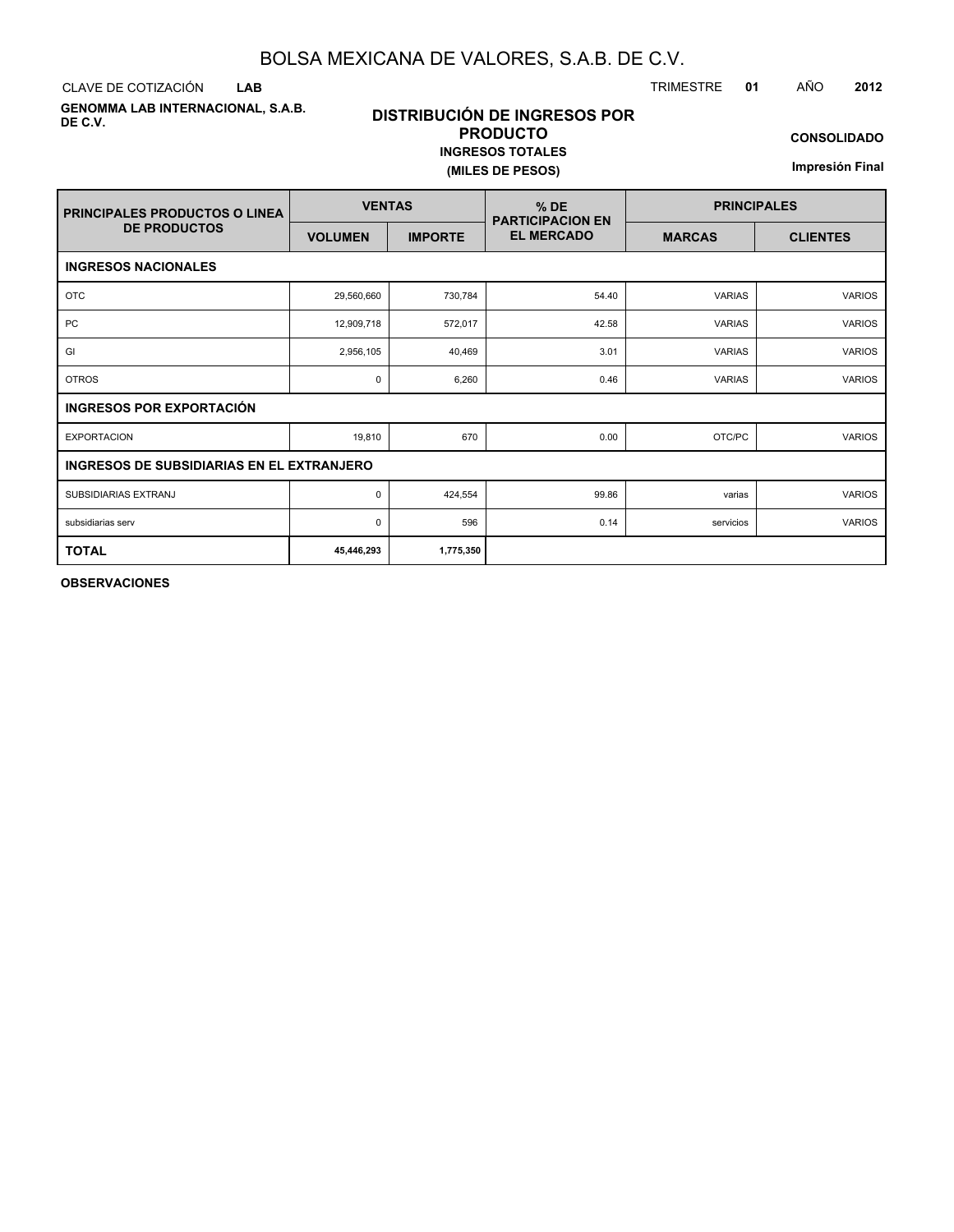**GENOMMA LAB INTERNACIONAL, S.A.B. DE C.V.**CLAVE DE COTIZACIÓN**LAB**

## **INTEGRACIÓN DEL CAPITAL SOCIALPAGADO**

#### **CARACTERISTICAS DE LAS ACCIONES**

**CONSOLIDADO**

**Impresión Final**

| VALOR NOMINAL(\$) VIGENTE<br><b>SERIES</b> |  | <b>CUPÓN</b>        |                         | <b>NUMERO DE ACCIONES</b> | <b>CAPITAL SOCIAL</b>    |             |                 |           |
|--------------------------------------------|--|---------------------|-------------------------|---------------------------|--------------------------|-------------|-----------------|-----------|
|                                            |  | <b>PORCIÓN FIJA</b> | <b>PORCIÓN VARIABLE</b> | <b>MEXICANOS</b>          | <b>LIBRE SUSCRIPCIÓN</b> | <b>FIJO</b> | <b>VARIABLE</b> |           |
| lв                                         |  |                     | 82.176                  | 1,051,472,250             | 548,052,782              | 503,501,644 | 150             | 1,921,510 |
| <b>TOTAL</b>                               |  |                     | 82,176                  | 1,051,472,250             | 548,052,782              | 503,501,644 | 150             | 1,921,510 |

**TOTAL DE ACCIONES QUE REPRESENTAN EL CAPITAL SOCIAL PAGADO A LA FECHA DE ENVIO DE LA INFORMACIÓN:**

1,051,554,426

TRIMESTRE

**OBSERVACIONES**

 **<sup>01</sup>** AÑO**<sup>2012</sup>**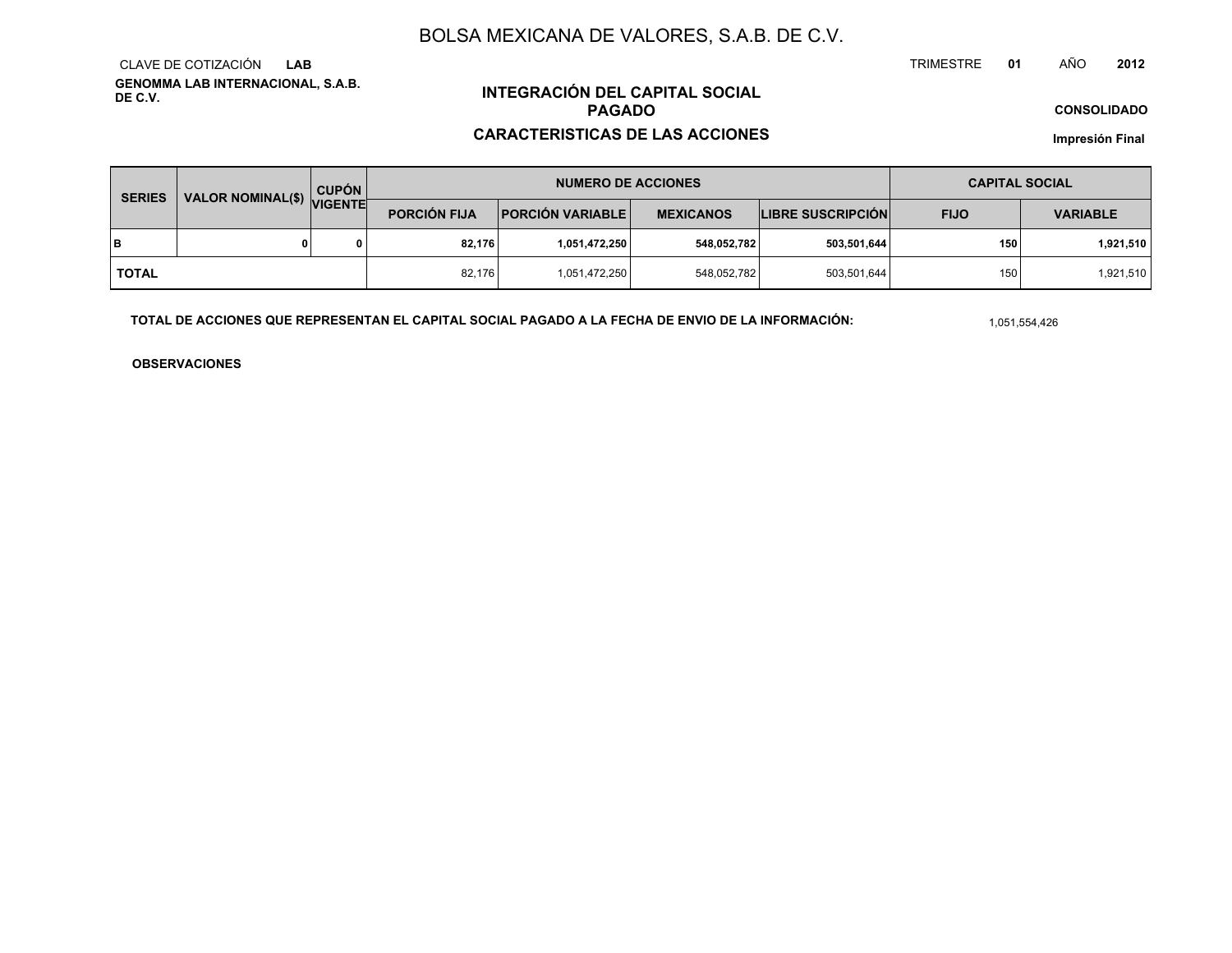CLAVE DE COTIZACIÓN: **LAB**

**INSTRUMENTOS FINANCIEROS DERIVADOS**

TRIMESTRE: **01** AÑO: **2012**

**GENOMMA LAB INTERNACIONAL, S.A.B. DE C.V.** PAGINA **/ 2**

 $1/2$ 

**CONSOLIDADO**

**Impresión Final**

GENOMMA LAB INTERNACIONAL, S. A. B. DE C. V.

DURANGO NO. 332-102, COLONIA ROMA C. P. 06700, MÉXICO, D. F. R.F.C.: GLI-961030-TU5

MÉXICO, D. F. A 25 DE ABRIL DE 2012

ASUNTO: SE PRESENTA ESCRITO EN ATENCIÓN AL REQUERIMIENTO SEGÚN OFICIO NO. 151- 2/76211/2009 DE FECHA 20 DE ENERO DE 2009, MEDIANTE EL CUAL SE SOLICITA DE DIVERSA INFORMACIÓN Y DOCUMENTACIÓN RESPECTO A LAS OPERACIONES CON INSTRUMENTOS FINANCIEROS DERIVADOS EN LAS QUE PUDO HABER PARTICIPADO EN SU CASO LA EMPRESA: GENOMMA LAB INTERNACIONAL, S. A. B. DE C. V. R.F.C.: GLI-961030-TU5

VICEPRESIDENCIA DE SUPERVISIÓN BURSATIL. VICEPRESIDENCIA DE NORMATIVIDAD. DIRECCIÓN GENERAL DE SUPERVISIÓN DE MERCADOS. DIRECCIÓN GENERAL DE AUTORIZACIONES.

PRESENTE

OSCAR VILLALOBOS TORRES (R.F.C.: VITO-701004-1Y4), EN REPRESENTACIÓN DE GENOMMA LAB INTERNACIONAL, S. A. B. DE C. V. (R.F.C.: GLI-961030-TU5), PERSONALIDAD QUE ACREDITO CON COPIA DEL INSTRUMENTO NOTARIAL QUE SE ACOMPAÑA AL PRESENTE COMO ANEXO 1 (SE INCLUYE ORIGINAL PARA COTEJO), CON DOMICILIO FISCAL EN DURANGO 332-102, COLONIA ROMA, C. P. 06700, MÉXICO, D. F., TEL.:5081-0000, Y SEÑALANDO EL MISMO DOMICILIO PARA OÍR Y RECIBIR TODA CLASE DE NOTIFICACIONES QUE A ESTE ASUNTO SE REFIERAN, ATENTAMENTE COMPAREZCO Y EXPONGO QUE:

1.MEDIANTE OFICIO NO. 151-2/76211/2009 DE FECHA 20 DE ENERO DE 2009, ASÍ COMO DEL ANEXO 1 QUE FORMA PARTE INTEGRANTE DE DICHO OFICIO, LA DIRECCIÓN GENERAL DE SUPERVISIÓN DE MERCADOS DE LA COMISIÓN NACIONAL BANCARIA Y DE VALORES, A EFECTO DE CONOCER LA PARTICIPACIÓN DE LAS EMPRESAS PÚBLICAS EN OPERACIONES CON INSTRUMENTOS FINANCIEROS DERIVADOS YA SEA PARA INCREMENTAR SU RENTABILIDAD O CONTAR CON DETERMINADA COBERTURA RESPECTO A ALGÚN RIESGO, REQUIERE QUE GENOMMA LAB INTERNACIONAL, S. A. B. DE C. V. (EN ADELANTE MI REPRESENTADA), DIVULGUE DE CONFORMIDAD CON EL CITADO OFICIO Y COMO COMPLEMENTO A SU REPORTE TRIMESTRAL, INFORMACIÓN CUALITATIVA Y CUANTITATIVA SOBRE LAS POSICIONES QUE EN SU CASO TUVO EN INSTRUMENTOS FINANCIEROS DERIVADOS, RECONOCIDOS O NO COMO ACTIVOS O PASIVOS EN EL ESTADO DE SITUACIÓN FINANCIERA O BALANCE GENERAL.

2.A FIN DE CUMPLIR CON EL REQUERIMIENTO DE INFORMACIÓN Y DOCUMENTACIÓN QUE SE SOLICITA SEGÚN EL OFICIO NO. 151-2/76211/2009 DE FECHA 20 DE ENERO DE 2009, SE HACE DEL CONOCIMIENTO DE ESA H. DIRECCIÓN GENERAL DE SUPERVISIÓN DE MERCADOS DE LA COMISIÓN NACIONAL BANCARIA Y DE VALORES, QUE MI REPRESENTADA A LA FECHA NO CUENTA CON LA INFORMACIÓN CUALITATIVA Y CUANTITATIVA RESPECTO A CUALQUIERA DE LOS ASPECTOS SOLICITADOS EN EL OFICIO 151-2/76211/2009, YA QUE NO HA CELEBRADO OPERACIONES QUE INVOLUCREN LA CONTRATACIÓN DE INSTRUMENTOS FINANCIEROS DERIVADOS DE ACUERDO A LO ESTABLECIDO EN EL BOLETÍN C-2 "INSTRUMENTOS FINANCIEROS" Y EL BOLETÍN C-10 "INSTRUMENTOS FINANCIEROS DERIVADOS Y OPERACIONES DE COBERTURA", DE LAS NORMAS DE INFORMACIÓN FINANCIERA.